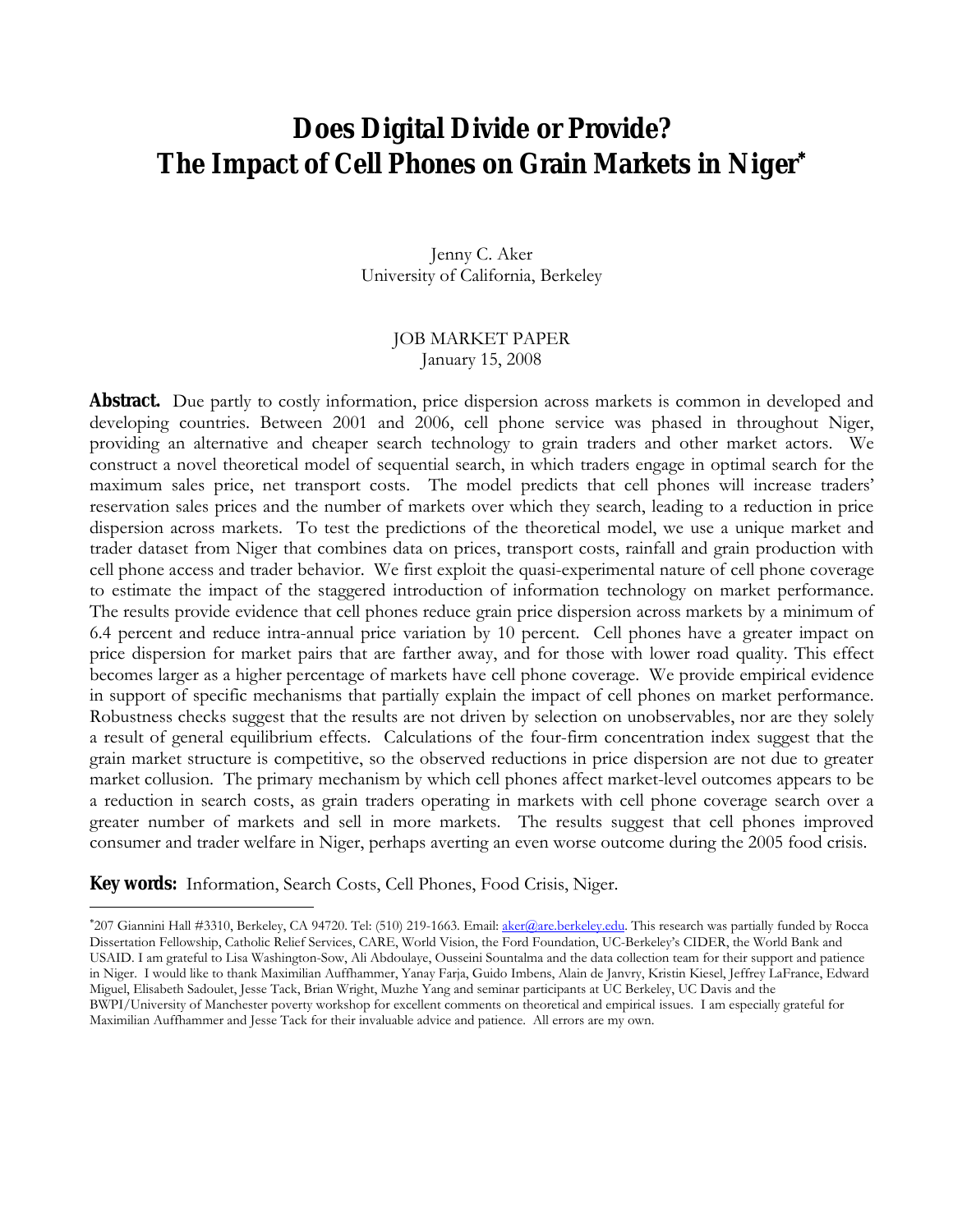*"[With a cell phone], in record time, I have all sorts of information from markets near and far…"* Grain trader in Magaria, Niger*<sup>1</sup>*

# **1. Introduction**

 $\overline{a}$ 

The importance of information for the effective functioning of markets has been a central concern of economic theory for some time. Since Stigler's seminal work on the "Economics of Information" (Stigler 1961), a large body of literature has emerged, in an effort to explain how asymmetric information and costly search can explain equilibrium price dispersion for homogeneous goods. Due partly to costly or asymmetric information, price dispersion across markets is common in developed and developing countries. In this context, new search technologies can have important implications for agents' search behavior and hence market performance. The purpose of this paper is to estimate the impact of the introduction of a new search technology on dispersion in grain prices for one of the world's poorest countries, Niger.

The linkages between costly search and market efficiency are important for welfare in Sub-Saharan Africa, and particularly Niger. With a per capita GNP of US\$170 and an estimated 85 percent of the population living on less than US\$2 per day, Niger is the lowest-ranked country according to the United Nations' Human Development Index (World Bank 2006).<sup>2</sup> The majority of the population consists of rural subsistence farmers, who depend upon rainfed agriculture as their main source of income. Grains (primarily millet and sorghum) are dietary staples, accounting for over 75 percent of food consumption (FAO and ICRISAT 1996). These commodities are transported from farmers to consumers through an extensive system of markets that run the length of the country, which is roughly three times the size of California. As grain markets occur only once per week, traders have historically traveled long distances to potential sales markets to obtain information on supply, demand and prices.

In 2005, Niger experienced a severe but localized food crisis, with grain prices representing more than 27 percent of per capita income. Price dispersion among markets in food crisis regions was 20 percent

<sup>&</sup>lt;sup>1</sup> Based upon interviews with the author during the Niger trader survey of 2005/2006. The original quotation (from Hausa to French) is the following: "(Avec le téléphone portable), en un temps record, j'ai aces aux infor

<sup>&</sup>lt;sup>2</sup> 60.6 percent of the population in Niger lives on less than US\$1 per day, and 63 percent of the population lives below the national poverty line.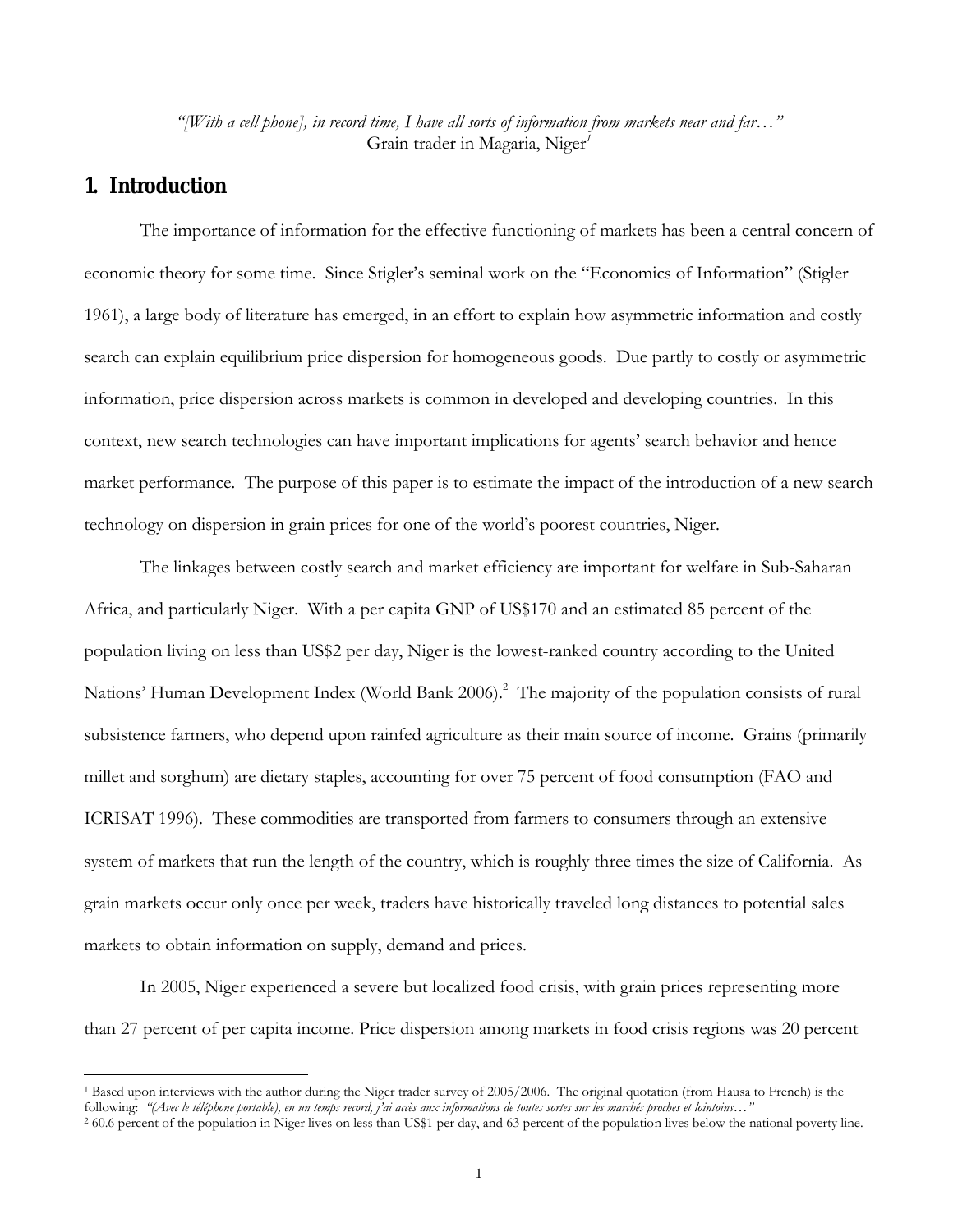higher than in non-crisis regions.<sup>3</sup> At the time, only 24 percent of the markets in food crisis regions had cell phone coverage, as compared to 83 percent of markets in non-crisis regions. This striking pattern suggests a potentially causal relationship between costly search, information asymmetries and price dispersion, one that this paper explores in great detail.

Cell phone service was phased-in throughout Niger between 2001-2006. 76 percent of grain markets had cell phone coverage by 2006, with 29 percent of traders surveyed using cell phones for their commercial operations. In 2006, 89 percent of grain traders reported that they depended upon their personal and professional contacts to obtain relevant market information, primarily by traveling to markets or using telecommunications systems. Given the high search and opportunity costs associated with personal travel, cell phones should be able to reduce traders' marginal search costs, thereby allowing traders to search over a larger number of markets and to obtain market information more quickly. This fact is supported by the grain traders themselves. As a grain trader operating in Zinder noted, "(With a cell phone), I know the price for US\$2, rather than traveling (to the market), which costs US\$20."4

To determine how a change in search costs might affect traders' behavior, we construct a sequential search model in which traders search for the optimal price for grain, net transport costs. The model is novel in two ways. First, it specifically focuses on search from the trader's (supplier's) perspective, which to our knowledge has not been widely addressed in the search literature. Second, this model allows traders to search for the optimal price of grain net transport costs, whereas most consumer search models assume that there are no additional costs involved once the price quote is obtained. Our model predicts that grain traders' reservation sales prices and expected number of search markets will increase in response to a reduction in search costs. Furthermore, we posit that equilibrium price dispersion will decrease as search costs decrease.

<sup>3</sup> A supplementary appendix of tables and figures (primarily for results "not shown") is available at https://www.are.berkeley.edu/~aker

<sup>4</sup> Based upon interviews with the author during the trader survey of 2005/2006. The original quotation (from Hausa to French) is the following: *"(Avec le téléphone portable), je cherche les prix avec une carte de 1.000 CFA au lieu de me déplacer, qui coûte 10.000 CFA."*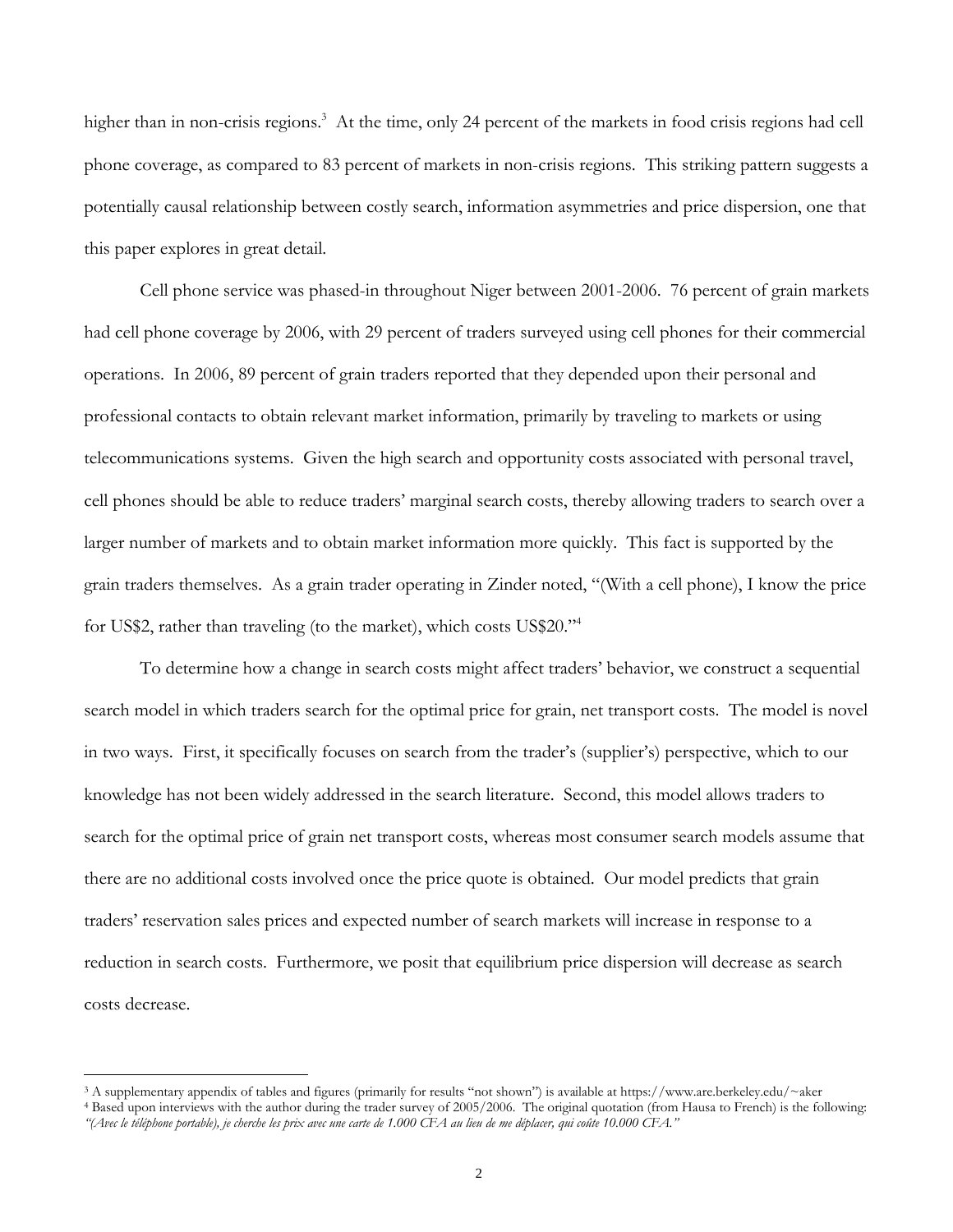For our empirical application, we construct two primary datasets. The first contains data on prices, transaction costs, agricultural production and rainfall obtained from Niger's *Système d'Informations sur le Marché Agricole* (SIMA) and other secondary sources. The dataset includes monthly grain (millet and sorghum) price data over a ten-year period (1996-2006) across 42 domestic and cross-border markets in Niger. The second dataset is a unique and detailed panel survey of traders, farmers, transporters and market resource persons collected by the author between 2005-2007, comprised of 395 traders and 205 farmers located in 35 markets across six geographic regions. Survey respondents provided detailed information on their demographic background and commercial operations during the 2005-2007 grain marketing seasons, with a subset of questions on the 2004/2005 marketing season, the year of the food crisis. In addition, the author collected detailed information on the rollout of cell phone coverage between 2001-2006. While the main limitation of the trader-level dataset is the relatively short time period, the advantages are twofold: first, it is a panel of individuals; and second, it provides important data on traders' behavior and market characteristics that complement the time series data, thereby allowing us to explore the mechanisms behind the estimated treatment effect of cell phones on market performance.

To empirically test the predictions of the model, we use a two-part empirical strategy. First, we exploit the quasi-experimental nature of cell phone rollout to identify the impact of information technology on grain market performance in Niger, and in particular price dispersion. This involves estimating a difference-in-differences (DD) model with pooled treatment, followed by a period-specific DD model with separate treatments. Our approach differs from the existing empirical literature on search technology and market performance in several ways. First, the quasi-experimental nature of cell phone rollout and the multiple time periods allow us to partially distinguish the impact of cell phone coverage from potentially confounding omitted variables. Second, as identifying the causal effects of cell phone coverage is subject to selection bias, we control for selection on observables by combining DD estimation with matching

3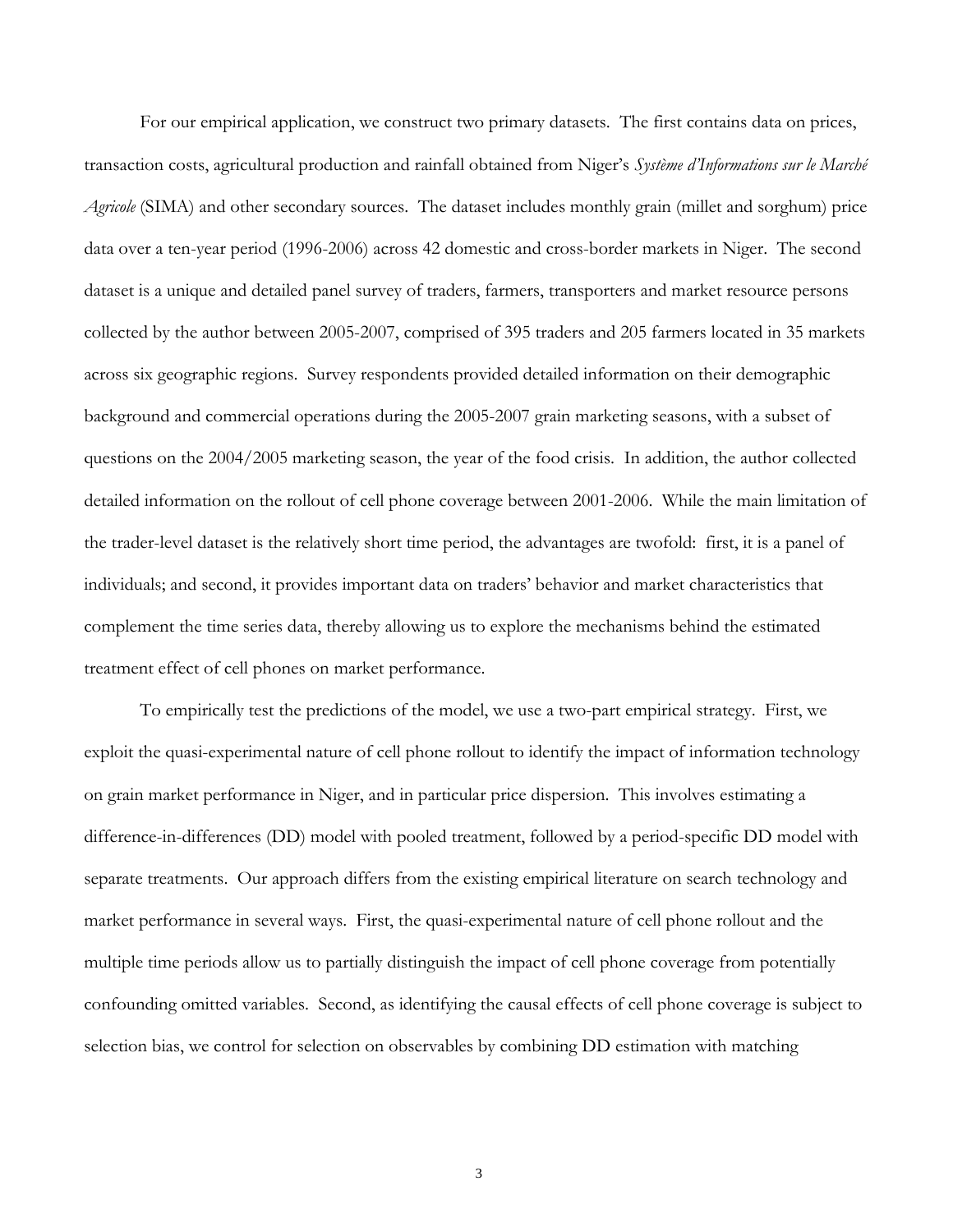techniques. Finally, recognizing that the treatment effect might not be homogeneous, we allow for treatment effect heterogeneity over space and time.

The results indicate that the introduction of cell phone coverage reduces grain price dispersion across markets and the mean intra-annual coefficient of variation (CV). Cell phones have a greater impact on price dispersion where travel costs are higher, namely for markets that are more remote and those connected by unpaved roads. The effect is heterogeneous across time as well: cell phones have a larger impact upon price dispersion once a higher percentage of markets have cell phone coverage. Nevertheless, the evidence suggests that there are diminishing marginal returns to cell phones on price dispersion after 75 percent of markets have received coverage. These results are robust to controlling for selection on observables.

A central concern with the estimates is the possibility of alternative explanations for the empirical results. Specifically, one may question the assumptions of no selection on unobservables, the non-existence of general equilibrium impacts, or the failure to control for changing degrees of market power through time. In the second part of the analysis, we test for alternative explanations and provide empirical evidence in support of specific mechanisms that could explain the impact of cell phones on market performance. To explore the sensitivity of the treatment effect to potential unobserved sources of bias, we conduct a series of robustness checks, which suggest that such bias is not a primary concern. As cell phone treatment potentially violates the stable unit treatment value assumption (SUTVA), we verify that the results are not solely driven by general equilibrium effects by estimating the impact of cell phones on market pairs that do not interfere with each other. Finally, recognizing that reductions in price dispersion could be due to growing collusive behavior, we use the trader census and marketing data to calculate an index of market concentration. These results suggest that grain traders do not collude.

After testing for alternative hypotheses at the market level, we investigate the ways in which traders' behavior changes in response to the introduction of cell phones. We find that grain traders operating in markets with cell phone coverage search over a greater number of markets, have more contacts and sell in

4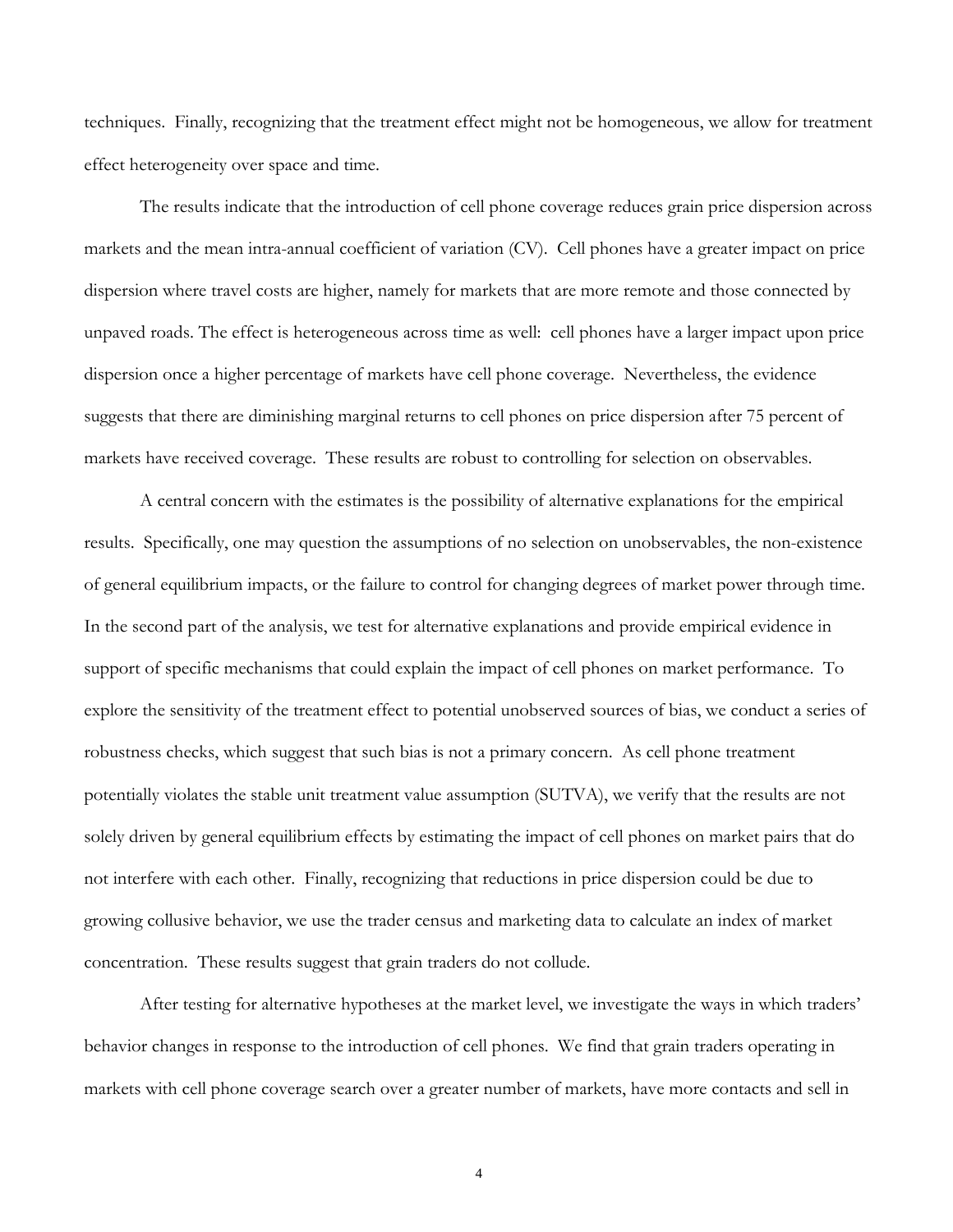more markets. This underscores the fact that the primary mechanism by which cell phones affect market efficiency is a reduction in search costs and hence transaction costs.

The reduction in price dispersion suggests that cell phones could lead to net welfare improvements. While we lack the necessary data to conduct full welfare estimates, the presence of cell phones is associated with 3.5 percent reduction in consumer grain prices between 2001-2006, and a 4 percent reduction in prices during the year of the food crisis. The lower relative prices in cell phone markets could have allowed individuals to consume millet for additional 8-12 days. Cell phone towers are associated with an increase in trader welfare as well, with traders in cell phone markets receiving higher sales prices and annual profits. These findings suggest that promoting access to information technology can be Pareto improving, with net welfare gains for consumers and traders.

The remainder of this paper proceeds as follows. Section 2 provides an overview of the grain market in Niger, the role of search and the introduction of cell phones into the economy. Section 3 outlines a theoretical model of trader search, generating partial and general equilibrium predictions for the effect of mobile phones on traders' behavior and grain market performance. Section 4 discusses the data and empirical strategy. Section 5 provides the main estimation results. Section 6 contains a variety of robustness checks. Section 7 explores the specific mechanisms behind the treatment effects. Section 8 assesses the impact of cell phones on consumer and trader welfare, and Section 9 concludes.

# **2. Background on Niger**

### **2.1. The Grain Market in Niger**

Niger, a landlocked country in West Africa, is one of the poorest countries in the world. Agriculture employs more than 80 percent of the total population and contributes approximately 40 percent to Gross Domestic Product (GDP). The majority of the population consists of rural subsistence farmers, who depend upon rainfed agriculture as their main source of food and income. The main grains cultivated are millet, sorghum, rice, fonio and maize, with cash crops including cowpea, peanuts, cotton and sesame.

5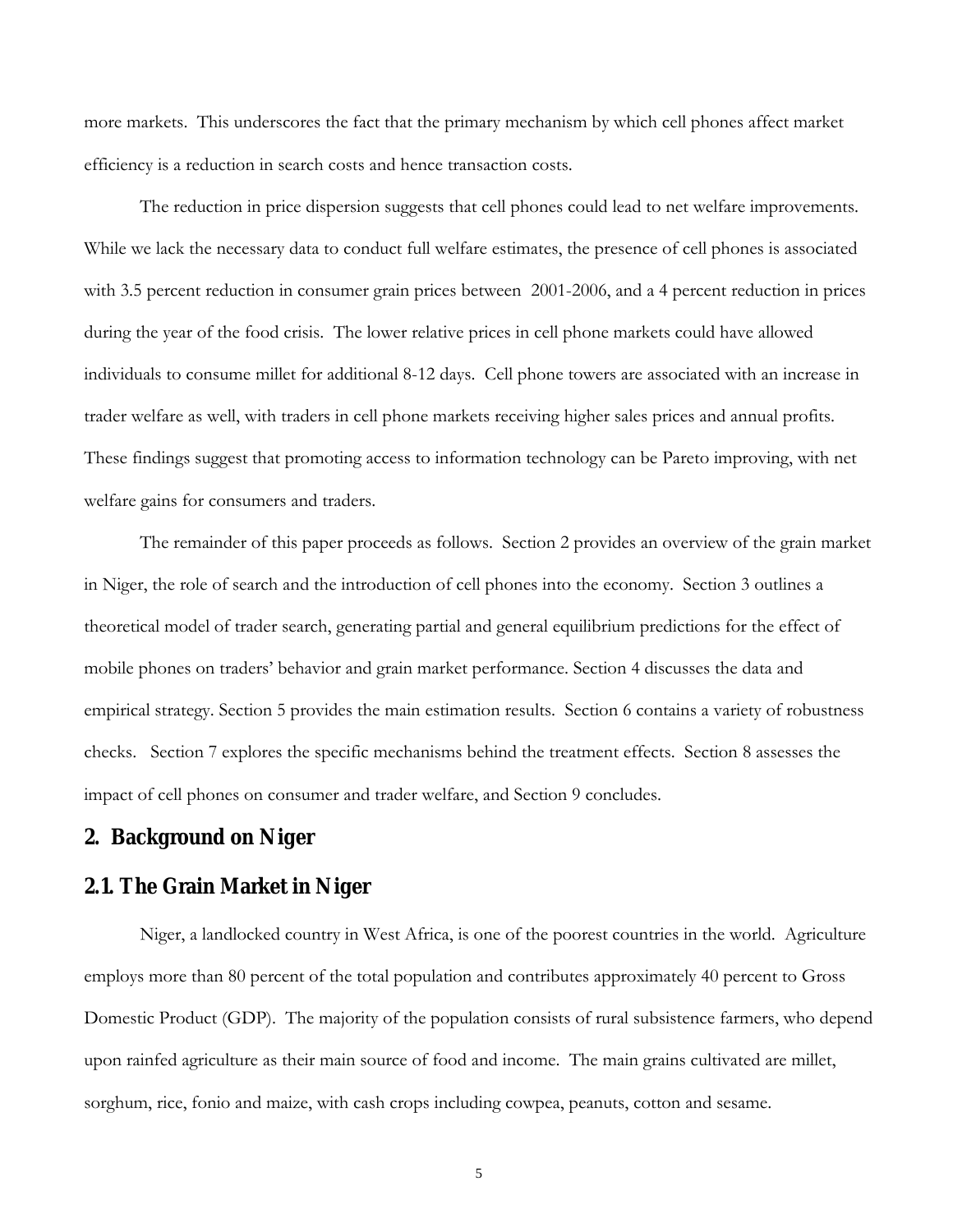A variety of market actors are involved in moving grains from the farm to consumers in Niger. Primary actors include farmers, who produce, sell and buy millet, sorghum and cowpea; traders, including retailers, intermediaries, semi-wholesalers and wholesalers; transporters, who are responsible for moving goods via truck, car or boat; and rural and urban consumers, who purchase the final good.5 Grains are produced by farmers, who sell their production directly to traders (intermediaries) located in the village. These intermediaries in turn sell directly to larger traders (wholesalers) in local markets. Wholesalers are primarily responsible for inter-regional trade, selling the commodity to other wholesalers, retailers or consumers in regional and national markets. Retailers sell directly to both urban and rural consumers. As there is only one growing season per year (October-November), traders begin importing grains from neighboring countries (Benin, Burkina Faso, Mali and Nigeria) in April, once the local supply is depleted.

Traders buy and sell grains through a system of traditional markets, each of which is held on a weekly basis. The density of grain markets varies considerably by geographic region, with inter-market distances ranging from 5 km to over 800km.<sup>6</sup> The number of traders per market ranges from 24 to 353, with retailers accounting for over 50 percent of all traders. While a market information system has existed in Niger since the 1990s, 89 percent of grain traders surveyed by the author stated that they obtain price information through their own personal and professional networks. Previous analyses suggest that grain markets in Niger are somewhat integrated, but that there is substantial inter- and intra-annual variation (Aker 2007). The average correlation coefficient for prices among grain markets is .56, well below price correlation coefficients computed for other agricultural products in the developing world (Jones 1968, Timmer 1974, Trotter 1991). In addition, grain markets consistently violate the Law of One Price, suggesting that there are persistent unexploited spatial arbitrage opportunities (Aker 2007).

# **2.2. Cell Phones**

<sup>5</sup> Intermediaries are responsible for purchasing grains directly from farmers and selling it to wholesalers or retailers. Wholesalers and semiwholesalers have greater financial resources, with total sales between 1-3 metric tons (MT)(semi-wholesalers) or greater than 3 MT (wholesalers). Retailers are small-scale traders who sell only in small quantities, usually less than one bag.

<sup>6</sup> This refers to markets for which trade occurred between 2000-2006, based upon the author's survey and secondary sources.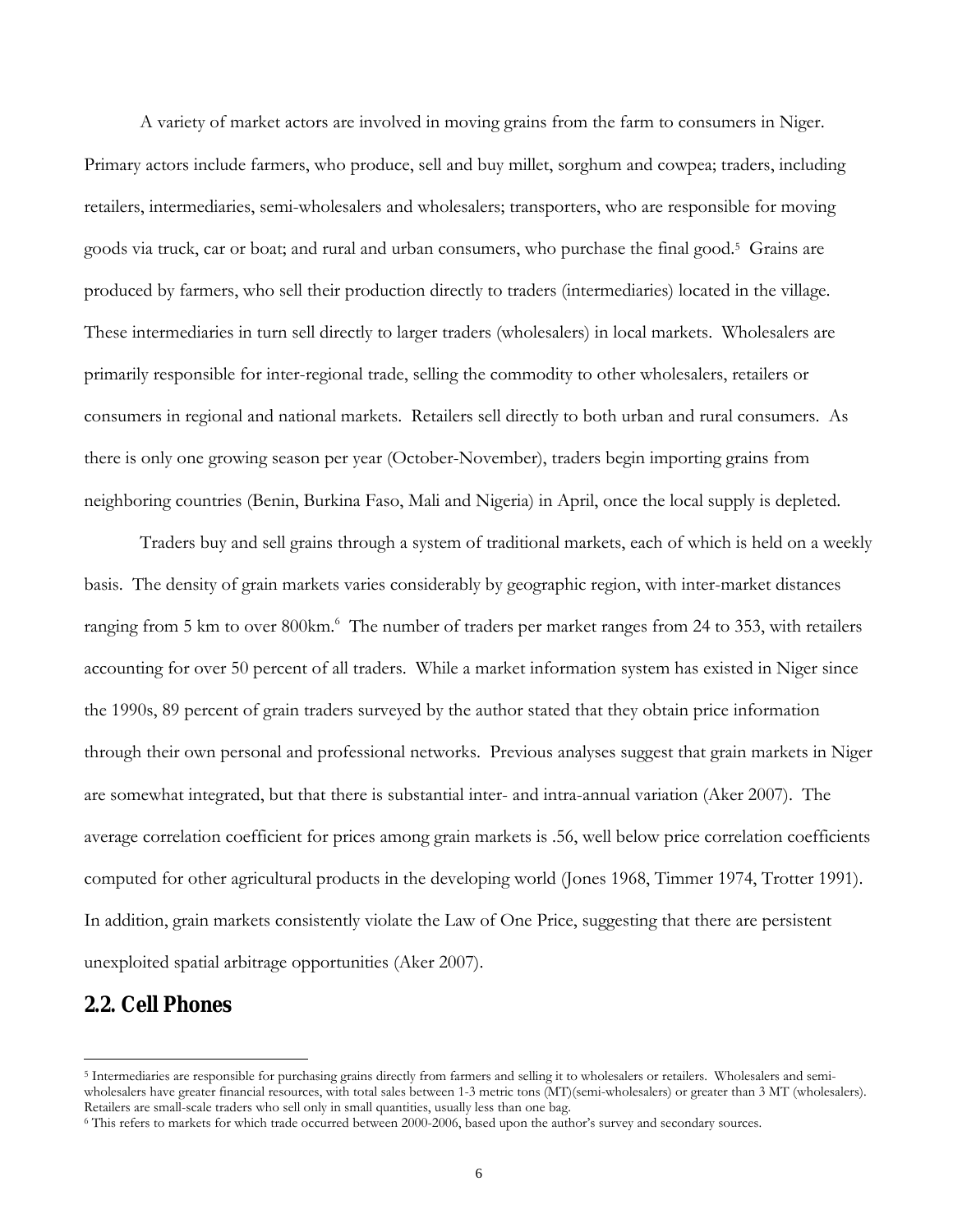Cell phone service first became available in part of Niger in October 2001. Although private cell phone companies (Celtel, SahelCom and Telecel) initially intended to provide universal coverage, due to high fixed costs and uncertainty about potential customers, cell phone service was introduced gradually. The criteria for introducing cell phone coverage to a market were twofold: first, whether the town was an urban center; and second, whether the town was located near an international border.<sup>7</sup> During the first three years of cell phone expansion, the average distance between markets with cell phone coverage was 367km, ranging from 35km to 1000km.

Although landlines existed prior to 2001, Niger has the second lowest landline coverage in the world, with only 2 landlines available per 1000 people, as compared to 113 landlines per 1000 in South Africa (World Bank 2005).<sup>8</sup> Figure 1 shows the random spatial pattern of the rollout of cell phone coverage by market and by year. Figure 2 shows the number of cell phone subscribers relative to the total number of landlines. Cell phone coverage and subscribers increased substantially between 2001 and 2006, with 76 percent of grain markets having coverage by 2006. By contrast, the number of landlines remained relatively stable during this period, and landlines were primarily available in large urban centers.<sup>9</sup>

Despite the increase in cell phone coverage since 2001, Niger still has the lowest adoption rate in Africa. There were an estimated 397,000 cell phone customers by 2006, representing approximately 4 percent of the population (MTC 2006). Nevertheless, cell phones spread quickly among urban residents, functionaries and traders. As of 2006, 29 percent of grain traders surveyed owned a cell phone for their trading operations, ranging from 18 to 40 percent in specific markets. Cell phones were initially adopted by wholesalers, who were more likely to engage in inter-regional trade. Wholesalers were also more likely to be able to afford the phones, which initially cost US\$35.

# **3. A Model of Information, Search and Price Dispersion**

<sup>7</sup>Based upon the author's personal interviews of cell phone companies in Niger. Cell phone companies prioritized towns along the borders with Benin, Burkina Faso, Mali and Nigeria, rather than Chad, Libya and Algeria, due to small population densities along the latter borders. 8 In Sub-Saharan Africa, only the Democratic Republic of Congo has a lower landline rate per capita, with 1 landline for every 1318 inhabitants.

<sup>&</sup>lt;sup>9</sup> There were approximately 600 telecenters for the entire country by 2006, primarily in large urban centers. Of these, only 19 were classified as "multifunctional", i.e., offering landline and cell phone services. World Bank (2005).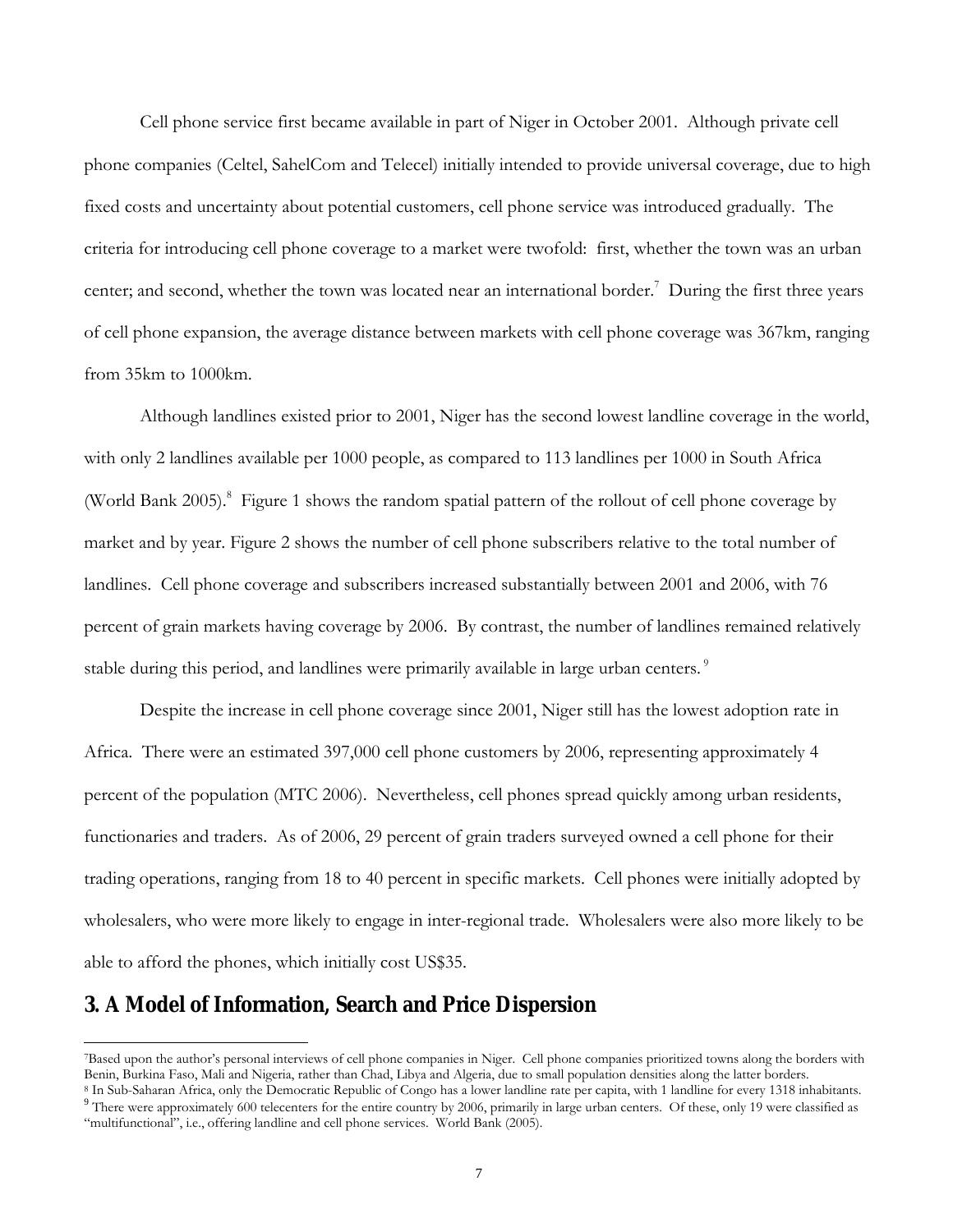How has the introduction of a new search technology – namely, cell phones – affected traders' behavior and grain market performance in Niger? Since the 1960s, a large literature on consumer search theory has emerged, in an effort to explain how changes in search costs affect market actors' behavior and equilibrium price dispersion. The consumer search literature is dominated by two approaches. The first approach, known as the "search-theoretic" model, assumes that it is costly for consumers to collect information about prices. Theoretical models in this category include Stigler (1961), Reinganum (1979), MacMinn (1980), Stahl (1989) and Janssen and Moraga-González (2004). A second approach minimizes the role of marginal search costs, assuming that a subset of consumers can access price information by consulting an "information clearinghouse" (Baye, Morgan and Scholten 2007). Theoretical models outlining this approach include Salop and Stiglitz (1977), Varian (1980), Spulber (1995) and Baye and Morgan (2001).

Most search-theoretic models have been used to explain the existence of price dispersion for homogeneous goods. Nevertheless, the comparative static predictions of these models can be ambiguous. For example, the sequential search models of Reinganum (1979) and Stahl (1989) predict that a reduction in search costs will decrease the variance of equilibrium prices, while MacMinn (1980) shows that a reduction in search costs can increase price dispersion. These contrasting theoretical predictions are due to different assumptions with respect to consumers' demand functions, the fixed or sequential nature of search and firm cost heterogeneity (Baye, Morgan and Scholten 2007).<sup>10</sup>

This paper builds upon the sequential search-theoretic models of Reinganum (1979) and Stahl (1989) to develop a model of trader sequential search. The model presented here is novel for two reasons. First, it focuses on search from the trader's (supplier's) perspective, which to our knowledge has not been widely addressed in the search literature.<sup>11</sup> Second, while most consumer search models identify an expected benefit

<sup>10</sup>Reinganum (1979) develops a model of sequential search and firm cost heterogeneity. A reduction in search costs reduces consumers' reservation price and induces high cost-firms to lower their prices to the reservation price. Since low-cost firms' (monopoly) price is less than consumers' reservation price, price remains unchanged. Thus, a reduction in search costs reduces the range of prices. MacMinn (1980) develops a model of fixed sample search and firm cost heterogeneity. He shows that lower search costs induce consumers to sample more firms, forcing each firm to compete with more rivals. Firms' optimal pricing above marginal cost is reduced, increasing price dispersion (Baye et al, 2007). <sup>11</sup> In his work on the impact of cell phones on the fisheries sector in India, Jensen (2007) proposes a two-market model of fishermen arbitrage. The model is used to derive the decision rule for a fishermen's search technology and the impact on inter-market price dispersion.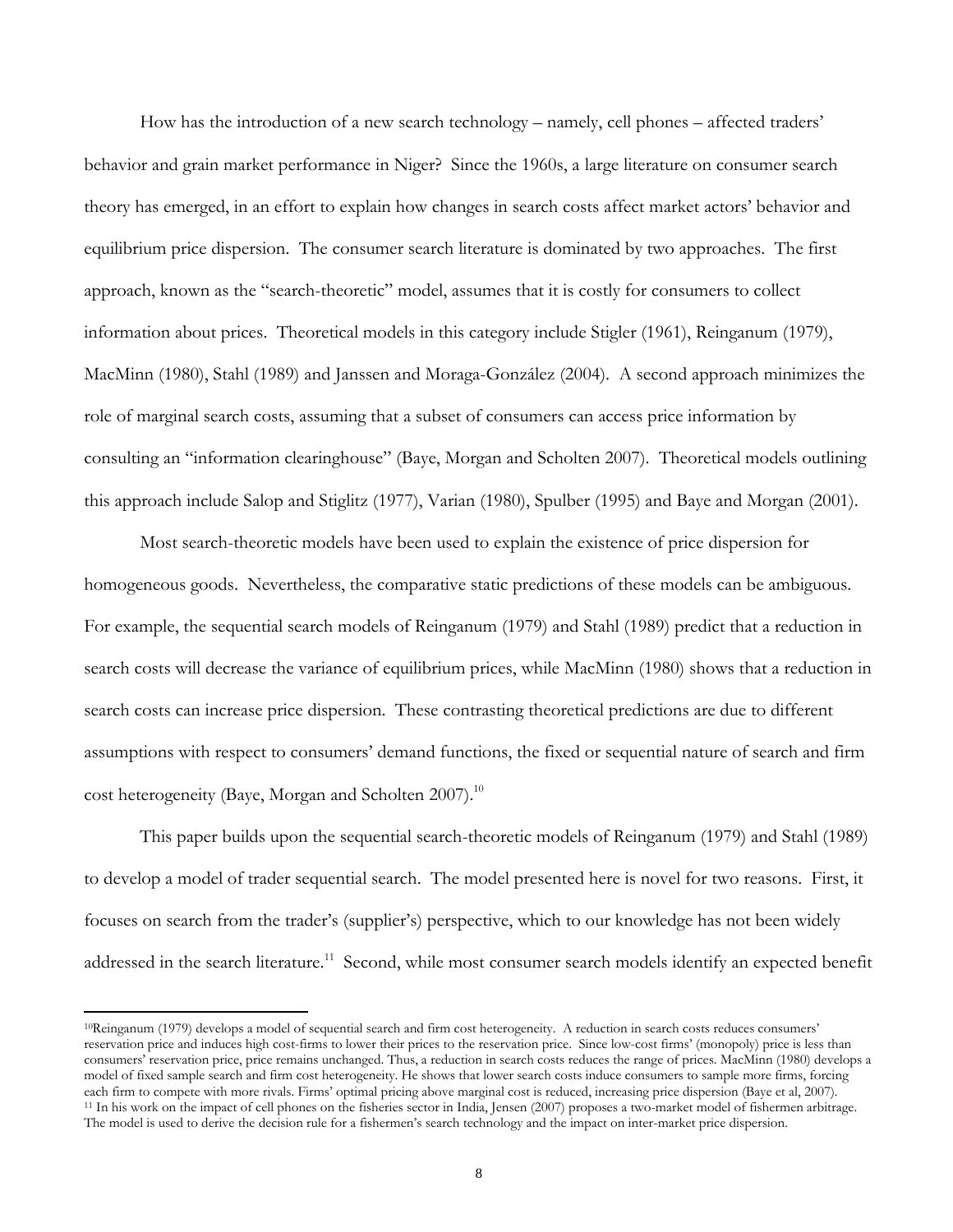function, they often assume that there are no additional costs involved to purchasing the good once the minimum price quote is obtained. Our model relaxes this assumption by allowing expected benefits to be a function of the price net transport costs, thereby bringing theory closer to the realities of grain trade in Sub-Saharan Africa.

Assume that there is a homogeneous good, millet, and a finite number of traders with strictly increasing concave utility functions over income**. <sup>12</sup>** Traders know the distribution of prices across all markets at time *t* , but not the exact market for each price. Each trader is based in a home market *j* , and must pay a constant per-km known cost of transporting millet to the final sales market. Traders engage in sequential search for their optimum price net transport cost, but must pay a constant per-search cost, *c* **. 13**

Millet prices across markets have a probability density function (pdf)  $f(p)$  and a cumulative density function (cdf)  $F(p)$  on the support  $[p, \overline{p}]$ . Each trader with home market  $j, j = 1, \ldots, J$ , faces a distribution of prices net transport costs,  $F_i(p)$ , on the support  $[p_i, \overline{p}_i]$ . A key assumption is that  $F_i(p)$  is unique to the trader, and that he repeatedly samples from this distribution.<sup>14</sup>

Suppose that the trader has already searched an arbitrary number of markets, *n* , and that the optimal (ie, highest) price net transport costs is *z .* The trader searches an additional time and realizes a price net transport cost of  $p_{n+1}$ . The trader "wins" from this action if the realized price less transport costs is greater than *z* and "loses" otherwise.

If the trader "wins", his benefit is  $U_{win}^{gain} = u(p_{n+1}) - u(z)$ . If the trader "loses" his gain in utility is zero, as he or she can simply sell at the price (net transport cost) *z* in the previous market. Consequently, the traders' marginal expected benefit function for the  $n+1$ <sup>th</sup> search is:

<sup>12</sup> While traders could simultaneously be buyers and sellers of millet, we assume that traders buy in their home market and do not search for the best purchase price.

<sup>&</sup>lt;sup>13</sup> We initially assume that there is a constant per-search cost, as per-search costs are constant once cell phones are introduced. This also coincides with the consumer search literature. However, the model and comparative static results can easily be generalized to include a constant per-km cost of search, whereby the total cost of search (via travel) is increasing in distance,  $k$ , s.t.  $c_{ii} = c * k_{ii}$ .

<sup>14</sup> This assumption implies that a trader with home market *j* samples from one distribution of prices net transport costs. If that trader travels to market *i*, he does not face a new distribution. We assume throughout that  $F(p)$  and  $F_i(p)$  are nondegenerate distributions.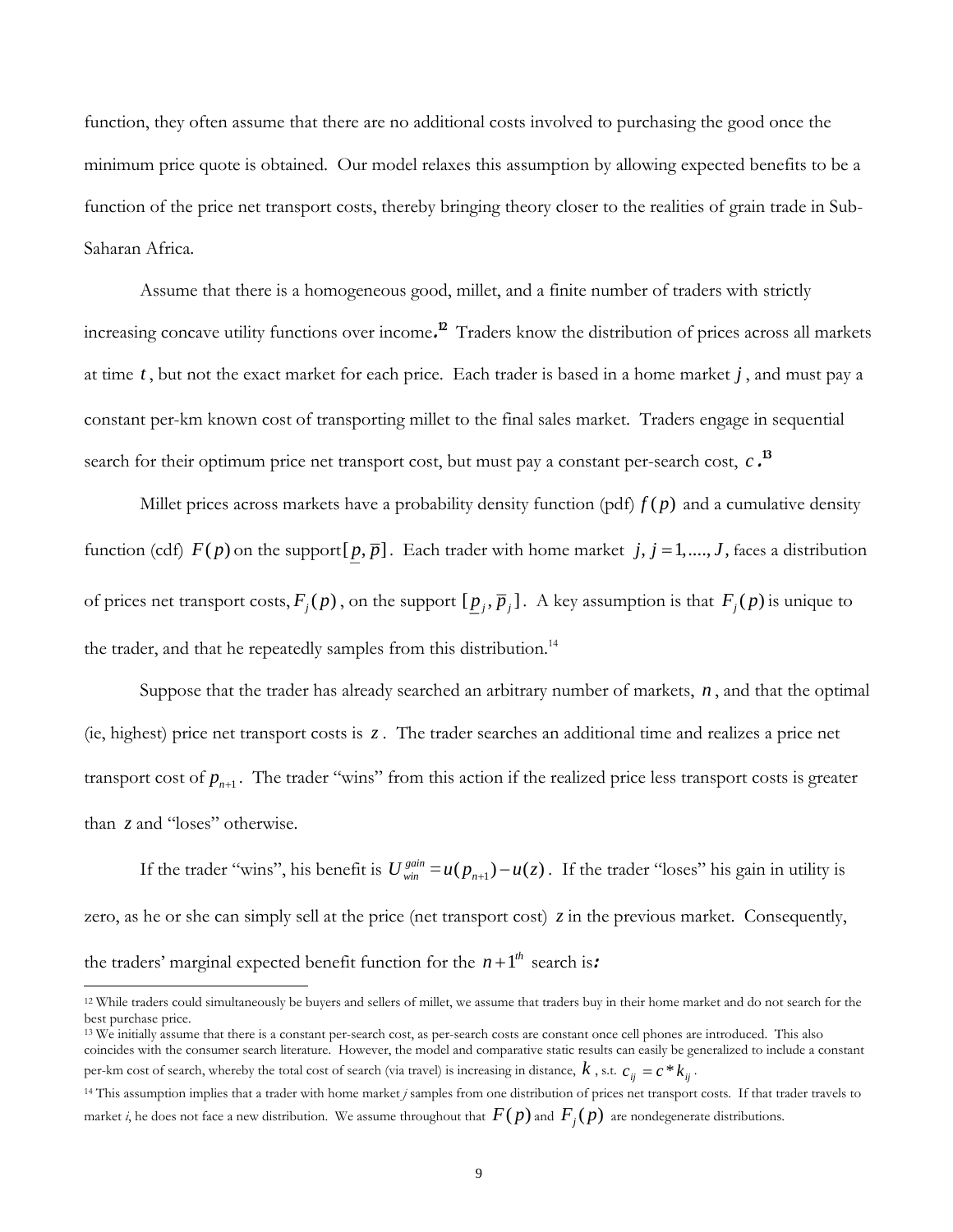$$
B_j(z) = \int_{z}^{\bar{p}_j} \left[ u(p) - u(z) \right] f_j(p) dp + \int_{0}^{z} \left[ u(z) - u(z) \right] f_j(p) dp
$$
  
= 
$$
\int_{z}^{\bar{p}_j} \left[ u(p) - u(z) \right] f_j(p) dp
$$
 (1)

where  $(z, \overline{p}_i)$  is the range of price (net transport cost) realizations where the trader wins. It can be shown that  $B_j(z) > 0$  and  $B_j'(z) \le 0$ , so that the expected benefit function is positive but decreasing (Appendix A).

The trader will weigh his expected marginal benefit with the marginal cost of additional search, defined as his marginal net gain function:  $h_j(z) = B_j(z) - c$ .<sup>15</sup> The net gain function defines a decision rule for search: If  $h_i(z) \le 0$ , the trader will not engage in an additional search; if  $h_i(z) > 0$ , the trader will search until he finds a price net transport cost quotation that is at or above his reservation price,  $r_i$ , which solves:

$$
h_j(r) = B_j(r) - c = 0
$$
 (2)

Equation (2) can be used to derive partial equilibrium comparative statics for the trader's behavior. Taking the total derivative with respect to  $r_i$  and *c* yields:

$$
\frac{dr_j}{dc} = \frac{1}{u'\left(r_j\right)\left[F_j\left(r_j\right) - 1\right]} < 0\tag{3}
$$

for all traders with home market *j* . Equation (3) implies that a decrease in search costs will increase the trader's reservation price.

Although the choice variable in this model is the reservation price (net transport costs), it is also instructive to derive the trader's expected number of search markets. Assuming that the trader never searches the same market twice, an expression for the expected number of searches can be derived. For traders with home market *j* and reservation price  $r_j$ , we define  $m_j \in \{1, ..., J\}$  to be the number of markets

<sup>&</sup>lt;sup>15</sup>The search cost should theoretically be included as part of the marginal benefit function for search. We are currently extending this work to include these results.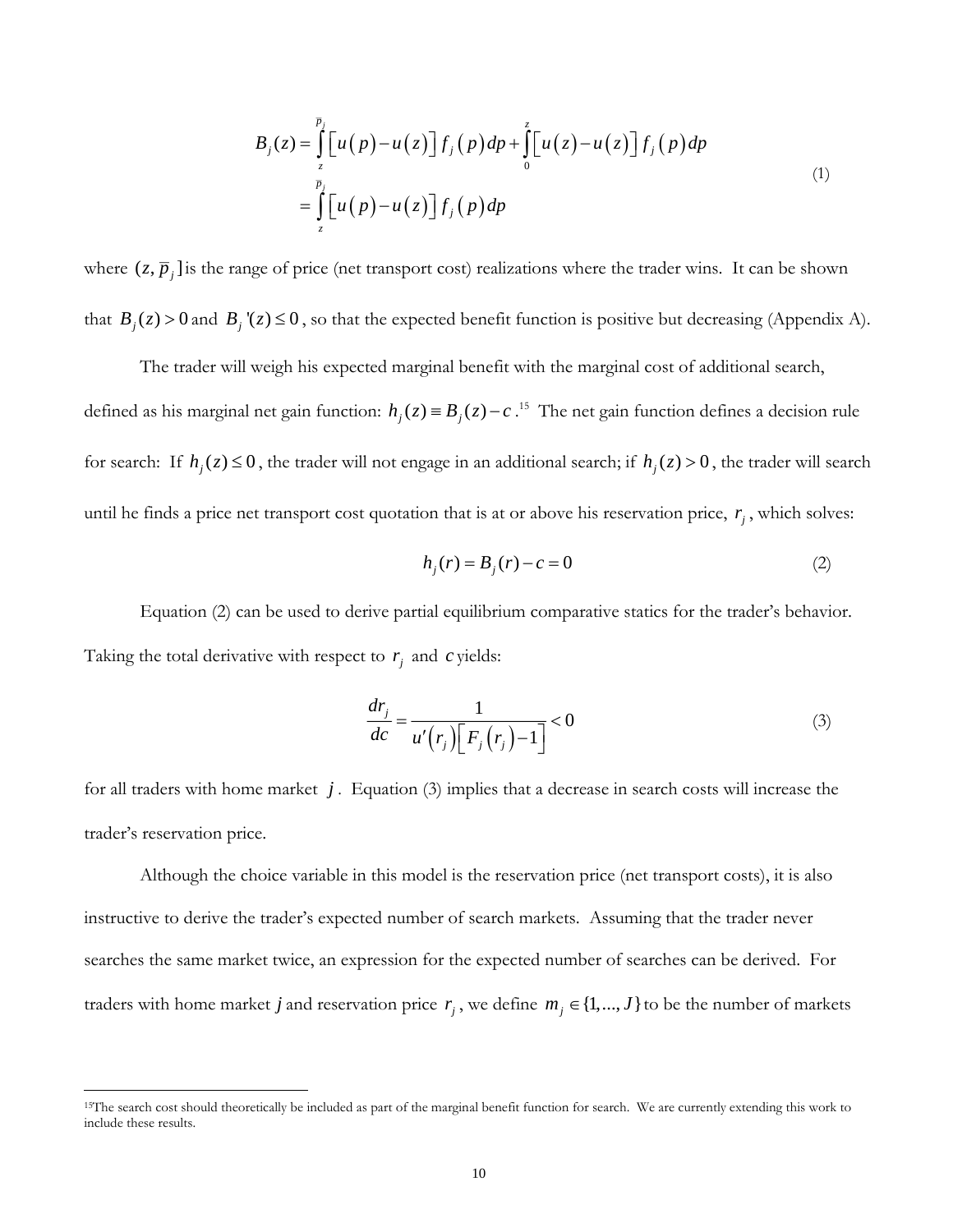with price net transport costs higher than  $r_j$ . Let the discrete random variable  $N \in \{1, ..., J - m_j + 1\}$  define the number of searches.<sup>16</sup> Then, the pdf for  $N$  is given:

$$
Pr[N = n] = m_j \frac{\binom{J - m_j}{n - 1}}{n \binom{J}{n}}
$$
 for  $n = 1,...J - m_j + 1$  and 0 otherwise.<sup>17</sup> (4)

which implies that:

 $\overline{a}$ 

$$
E(N) = \sum_{n=1}^{J-m_j+1} n \Pr[N = n] = \frac{J+1}{m_j+1}
$$
 (5)

and  $\frac{dE(N)}{1} < 0$ *j dE N dm*  $<$  0. Combining this with the comparative static  $\frac{dr_j}{dr}$   $<$  0 *dc*  $<$  0 , and assuming that  $\frac{am_j}{l}$   $\leq$  0 *j dm dr*  $\leq 0$  (in other words, a higher reservation price will result in a fewer number of successes), then:

$$
\frac{dE(N)}{dc} = \frac{dE(N)}{dm_j} \cdot \frac{dm_j}{dr_j} \cdot \frac{dr_j}{dc} \le 0
$$
\n<sup>(6)</sup>

In other words, the number of markets over which traders search will increase as search costs fall.

These are partial equilibrium results, but we are also interested in general equilibrium predictions. In order to derive them, we need to include potential buyers for traders' millet. We assume that there are homogeneous consumers with identical demand. If consumers ignore traders' reservation prices, then optimizing consumers will assume a distribution of prices on the support  $[p, \overline{p}]$ . In reality, traders are unwilling to supply millet at prices that are below their reservation price. This would imply a distribution of prices:

$$
F(p) = \hat{F}(p) \text{ if } p > r_{\min} \text{, and } 0 \text{ if } p \le r_{\min} \tag{7}
$$

where  $r_{\text{min}}$  is the minimum reservation price across all traders.<sup>18</sup>

<sup>&</sup>lt;sup>16</sup> Note that the upper bound on this expression is  $J - m_j + 1$ . Since there are only  $J - m_j$  possible failures, the maximum number of searches is trader is  $J - m_i + 1$ .

<sup>17</sup> Using an inductive proof shows that these probabilities sum to one (Appendix A), thus this expression constitutes a well-defined pdf for the number of searches until the first success, since each element is greater than 0.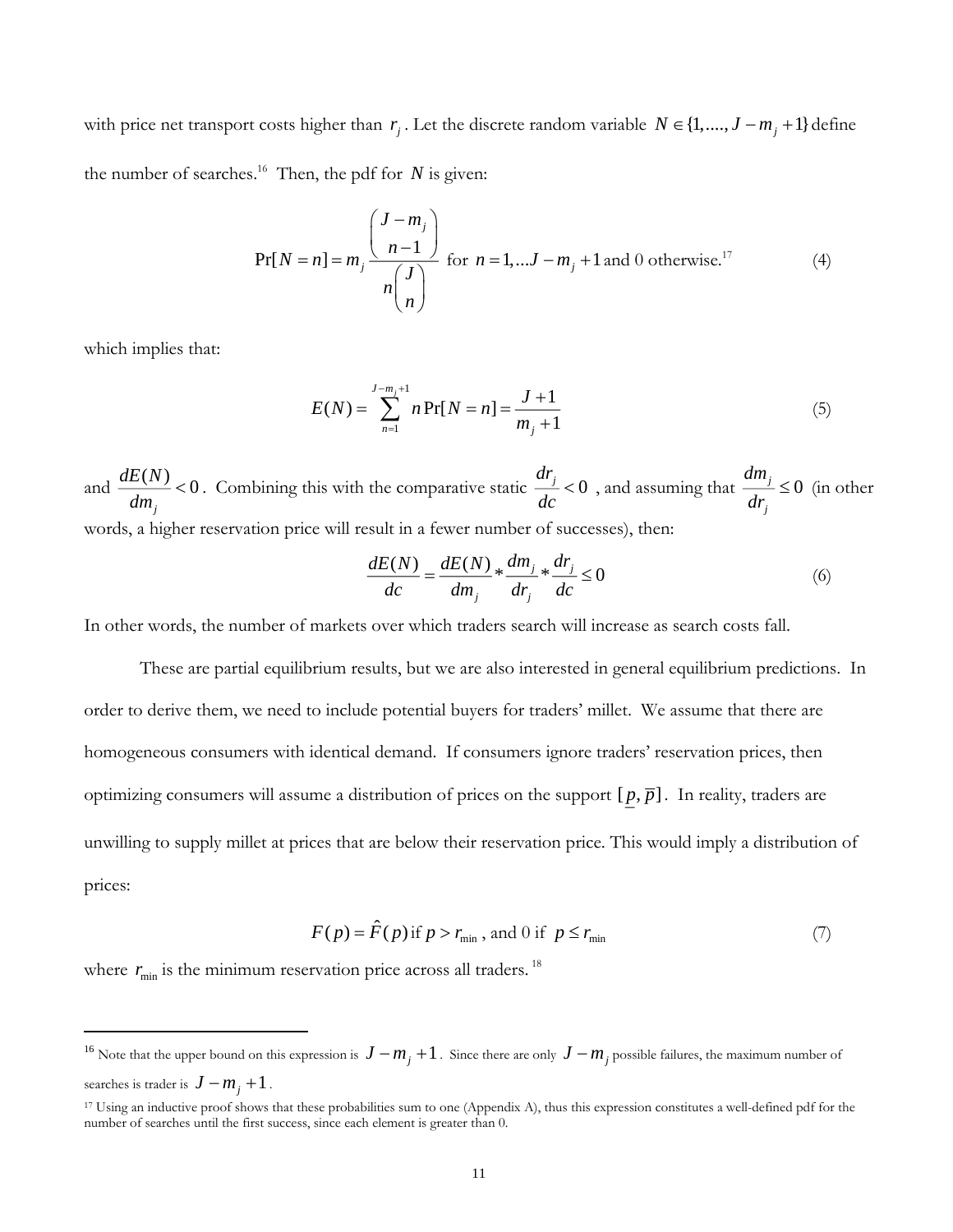Following the approach outlined in Reinganum (1979) and Baye, Morgan and Scholten (2007), we can examine how the variance in the distribution of prices varies with search costs. In equilibrium, the variance in posted prices is given by:

$$
\sigma^{2} = E[p^{2}] - (E[p])^{2} = \int_{r_{\min}}^{\overline{p}} p^{2} dF(p) - \left(\int_{r_{\min}}^{\overline{p}} p dF(p)\right)^{2}
$$

$$
= \int_{r_{\min}}^{\overline{p}} p^{2} \hat{f}(p) dp + \hat{F}(r_{\min}) r_{\min}^{2} - \left(\int_{r_{\min}}^{\overline{p}} p \hat{f}(p) + \hat{F}(r_{\min}) r_{\min}\right)^{2}
$$
(8)

where  $\hat{f}(p)$  is the pdf of  $\hat{F}(p)$ . Taking the derivative of Equation (8) with respect to  $r_{\min}$ , it can be shown

that  $\frac{d\sigma^2}{d\sigma^2} \leq 0$ *dr*  $\frac{\sigma^2}{4} \le 0$  (Appendix A). Since  $\frac{dr}{4} \le 0$ *dc*  $\leq 0$ , then  $\frac{d\sigma^2}{dt} \geq 0$ *dc*  $\frac{\sigma}{\sigma} \ge 0$ , implying that a reduction in search costs should

decrease the variance of prices.

 $\overline{a}$ 

Linking the model to the data is straightforward. The introduction of cell phones in Niger decreases traders' per-search cost, as compared to personal travel. Although cell phones require an initial fixed cost for the investment, the variable costs associated with cell phone use are significantly lower than equivalent travel and opportunity costs. For example, in 2006, a two-minute call to a market 65 km away cost US\$1, as compared US\$2 for roundtrip travel.<sup>19</sup> Cell phones not only decreased traders' travel costs, but also the opportunity costs of traders' time; an average trip to a market located 65 km away can take 2-4 hours roundtrip, as compared to a two-minute call. Using a local daily wage of 500 CFA (US\$1) per agricultural laborer in Niger, the total costs of obtaining information from a market 65km away might have fallen by 50 percent between 2001-2006, the period of large-scale cell phone expansion.<sup>20</sup>

We use the theoretical model to propose the following hypotheses:

<sup>&</sup>lt;sup>18</sup> We rely on the assumption that there is a single truncation of the distribution from below, with the truncation occurring at the minimum reservation price across all traders. A proof of this assumption is currently in progress. To establish that this is an equilibrium distribution of prices, we must verify that traders facing this new distribution would have no incentive to change their reservation price.

<sup>19</sup> Cell phone rates were 160-195 CFA/minute (\$ .35-.43/minute) and 35 CFA per text message (\$ .07/minute).

<sup>20</sup> Estimated search costs pre-cell phones were US\$2.50, with US\$2 for travel and US\$.50 for opportunity costs. Estimated search costs post-cell phones are US\$1.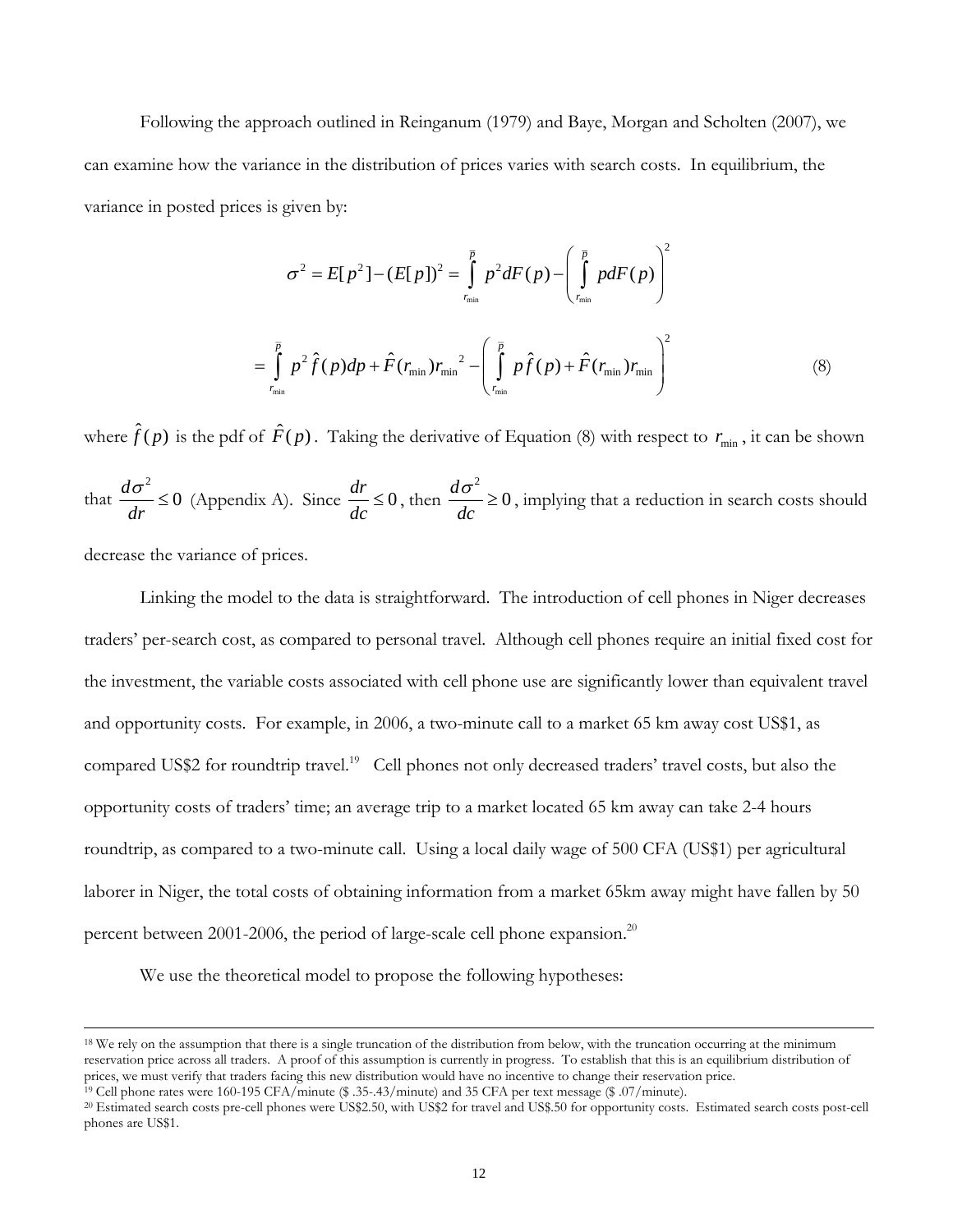- o **Proposition 1:** The introduction of cell phones will lead to an *increase* in traders' reservation prices,  $r_j$ , as compared to the traditional search technology,  $\frac{dr_j}{dc}$  < 0  $\lt$
- o **Proposition 2**: The introduction of cell phones will lead to an *increase* in the number of markets over which traders search,  $\frac{dE(N)}{dE(N)} < 0$ *dc*  $\lt$
- o **Proposition 3:** The introduction of cell phones will reduce price dispersion among markets with cell phone coverage,  $\frac{uv}{v} > 0$ 2  $>$ *dc*  $d\sigma^2$ <sub>21</sub>

The second and third propositions are tested empirically in the following sections.

#### **4. Data and Measurement**

 $\overline{a}$ 

This paper uses two primary datasets. The first is a rich dataset of prices, transaction costs, agricultural production and rainfall, obtained from secondary sources in Niger. This dataset includes monthly cereal (millet and sorghum) data over a ten-year period (1996-2006) across 42 domestic and crossborder markets in Niger. In addition, time-series data on gas prices, cell phone coverage, road quality, trade flows and district population levels were also collected.

The second dataset is a unique and detailed panel survey of traders, farmers, transporters and market resource persons collected in Niger by the author between 2005-2007. The survey contains responses of 395 traders located in 35 markets across six geographic regions of Niger. Prior to data collection during the 2005/2006 marketing season, the author developed a census of all grain markets, and markets were randomly sampled based upon the criteria of geographic location, market size and food crisis "status" in 2005. Within each market, we conducted a census of all grain traders operating on the market that day, noting the type of trader (retailer, intermediary, semi-wholesaler and wholesaler) and gender. Using these census data, the author selected a stratified random sample of traders. A team of trained local enumerators interviewed traders and farmers on the day of the market. Over 98.5 percent of traders interviewed during the first phase

<sup>&</sup>lt;sup>21</sup> This prediction mirrors the results found in the consumer search literature with sequential search, heterogeneous agents and downward-sloping demand. The proof of this result is provided in Appendix A.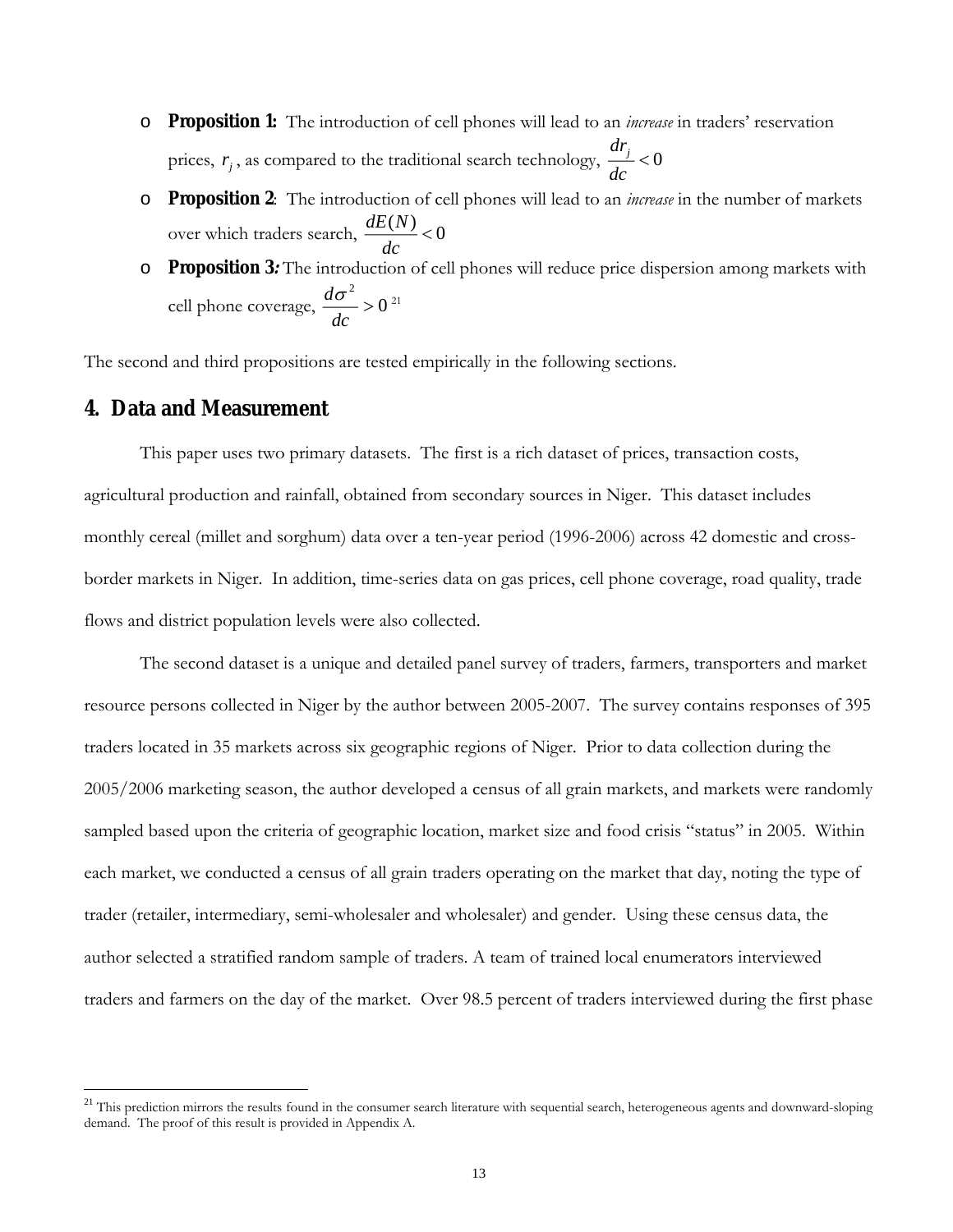also participated in the second phase (with attrition primarily due to illness, death or travel to Mecca for the *Hadj*). Consequently, attrition is not a major concern.

The traders and market resource persons who participated in the survey provided detailed information about their demographic background and commercial operations during the 2005/2006 and 2006/2007 cereal marketing seasons. Enumerators also asked a subset of questions about the 2004/2005 marketing season, specifically with respect to the quantities marketed, sales prices, markets and assets.

Key trader and market-level variables from the panel data survey are described in Table 1. Two aspects of the trader survey data are noteworthy. First, grains traders in Niger trade primarily in agricultural outputs (as opposed to inputs or livestock), have limited commercial assets and store for less than one month. Second, traders' commercial operations are self-reported and retrospective for 2004/2005.

## **5. Empirical Strategy**

In order to assess the impact of the staggered introduction of cell phone coverage on search costs, traders' behavior and grain market performance in Niger, we employ a two-part empirical strategy. During the first part of the analysis, we use our time series panel data to estimate the impact of cell phones on changes in the outcome of interest, namely, price dispersion across grain markets between 1999-2006. In this case, treatment is defined as the presence of a cell phone tower in a particular market, not cell phone adoption. In the second part of the analysis, we use trader-level survey data to investigate alternative explanations and estimate how traders' behavior changes in response to cell phone coverage.

# **5.1. Impact of Cell Phones on Market Performance**

The theoretical model of trader search posits that equilibrium price dispersion will decrease as search costs are reduced. Three commonly used measures of price dispersion in the search literature are the sample variance of prices across markets over time (Pratt, Wise and Zeckauser 1979), the CV across markets over time (Eckard 2004, Jensen 2007), and the maximum and minimum (max-min) prices across markets (Pratt, Wise and Zeckhauser 1979, Jensen 2007). In his analysis of the impact of cell phones on the fisheries sector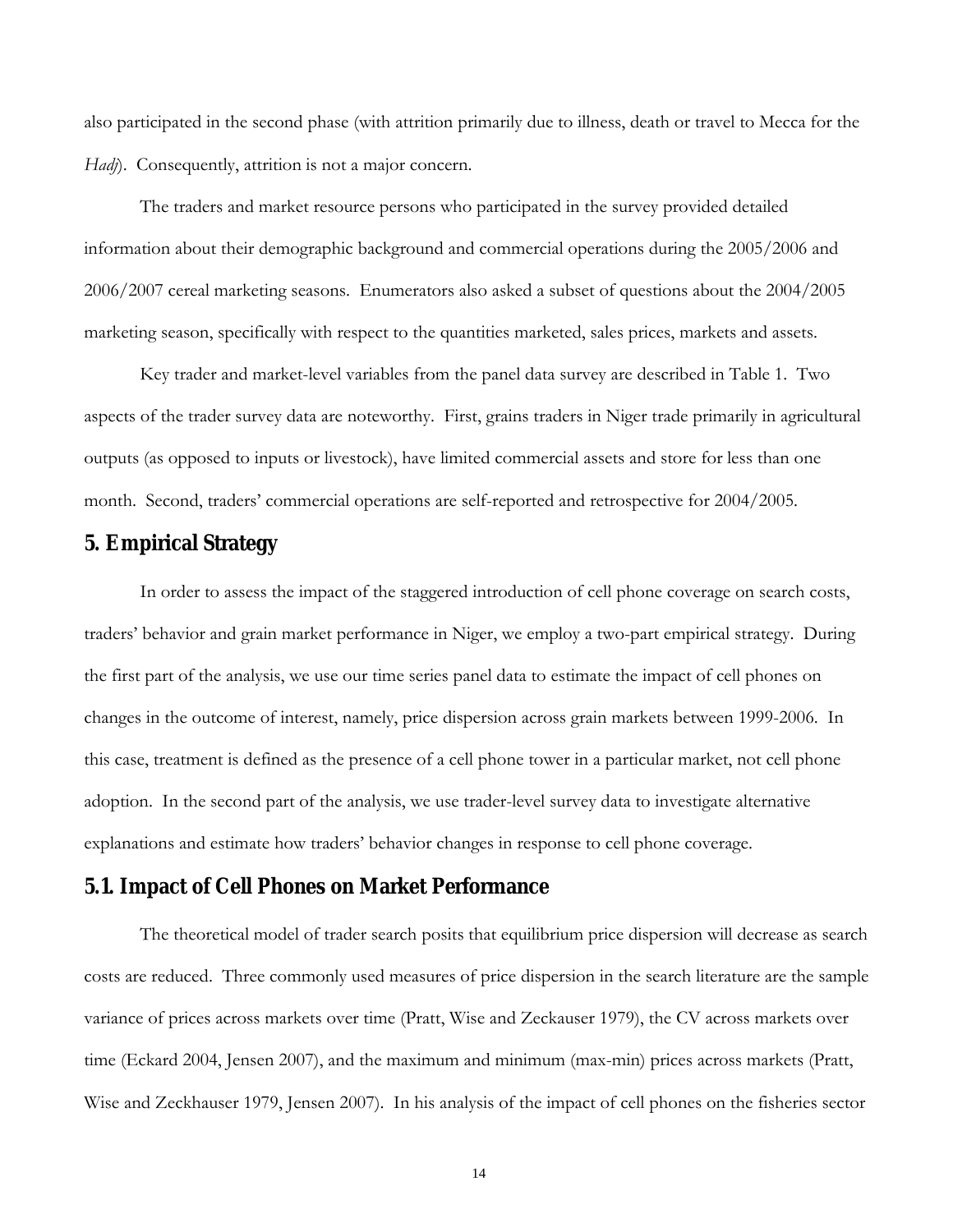in Kerala, India, Jensen (2007) uses the max-min and CV as measures of price dispersion. As cell phone coverage in Kerala was phased in by geographic region, markets were in close geographic proximity (less than 15 km), and so these measures were appropriate for the local context. By contrast, cell phone coverage in Niger was phased in according to urban status, and initial distances between cell phone markets ranged from 38-750 km. Consequently, the traditional measures of price dispersion are not appropriate for our quasi-experimental setup. Our primary measure of market performance is the price difference between markets *i* and *j* at period *t*, defined as  $Y_{ij,t} = | p_{it} - p_{jt} |$ . Nevertheless, we use the CV as a robustness check.

To exploit the variation across time and space in the rollout of cell phone towers, we augment the standard difference-in-differences (DD) framework by estimating a double DD specification (Meyer 1995, Bertrand et al 2005).<sup>22</sup> Letting  $Y_{ij,t}$  represent the value of the outcome in market pair *ij* at time *t*, we examine the change in  $Y_{ij,t}$  before and after the introduction of cell phone towers in each market pair. We first pool the treatments and estimate a multi-period DD equation:

$$
Y_{ij,t} = \beta_1 + \beta_2 cell_{ij,t} + \gamma Z_{ij,t} + a_{ij} + \theta_t + u_{ij,t}
$$
\n(9)

where  $Y_{i,j}$  is the absolute value of the price difference of millet between market *i* and market *j* at time *t*, defined as  $| p_{it} - p_{it} |$ ;  $cell_{ii,t}$  is a variable that is equal to one in all periods *t* in which both markets *i* and *j* have mobile phone access, and 0 otherwise.<sup>23</sup>  $Z_{ij,t}$  is a vector of exogenous regressors that affect price dispersion, such as transport costs, the presence of drought, road quality and the number of traders operating in a market, some of which vary over time.  $\theta_t$  is a time dummy, either monthly or yearly, and  $a_{ij}$  captures unobservable market-pair specific effects. We allow the unobserved effects to be correlated with  $Z_{ii,t}$  and

<sup>&</sup>lt;sup>22</sup> The control structure is twofold: temporal, as we compare treated years (2001-2006) with untreated years (1999-2001); and cross-sectional, as we compare treated markets with untreated markets at time *t*.

<sup>&</sup>lt;sup>23</sup>The appropriate DD estimation should include a variable (*evercell*<sub>ii</sub>) that is equal to 1 if both markets in the pair ever received treatment (a

cell phone tower) during the sample period, 0 otherwise. However, since this variable is time-invariant, it will only be identified if fixed effects are not included in the model, or market pair fixed effects are interacted with time. Consequently, this variable does not appear in our specification.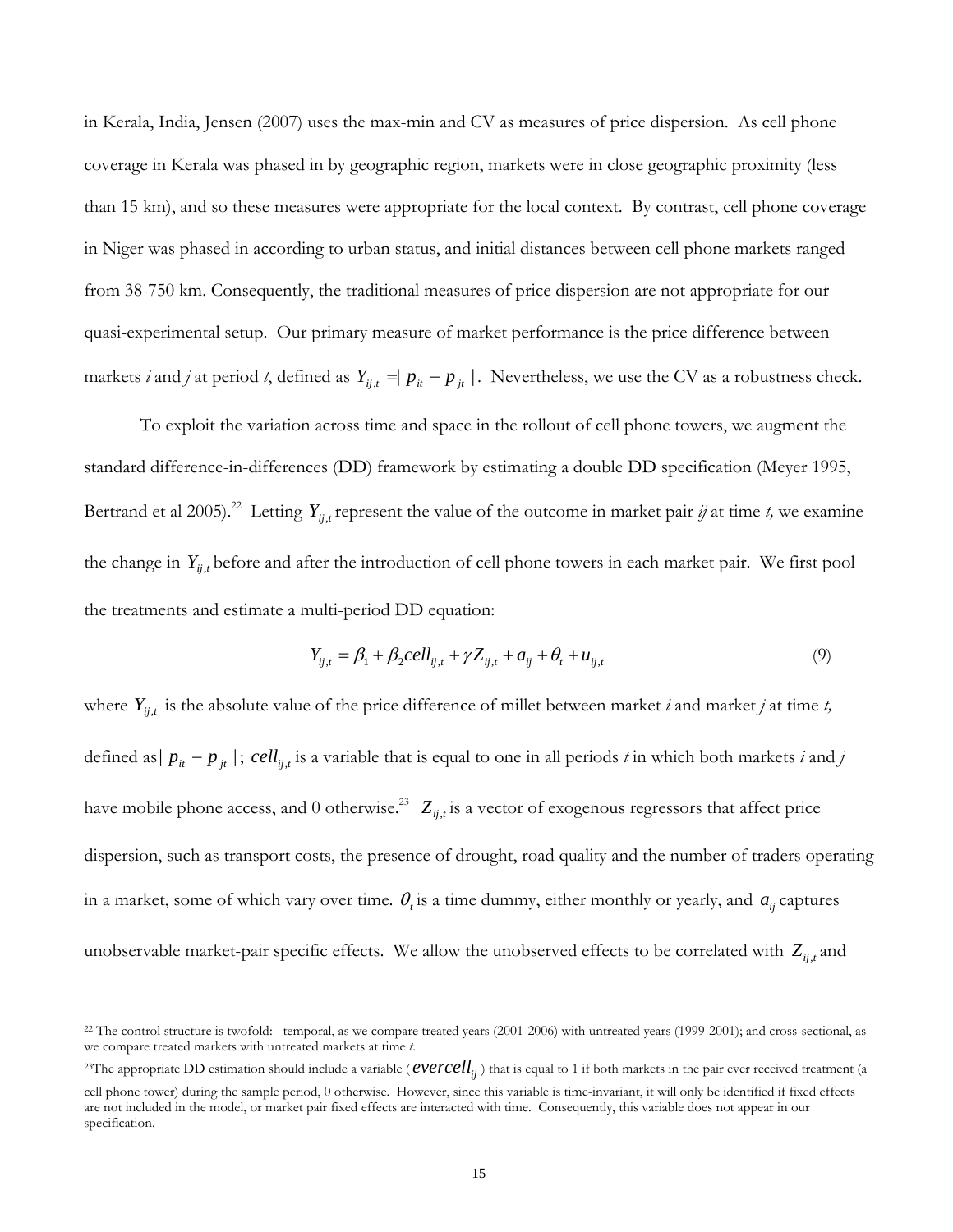cell<sub>ij,t</sub>.  $u_{ij,t}$  is an error term with zero conditional mean, such that  $E[u_{ij,t} | cell_{ij,t}, Z_{ij,t}, a_{ij}, \theta_t] = 0$ ; this assumes that the error terms are uncorrelated with the exogenous regressors in each period after controlling for unobserved time-invariant heterogeneity. The parameter of greatest interest is  $\beta_2$ . The key identifying assumption is that differential trends in outcomes are the same across treated and untreated market pairs.

Equation (9) can either be estimated via fixed effects transformation or first differencing. While both will be unbiased and efficient under standard assumptions, first differencing will be more efficient than fixed effects in the presence of a serial correlation problem (Wooldridge 2002). As our data are positively serially correlated in levels, we transform equation (9) via first differences to remove the unobserved heterogeneity.<sup>24</sup> This yields the main estimating equation:

$$
\Delta Y_{ij,t} = \beta_2 \Delta cell_{ij,t} + \gamma_1 \Delta transport_{ij,t} + \gamma_2 \Delta drought_{ij,t} + \Delta \theta_t + \Delta u_{ij,t}
$$
\n(10)

where  $\beta_2$  remains the primary parameter of interest, measuring the average change in  $Y_{ij,t}$  over each time period for the treated and untreated market pairs. For the OLS estimate of  $\beta_2$  to be consistent,  $\Delta u_{ij,t}$  must be uncorrelated with the first-differenced regressors. Equation (10) is the primary estimating equation.

We modify equation (10) in a variety of ways. To assess the heterogeneous impact of cell phones across space, we interact cell phones with gas prices, distance and road quality. Assuming that market performance in period t might depend upon performance in period  $t-1$ , we include a lagged dependent variable, controlling for joint endogeneity using the Arellano-Bond Generalized Method of Moments (GMM) estimator (Arellano and Bond 1991). These modifications will be discussed in Section 6.

To assess heterogeneous impacts over time, we also modify equation (10) to include a market pairspecific time trend, a variable measuring the percentage of markets with cell phone access at time *t* and a series of dummy variables pre- and post-treatment. We then exploit the variation in the timing of introduction of mobile phones across market pairs by estimating year-specific regressions. Using the DD

<sup>&</sup>lt;sup>24</sup>Serial correlation in levels is .584(.019). First differencing does not completely eliminate the serial correlation problem, but minimizes the impact. We therefore address serial correlation in the standard error estimation. Stationarity tests show that price differences are integrated of degree one, so first differences will be integrated of degree zero.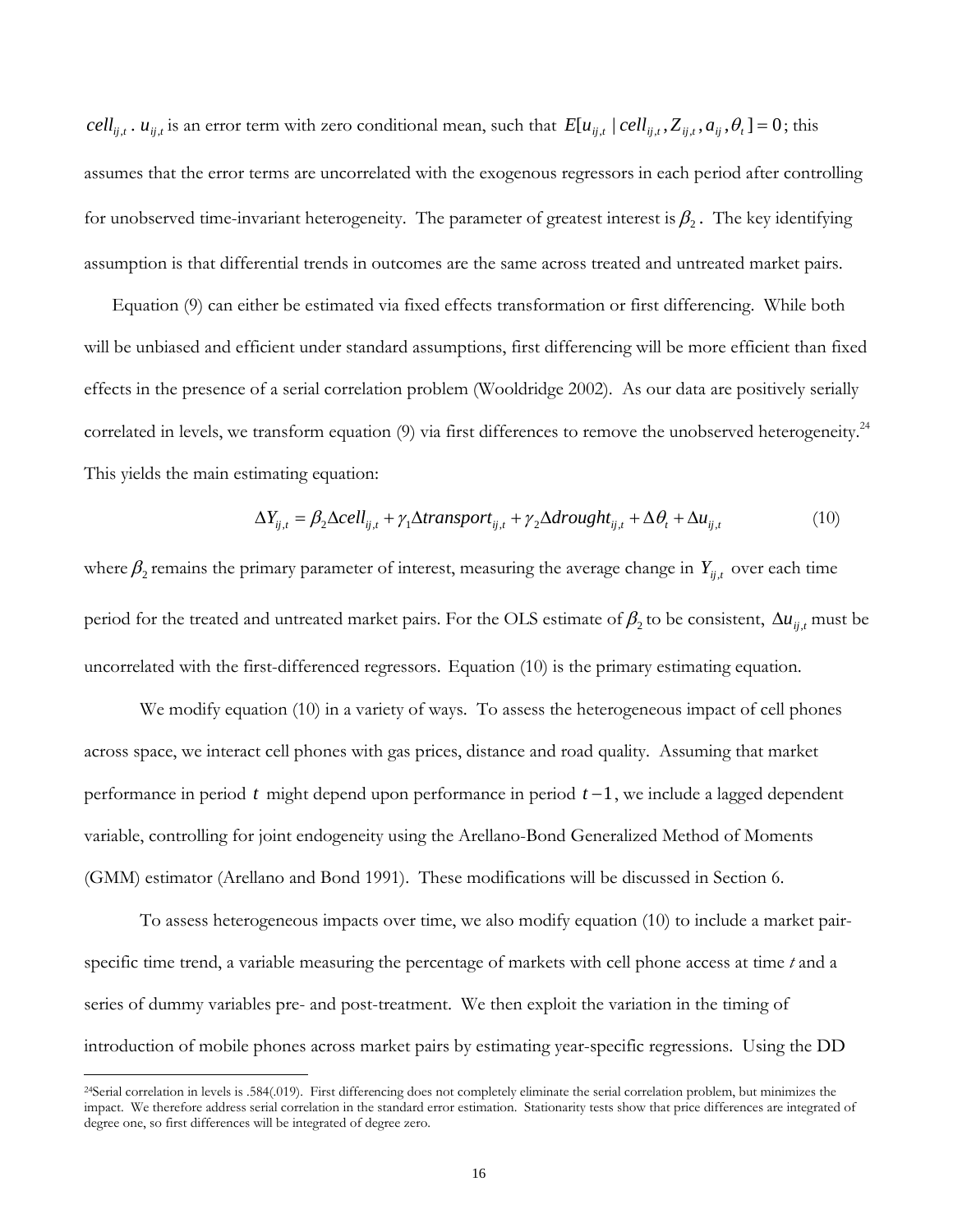framework for each year, we examine the change in outcomes by treatment group between the pre-treatment period (1999-2001) and year *y* , *i.e.* before and after the introduction of cell phones in those market pairs:

$$
Y_{ijt,y} = \alpha + \beta_1 cell_{ij,y} + \beta_2 cell_{ij,y} * year_y + \beta_3 year_y + u_{ij,y}
$$
(11)

where  $Y_{ijt}$  is the absolute value of the average price difference between markets *i* and *j* at time *t* (months) during year *y*;  $cell_{ij,y}$  is an indicator variable equal to 1 if the market pair was treated in year *y*, 0 otherwise; *year*<sub>y</sub> is the year of cell phone coverage ( $y = 0,1,2,3,4,5$ ) where  $y = 0$  denotes 1999-2001; *cell*<sub>*ij*,*y* \* *year*<sub>*y*</sub> is</sub> the interaction between the treatment group and the year of treatment; and  $u_{ij}$  is an error term with 0 conditional mean. The key parameter of interest is  $\beta_2$ . Additional exogenous regressors that affect treatment are also included in some specifications.

A key element for estimating equation (11) is the definition of the treated and untreated market pairs. While treatment status can be defined in a variety of ways, our estimation strategy focuses on two primary categorizations: 1) comparing treated and untreated groups within each year *y*; and 2) comparing treated groups in year *y* with a constant control group.

# **5.2. Dealing with Endogenous Placement of Cell Phone Towers**

The fundamental empirical problem that we face in estimating the impact of cell phone coverage is that we cannot observe the outcomes for a treated market pair in the absence of treatment – in this instance, cell phone coverage. The standard solution to this problem is to identify a relevant control group and estimate the average treatment effect (ATE) by taking the difference in outcomes for the treated and control groups (Imbens 2004, Rubin 1974, Blattman and Annan 2007). Equations (9)-(11) essentially take this approach. Nevertheless, the estimated ATE will only be unbiased when treatment assignment and the potential outcomes are independent, which is assured with random assignment.

As cell phone coverage was not randomly assigned, but based upon a town's urbanization status and proximity to a border, there could be multiple types of omitted variable bias. We are primarily concerned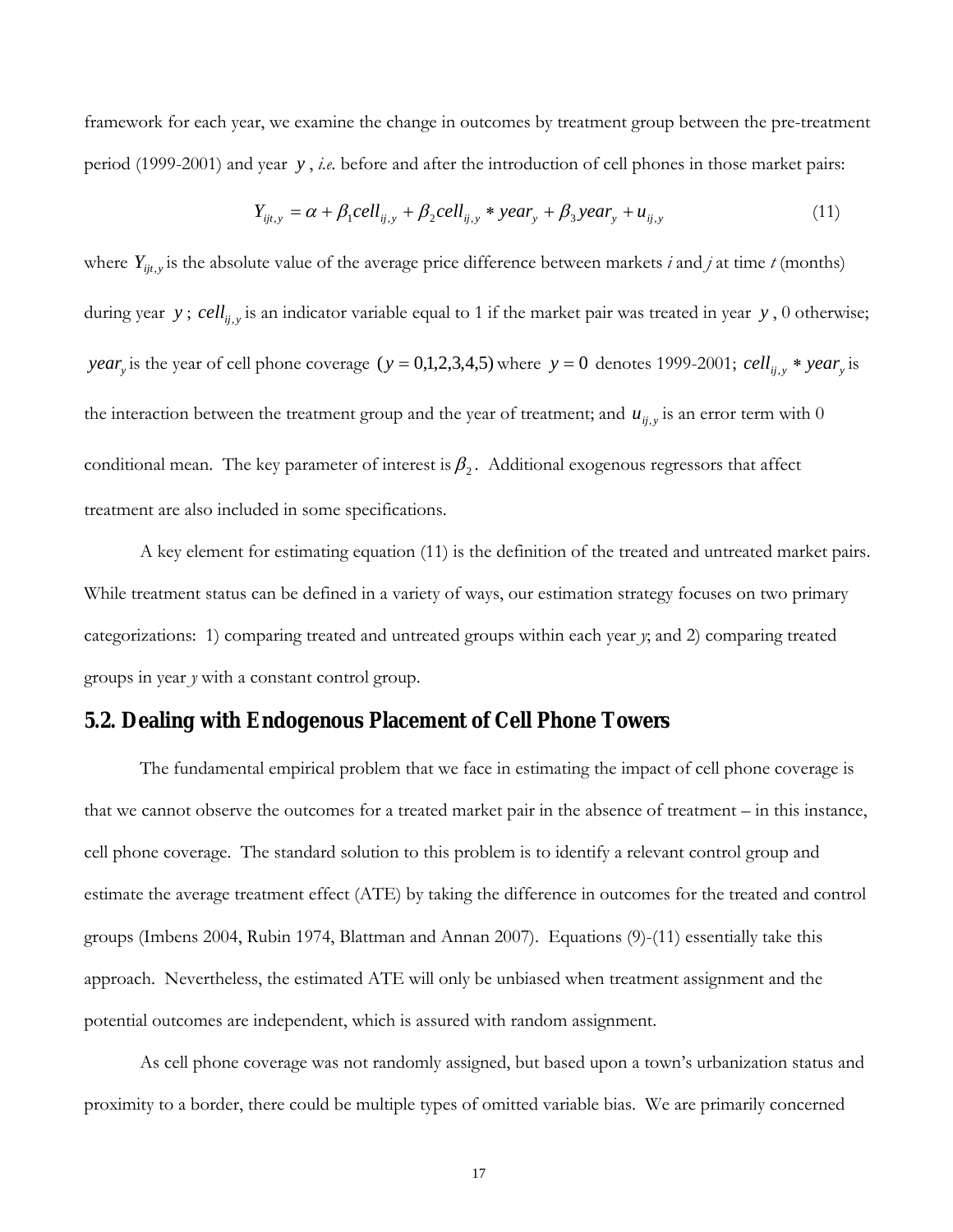with selection bias, whereby current market outcomes are the result of pre-treatment time-invariant or timevariant characteristics that led to the placement of cell phone towers. To deal with this concern, we attempt to identify cases where treatment is conditionally independent; in other words, cell phone coverage is independent of the potential outcomes, conditional on a set of observed pre-treatment variables (Rubin 1978, Rosenbaum and Rubin 1983, Imbens 2003).

Table 2 shows the unconditional differences in means and distributions for pre-treatment outcomes and covariates. Panel A shows the differences in means for treated and untreated market pairs, whereas Panel B shows the difference in means for treated and untreated markets.<sup>25</sup> The difference in average price dispersion in the pre-treatment period (1999-2001) was small and not statistically different from zero, at 21 CFA/kg in cell phone markets and 22 CFA/kg in non-cell phone markets. Most of the unconditional differences in means for the pre-treatment covariates are not statistically significant, with the exception of whether the market was located in an urban center and road quality. The magnitude of the difference in road quality between treated and untreated markets is small, and only significant at the 10 percent level.<sup>26</sup>

A more robust analysis of the potential overlap problem is a comparison of the difference in means with the standard deviation.<sup>27</sup> A difference in average means larger than 0.25 standard deviations is considered to be substantial (Imbens and Wooldridge 2007). Comparing the difference in average means with the standard deviations, we observe that the dataset is well balanced; the difference in means between treatment and control groups is never more than 0.21 standard deviations for any covariate.<sup>28</sup> The only exception to this case is the difference in means for urban centers.<sup>29</sup>

<sup>&</sup>lt;sup>25</sup>Treated market pairs are those cases where both markets received cell phone coverage between 2001-2006. Untreated market pairs are those pairs where at least one market never received cell phone coverage. Treated markets are those markets that received cell phone coverage between 2001-2006, and untreated markets are those that never received cell phone coverage.

<sup>&</sup>lt;sup>26</sup> Border markets are included in the analysis but are not included as a separate category, as they are a subset of urban centers.

<sup>27</sup> As the t-statistic is equal to the normalized difference multiplied by the square root of the sample size, a larger t-statistic could simply indicate a larger sample size. Imbens (2007) emphasizes that a larger t-statistic for the differences in means does not indicate that the overlap problem is more severe.

<sup>28</sup> For road quality, the difference in means is .1, and the s.d. is .465. The difference therefore represents .21 of the s.d. for road quality. <sup>29</sup> The results are somewhat different when comparing differences in distributions using the Kolmogorov-Smirnov test. In addition to the urban center covariate, the differences in distributions for price dispersion and transport costs are statistically significant. Nevertheless, a graphical analysis shows that treated and untreated pairs have similar distributional patterns (not shown).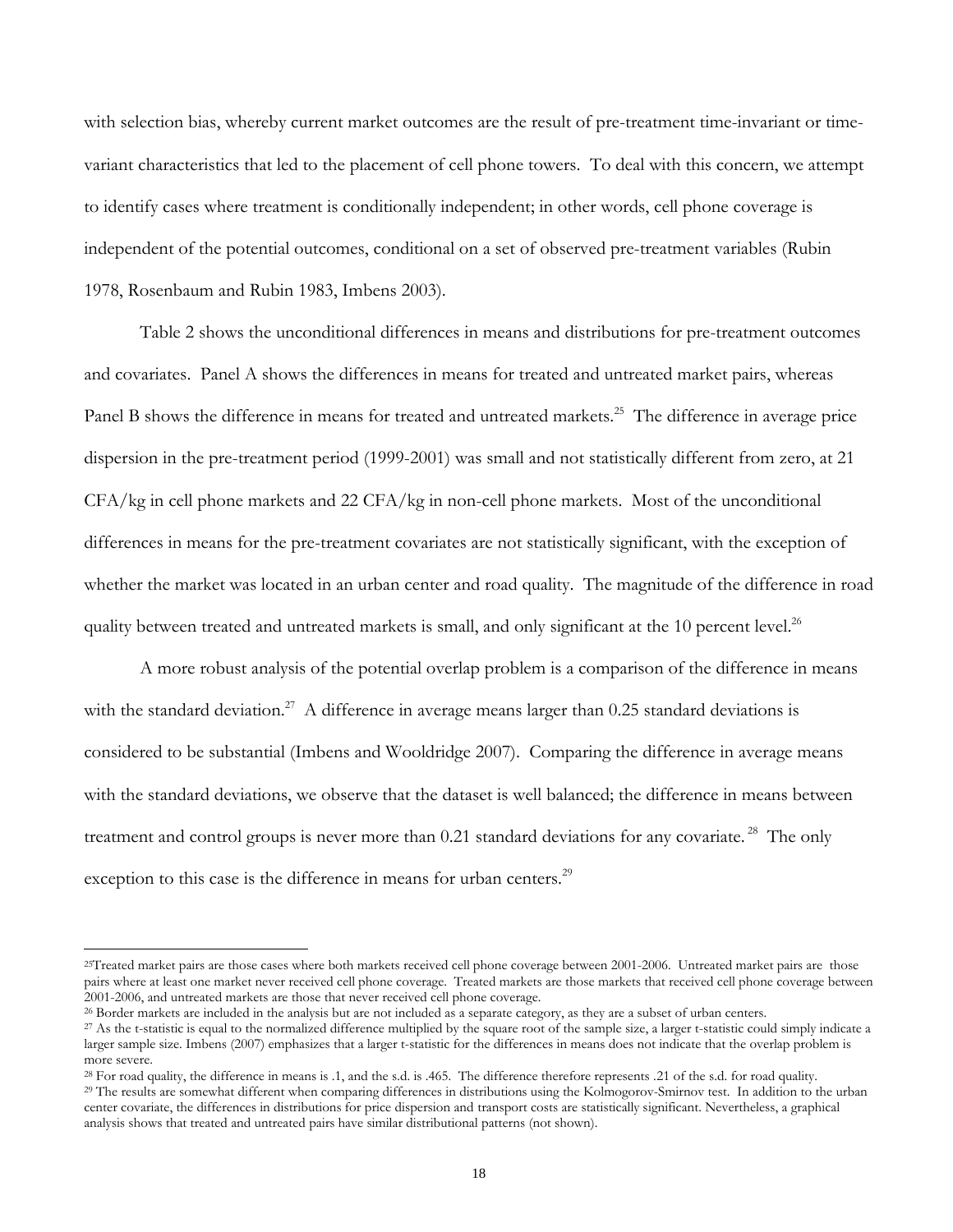Based upon these tests, cell phone and non-cell phone markets appear to differ according to their location in an urban center and road quality in the pre-treatment period. The relationship between an urban center and cell phone coverage is expected, as a market's probability of receiving cell phone coverage, at least initially, depended upon whether it was located in or near an urban center. Meanwhile, we posit that road quality is not strongly correlated with treatment assignment.

As cell phone coverage was phased in over time, it is also important to test for potential differences in pre-treatment trends in market outcomes. If trends across treated and untreated groups were the same during the pre-treatment period, they are more likely to have been the same in the post-treatment period. The equation used to test for the equality in pre-treatment trends across treatment and control groups is:

$$
Y_{ij,t} = \beta_0 + \beta_j pre_j + \sum_{y=1}^{5} \theta_{jy} pre_j * cell_y + u_{ij,t}
$$
 (12)

where  $Y_{ii}$ , is price dispersion between markets *i* and *j* at time *t*; *pre* is a dummy variable for the change in the pre-treatment periods (1999-2001); and *cell*<sub>y</sub> is equal to 1 if the market pair received cell phone coverage during year *y*, and 0 otherwise. If the  $\theta_{i}$  's are not statistically different from zero, then the pre-intervention trends do not statistically differ among market pairs that received cell phone coverage in different years. The results (Table 3) suggest that pre-intervention trends across market pairs are not statistically different from zero, with the exception of the market pair that received coverage in  $2001$ .<sup>30</sup>

#### **5.3. Estimation under Selection on Observables**

To control for potential selection bias, we combine the estimation strategy outlined in equations (9)- (11) with techniques that match treated and untreated market pairs. Results can be sensitive to the estimator chosen, so we use two alternative methods to construct an appropriate counterfactual. In the first method, we include a parametric estimation of the propensity score as an additional control in the DD equations. Under the conditional independence assumption, we can calculate consistent ordinary least squares (OLS)

 $30$  We later drop this observation from our estimations as a robustness check below.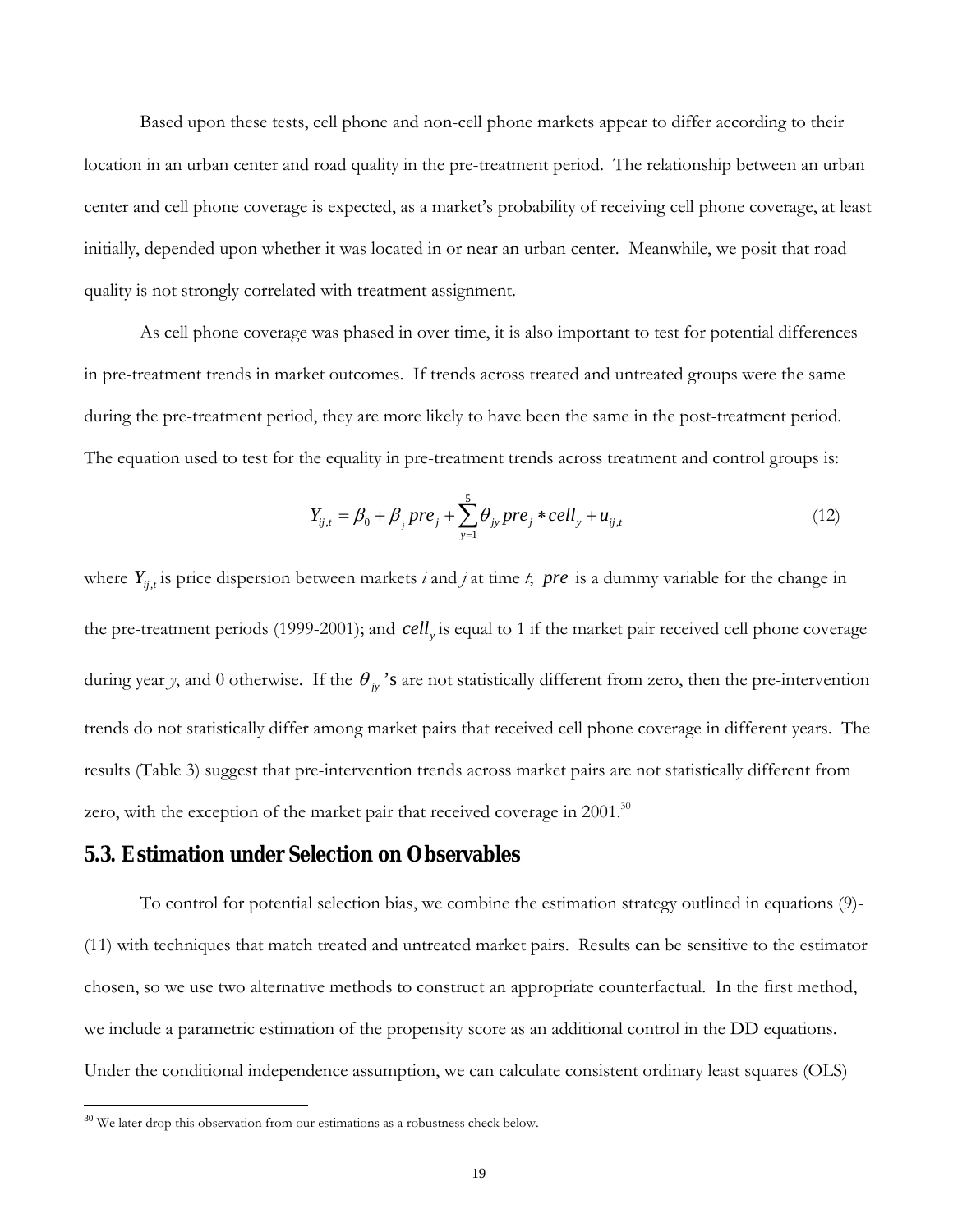estimates of the treatment effect. A more efficient and consistent approach, however, is a weighted least squares (WLS) regression (Hirano et al 2003, Blattman and Annan 2007). In this case, we first weight the observations by a parametric estimate of the propensity score, where the weights used are the following:

$$
\lambda_{ij} = \sqrt{\frac{cell_{ij,t}}{\hat{p}(X_{ij,0})} + \frac{1-cell_{ij,t}}{1 - \hat{p}(X_{ij,0})}}
$$
(13)

The WLS representation allows us to add covariates to the regression function to improve precision. This estimator will be "doubly robust" as long as the regression model and the propensity score are specified correctly (Robins and Ritov 1997, Hirano and Imbens 2001).<sup>31</sup>

## **6. The Impact of Cell Phones on Market Performance**

### **6.1. Average Treatment Effects**

 $\overline{a}$ 

Before turning to the regression specification with separate treatment effects, we first pool the treatments and estimate equation (10). Table 4 presents the regression results of the DD model using a firstdifferenced transformation, controlling for exogenous regressors, market-pair fixed effects and time dummies.<sup>32</sup> Column 1 shows that cell phones are associated with a negative  $(-4.6 \text{ CFA/kg})$  and statistically significant reduction in price dispersion across markets, indicating that price dispersion between markets with cell phone coverage is 21 percent lower than those without cell phone coverage.<sup>33</sup> Transport costs are associated with higher price dispersion between markets and are statistically significant at the 1 percent level. The presence of drought in a particular year is associated with a statistically significant increase in price dispersion across markets.<sup>34</sup> Column 2 uses an alternative measure of market performance, the intra-annual

<sup>&</sup>lt;sup>31</sup> This approach controls for selection on the observables, and is an efficient estimator of the ATE if we assume homogeneous treatment effects, and an efficient estimator of the average treatment effect on the treated (ATT) if there are heterogeneous treatment effects. While using the weighted propensity score is more efficient, it is also sensitive to a misspecification, which can result in additional bias.

<sup>&</sup>lt;sup>32</sup> For all specifications, the Law of One Price (price differences net transport costs) was also used as an alternative dependent variable. The coefficients were nearly identical, and so these results are not reported.

<sup>&</sup>lt;sup>33</sup> The percentage change is calculated as the treatment effect relative to the mean price dispersion for non-cell phone markets in the pretreatment period.

<sup>34</sup>*Drought dummy*=1 if rainfall in both markets is two standard deviations below the average rainfall during the rainy season, and/or the lack of rainfall in both markets for more than 15 consecutive days. Market-specific variables for drought were also used as a robustness check. The magnitude and statistical significance of the market-specific drought variables were similar to the market pair drought variable, and the magnitude and the statistical significance of the cell phone binary variables was the same for all specifications.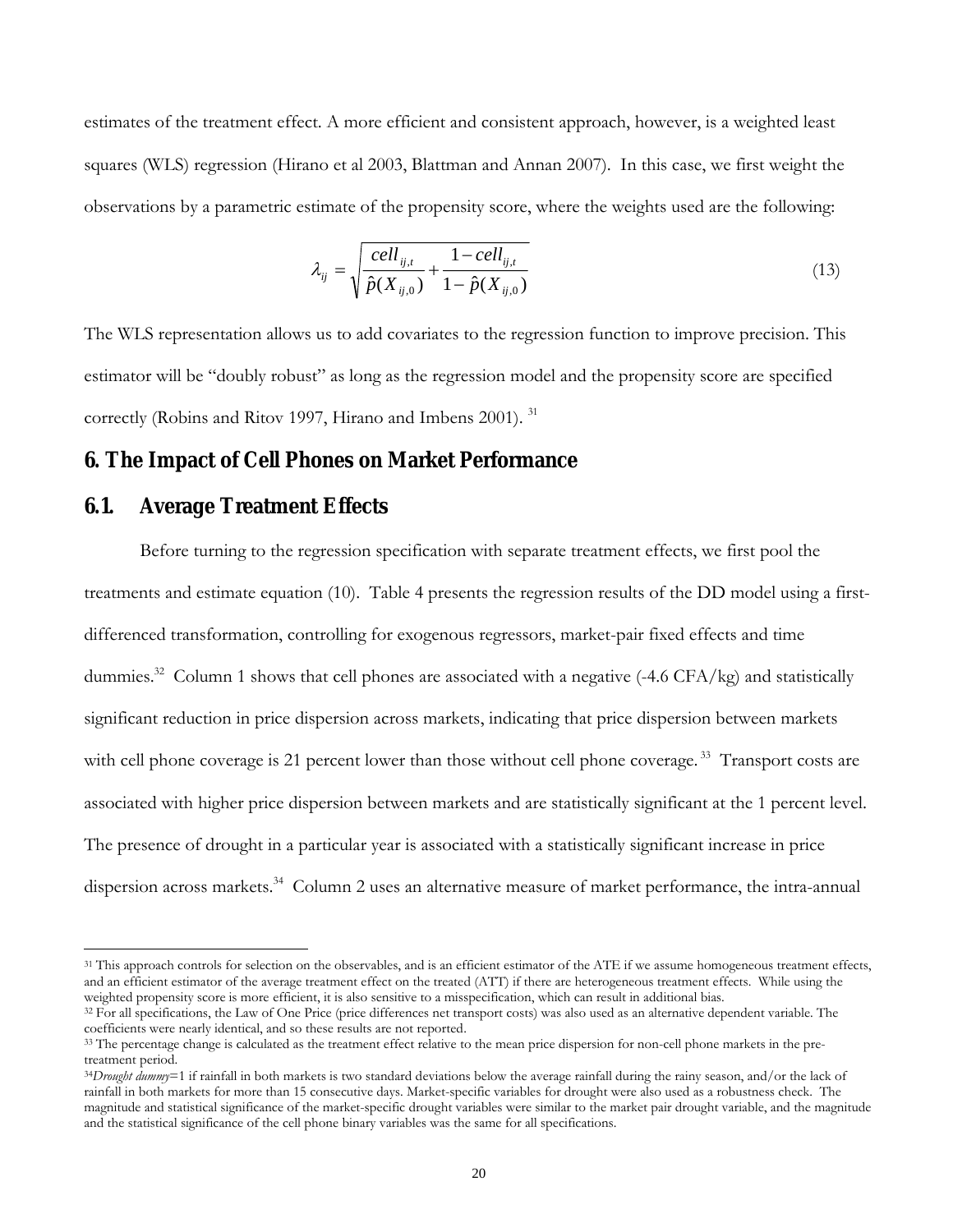CV for market *i*. Cell phone towers are associated with a .04 and statistically significant reduction in the CV, implying that the intra-annual price dispersion is 13 percent lower in markets with cell phone coverage. This suggests that consumers located in cell phone areas are subject to relatively lower intra-annual price risk.

The results are robust to the inclusion of a market pair-specific time trend to control for an additional source of heterogeneity (Columns 3-4), also known as the random trend model (Wooldridge 2002). Including the trend increases the point estimates slightly, but does not affect the standard errors. In Column 5, we control for 84 monthly time dummies, as opposed to yearly time dummies, as well as the market pair-specific time trends.<sup>35</sup> The coefficient estimate for cell phone decreases dramatically, from 4.55 to 1.42, and is marginally statistically significant. This is not surprising, as the treatment assignment is monthly, and monthly time dummies account for a large degree of temporal variation. In addition, using first differences significantly reduces the cross-sectional variation in cell phone treatment, thereby increasing the standard errors. Using this conservative estimate of -1.42 CFA/kg, cell phone coverage is associated with a 6.4 percent reduction in price dispersion as compared to untreated market pairs.<sup>36</sup>

Until now, a key assumption of our identification strategy has been that the  $\Delta u_{ii,t}$  are uncorrelated with the first-differenced regressors. This assumption rules out cases where future explanatory variables react to changes in the idiosyncratic errors, as is the case if  $Z_{it}$  contains a lagged dependent variable. However, it is reasonable to assume that grain market performance does not adjust instantaneously, and depends upon market performance in a previous period. We therefore modify equation (10) to include a lagged dependent variable:

$$
\Delta Y_{ij,t} = \rho \Delta Y_{ij,t-1} + \beta_2 \Delta cell_{ij,t} + \gamma_1 \Delta transport_{ij,t} + \gamma_2 \Delta drought_{ij,t} + \Delta \theta_t + \Delta u_{ij,t}
$$
(14)

<sup>&</sup>lt;sup>35</sup> As the CV is calculated on a yearly basis, monthly time dummies are not included for these regressions.

<sup>36</sup>In order to show how the effect varies with the intensity of treatment, we also redefine the treatment variable into three binary variables: a variable that is equal to 1 when both markets have treatment, a variable that is equal to 1 when one market has treatment, and a variable equal to 1 if neither market ever received treatment. For all specifications, the treatment effect is strongest when both markets are treated. There is no statistically significant effect when neither market is treated.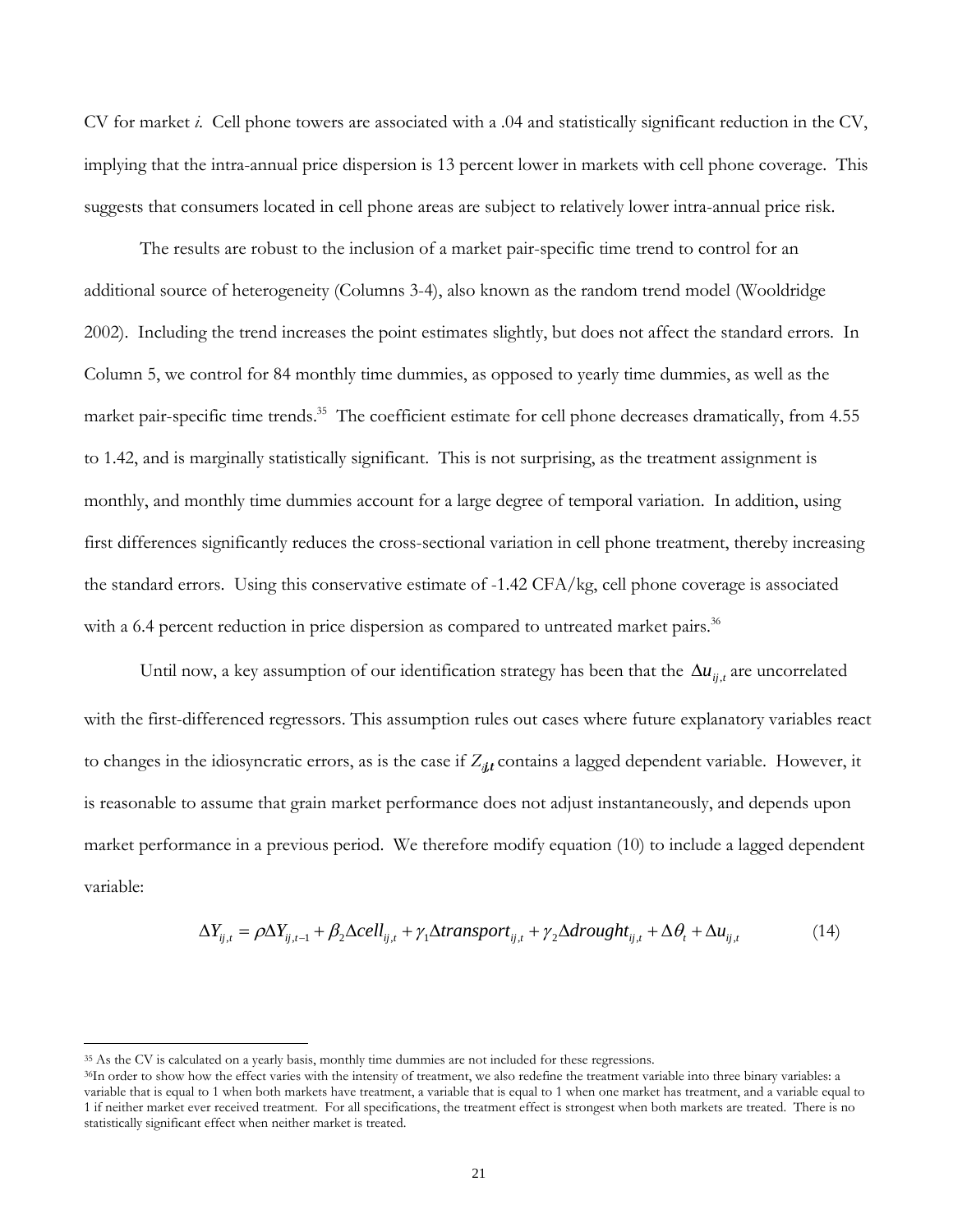where  $\rho$  can be interpreted as the market adjustment speed. As the inclusion of a lagged dependent variable with fixed effects induces an endogeneity problem, we control for endogeneity by using the Arellano-Bond GMM estimator (Arellano and Bond, 1991).<sup>37</sup> This is equivalent to the first-differenced DD regression with market pair-specific trends presented in Columns 3 and 5.

Columns 6 and 7 present the results of the model with a lagged dependent variable, using the Arellano-Bond GMM estimator. Controlling for transport costs, drought, and time dummies, the coefficient on the lagged dependent variable is negative and statistically significant in both models, implying that it takes 2.5 months for price differences across markets to adjust.<sup>38</sup> The coefficient on cell phones is still negative and statistically significant at the 10 percent level (Column 6), representing the initial impact of cell phone coverage. However, in the presence of a lagged dependent variable, the long-run treatment effect is

measured as  $\frac{P_2}{P_1}$ 1  $\beta_{\scriptscriptstyle 2}$  $-\rho$ . Using this formula, cell phones are associated with a 1.5 CFA/kg reduction in price

dispersion in the long-term, and this effect is statistically significant. However, the magnitude and statistical significance drop when monthly time dummies are included. This is not surprising, as double-differencing and monthly time dummies account for most of the cross-sectional and temporal variation in treatment.

#### **6.2. Heterogeneous Treatment Effects**

 $\overline{a}$ 

By pooling the treatments, we are measuring the average impact of cell phones on price dispersion, thereby assuming a homogenous treatment effect. We can also examine how the impact of cell phones varies across time and space. To identify treatment effect heterogeneity across space, we interact the cell phone treatment with gas prices, distance and road quality. The regression results for these interactions are

<sup>&</sup>lt;sup>37</sup> After first-differencing, the lagged-dependent variable is correlated with the composite error term through the contemporaneous terms in period t − τ. Hence, instrumental variables are required. We therefore use the past values of the explanatory variables as instruments for the lagged dependent variable in a GMM framework (Arellano and Bond, 1991). The consistency of the estimator depends upon the assumption that the lagged variables and other explanatory variables are valid instruments. A necessary condition in this respect is the lack of τ -order serial correlation in the error terms after first-differencing. We conduct the Sargan test of overidentifying restrictions and test for no serial correlation in the errors. The z-statistic of the Sargan test is -19, so we cannot <sup>38</sup> The coefficient on the lagged dependent variable can be interpreted as the speed of adjustment. As the Arellano-Bond regression is run in first differences, the regression is second-differenced. This explains why the coefficient on the lagged dependent variable is negative. We use the concept of a "half-life" to interpret the results, calculated as  $\ln(.5) / \ln(1 + \rho)$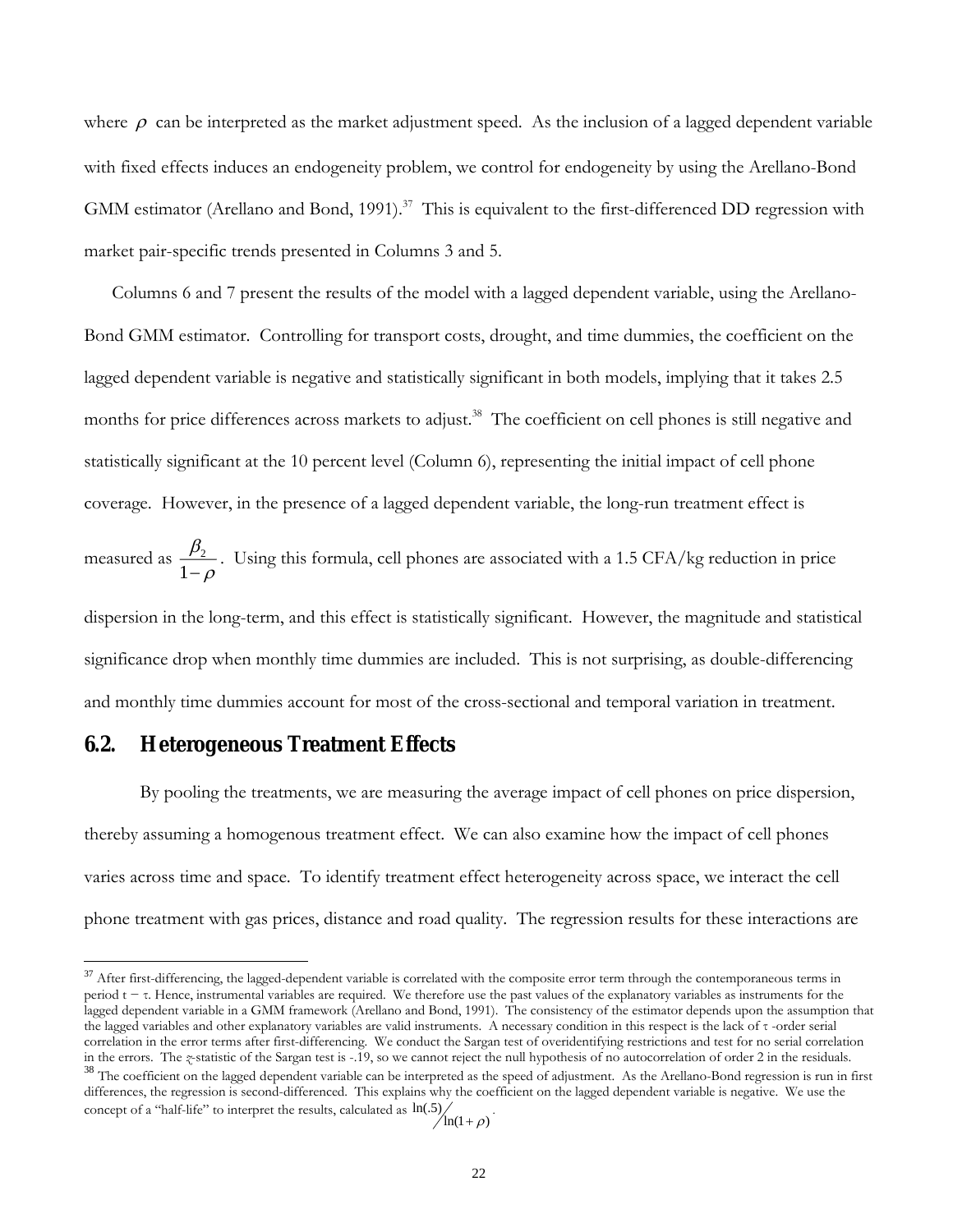provided in Table 5. The coefficient on the interaction term between cell phones and gas prices is not statistically significant (Column 1). The joint effect of cell phones and gas prices is -4.4 CFA/kg and strongly statistically significant, suggesting that cell phones are associated with a 20 percent reduction in price dispersion. Once monthly time dummies and market-pair time trends are included (Column 2), the magnitude of the cell phone coefficient decreases to -2 CFA/kg. Overall, the joint effect of cell phone coverage is negative and statistically significant at the 5 percent level.

To determine how the impact of cell phone differs across space, we interact the cell phone variable with a distance variable, with *distance dummy*=1 if the distance between two markets is greater than 350 km, and 0 otherwise. The interaction term shows that there is a negative and statistically significant relationship between cell phones and distance, suggesting that cell phones have a stronger impact upon price dispersion for those markets that are farther apart (Columns 3-4). The joint effect suggests that cell phones are associated with a 7 CFA/kg reduction in price dispersion for markets separated by a distance greater than 350 km.

To further disentangle the nonlinear relationship between cell phones and distance, we split the sample into short haul (less than 100km), medium haul (100-550 km) and long haul (>550 km) market pairs (Columns 5, 6 and 7). Cell phones have a negative effect on price dispersion for short- and medium-haul markets, although this effect is strongest and statistically significant for medium-haul markets (Column 6). This suggests that cell phones are more useful when markets are farther apart, but that there is a diminishing marginal effect of cell phones on price dispersion after a maximum distance.<sup>39</sup> The results are similar when interacting cell phones with road quality (Column 8). Cell phones have a stronger impact on price dispersion for markets with unpaved roads, and the joint effect is statistically significant at the 1 percent level. Splitting the sample between paved and unpaved roads (Columns 9 and 10), cell phones are associated with a -3.6

<sup>39</sup> Regressing price dispersion on cell phones and distance reveals that there is a quadratic (inverted U-shape) relationship between distance and price dispersion. The maximum point of the function is at 589 km. This suggests that cell phones have a negative effect on price dispersion for markets less than 589 km apart, but a diminishing marginal effect for markets greater than 589 km apart. A Chow test for the joint significance of the coefficients across the split regressions reveals that the difference among the three samples is statistically significant from zero.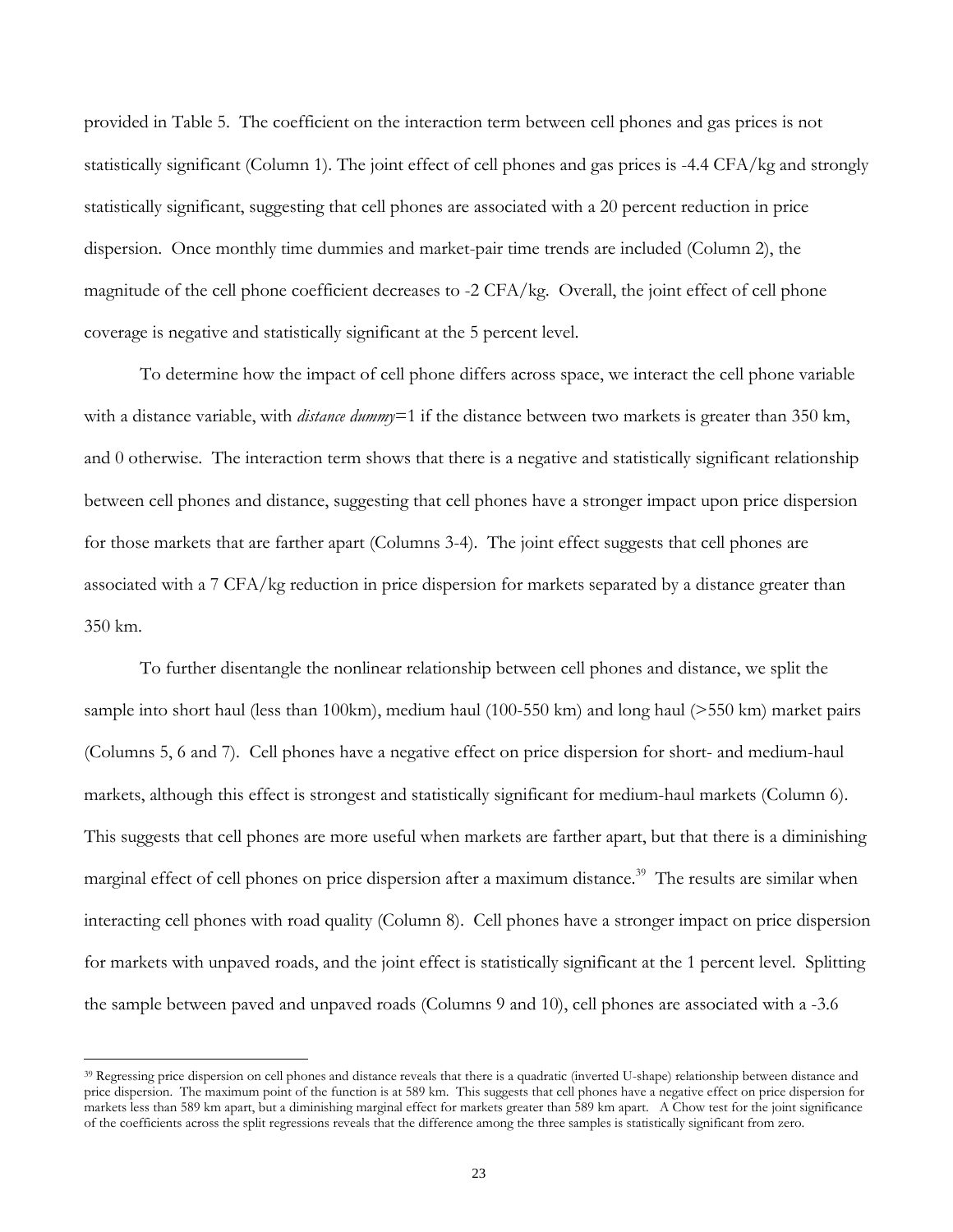CFA/kg reduction in price dispersion for markets with unpaved roads. A Chow test for the joint significance of the split sample is  $F(11, 432)=5.34$ , allowing us to reject the hypothesis that there is not a statistically significant difference between the samples.

As cell phone towers were gradually phased in between 2001-2006, it is reasonable to assume that cell phones became more useful to traders as a greater number of markets received cell phone coverage.<sup>40</sup> To identify treatment effect heterogeneity over time, we interact the cell phone treatment variable with a variable that measures the percentage of markets that have cell phone coverage during a particular period (*network*,). The regression results from these interactions are presented in Table 6. The interaction term between cell phones and network coverage is strongly negative (-11.8 CFA/kg) and statistically significant at the 1 percent level (Column 1), suggesting that the average effect of cell phones becomes stronger as more market pairs have cell phone coverage. For example, when 14 percent of market pairs had cell phone coverage in 2003, price dispersion was 1.6 CFA/kg lower in cell phone markets. When over 76 percent of market pairs had cell phone coverage in 2006, price dispersion was 8 CFA/kg lower in cell phone markets. Overall, the joint effect of cell phones and the interaction term is negative and statistically significant at the 5 percent level, implying that cell phones are associated with a 1.8 CFA/kg reduction in price dispersion. This result is similar when using the CV (Column 2), suggesting that cell phone markets are associated with a .05 reduction in intra-annual price dispersion. Such findings are intuitive: cell phones are more likely to be useful to traders as network coverage increases, since traders are then able to search over a larger number of markets using the new technology.

The interaction term between cell phones and the network variable provides evidence of the heterogeneous impact of cell phones over time. By regressing price dispersion on a quadratic of the network variable, we find that there is a nonlinear relationship between network coverage and price dispersion. This

<sup>40</sup> Röller and Waverman (2001) and Brown and Goolsbee (2002) both found the presence of a "network effect" from information technology. Röller and Waverman (2001) find that telecommunications infrastructure is associated with a positive effect on economic growth when a critical mass is achieved, whereas Brown and Goolsbee (2002) find that price dispersion for insurance policies decreases as the percentage of internet users increases.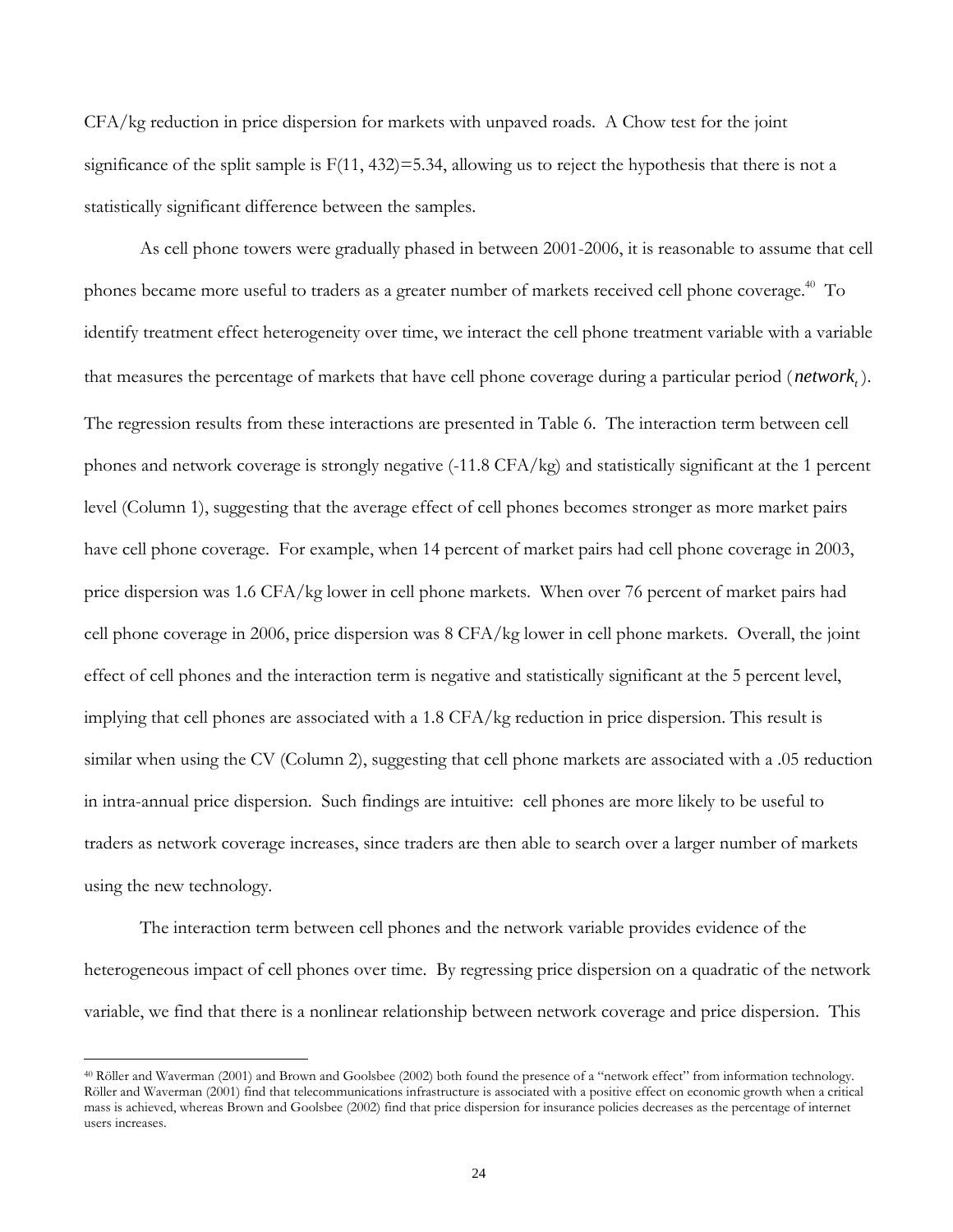suggests that there could be diminishing marginal effects of cell phones on price dispersion after 75 percent of markets have cell phone coverage. We investigate this nonlinear relationship using two techniques. First, based upon the "event study" approach outlined in Jacobson et al (1993), we introduce a series of dummy variables for the number of months before or after a market pair receives cell phone coverage. Accordingly, we let  $D_{ii}^k = 1$  if, in period *t*, market pair *ij* received cell phone coverage *k* months earlier (or, if *k* is negative, market pair *ij* received cell phone coverage  $-k$  months later). By restricting attention to these dummy variables, we formalize the idea that a market pair that received coverage in 2001 was in much the same position in 2003 as a market pair that received coverage in 2004 was in 2006.<sup>41</sup>

Figure 3 graphs the coefficients on the dummy variables pre- and post-cell phone towers, controlling for time-varying covariates and a yearly time trend. We fail to reject the hypothesis that the OLS coefficients for the variables prior to cell phone coverage are jointly equal to zero, but we strongly reject the hypothesis that the OLS coefficients are jointly equal to zero post-treatment.<sup>42</sup> Consistent with the regression results, we find that price dispersion is lower in cell phone markets. This reduction is strongest in the initial 4 months' after coverage, with an average of -4.8 CFA/kg reduction in price dispersion across markets. The marginal impact decreases over time, as price dispersion in cell phone markets is -2.5 CFA/kg 6 months' after coverage. Because the estimated reduction in price dispersion does not decline significantly 10 months' after coverage (the coefficient is -2.1 and statistically significant at the 10 percent level), there is little evidence that cell phone markets will return to their pre-treatment levels of price dispersion levels.<sup>43</sup>

A more conventional way of testing for heterogeneous treatment effects is to run period-specific DD estimations, as outlined in equation (11). Table 7 shows the results of these regressions using a varying

$$
\Delta Y_{ij,t} = \sum_{k \ge -m} \Delta D_{ij}^k \delta_k + \gamma_1 \Delta transport_{ij,t} + \gamma_2 \Delta drought_{ij,t} + \Delta \theta_t + \Delta u_{ij,t}
$$

<sup>41</sup>More formally, the estimation equation is the following:

<sup>&</sup>lt;sup>42</sup> The F-statistic for pre-treatment dummies is  $F(5, 299) = .93$ , so we fail to reject that the OLS coefficients are jointly equal to zero. The Fstatistic for the post-treatment dummies is F(6,299)=7.24, so we strongly reject the hypothesis that the post-treatment dummies are jointly equal to zero. Each of the post-treatment OLS coefficients is statistically significant at the 1 percent level. Extending the timeline to 10 months' pre and post-treatment yields similar results post-treatment, but we can no longer strongly reject that the pre-cell coefficients are equal to zero. 43 Using an alternative approach yields similar insights the nonlinear effect of cell phones on price dispersion. Following the approach outlined in Brown and Goolsbee (2002), we find that price dispersion falls as the share of markets with cell phone coverage is between 20 and 75 percent.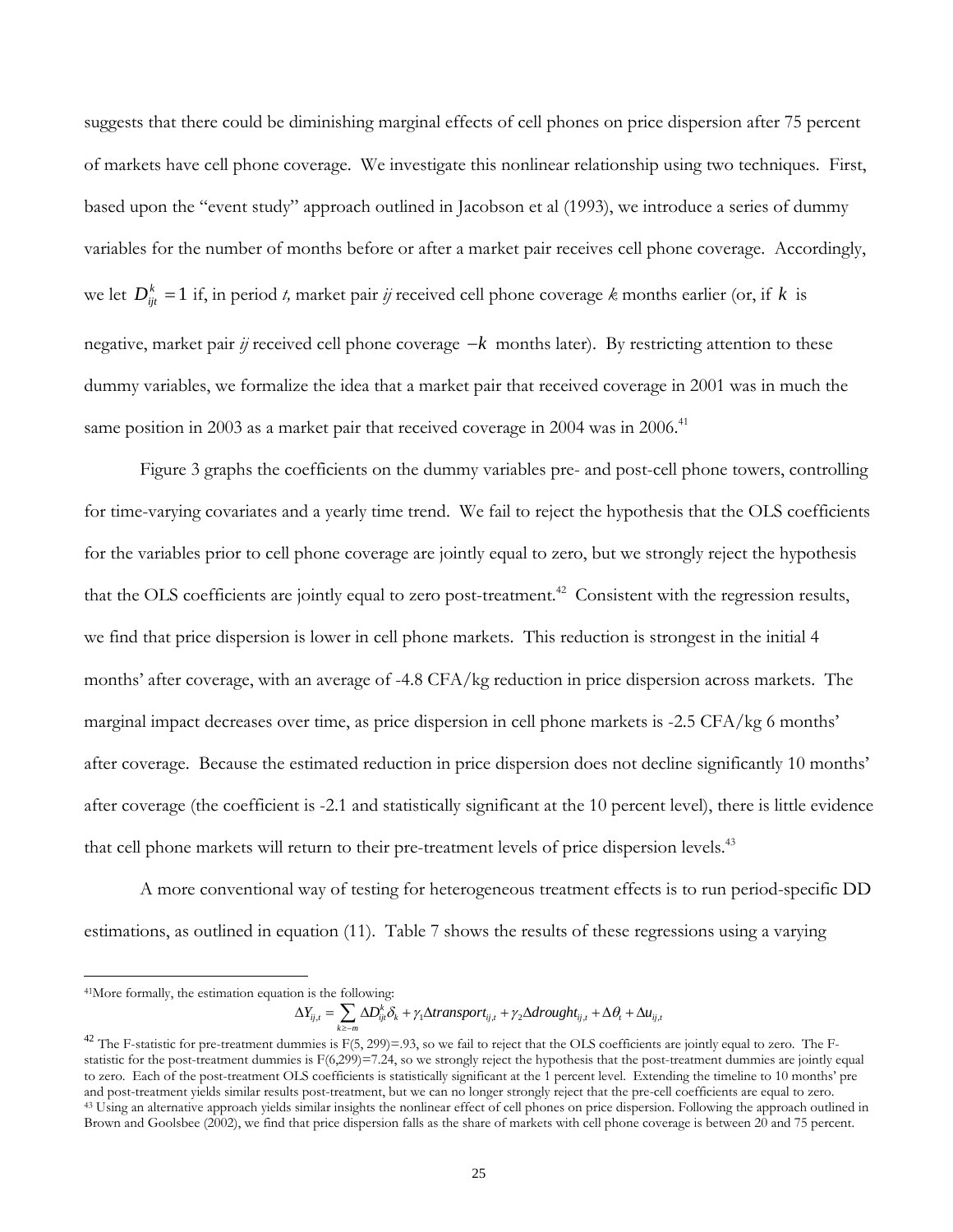treatment group and constant control group in each year. Similar to the pooled DD regressions, we compared the differences in means and distributions of the pre-treatment covariates by treatment group. These comparisons show that we cannot reject the equality of means for all pre-treatment covariates for most years, with the exception of the "urban center" variable (not shown).<sup>44</sup>

Overall, the results in Table 7 are consistent with the pooled regressions. In the initial years of cell phone coverage (Panels A-B), the impact of cell phones on price dispersion is not statistically significant. This coincides with the periods when approximately 14 percent of markets had cell phone coverage. In 2003/2004, cell phones are associated with a 1.5 CFA/kg reduction in price dispersion (Panel C), but this effect is not statistically significant. It is not until 2004/2005, when approximately 55 percent of markets have cell phone coverage, that cell phones are associated with a negative and statistically significant reduction in price dispersion (Panel D). By the final year, the impact is still negative but no longer statistically significant. This supports the previous results concerning network effects, suggesting that a "critical mass" of the cell phone network might have occurred prior to the point when 75 percent of markets have cell phone coverage. After this time, there are diminishing marginal effects of cell phones on price dispersion.

### **6.3. Controlling for Selection Bias**

 $\overline{a}$ 

In an effort to consistently estimate the treatment effect of cell phones on market performance, we control for potential selection on observables by combining the DD estimation strategy with matching. We first estimate the propensity score parametrically by estimating a probit regression of the treatment (cell phone towers in a market pair) on pre-treatment covariates, including variables that simultaneously influence the treatment decision and the outcome variable (Smith and Todd 2005, Sianesi 2004).<sup>45</sup> To provide empirical evidence that the propensity score matching approach is reasonable, we inspect the Box-Plots and histograms of the estimated propensity scores by treatment group. Figure 4 shows that there is considerable

<sup>44</sup> Treatment and control groups were also identified using alternative specifications, such as varying treatment and control groups by year. As they yielded similar results, these regression results are not reported.

<sup>45</sup> There is little advice available regarding which functional form to use for estimating propensity scores. We used a parsimonious probit to estimate the propensity score, including transport costs, distance, drought, road quality, market size, urban center and interaction terms between transport costs, road and drought (not shown).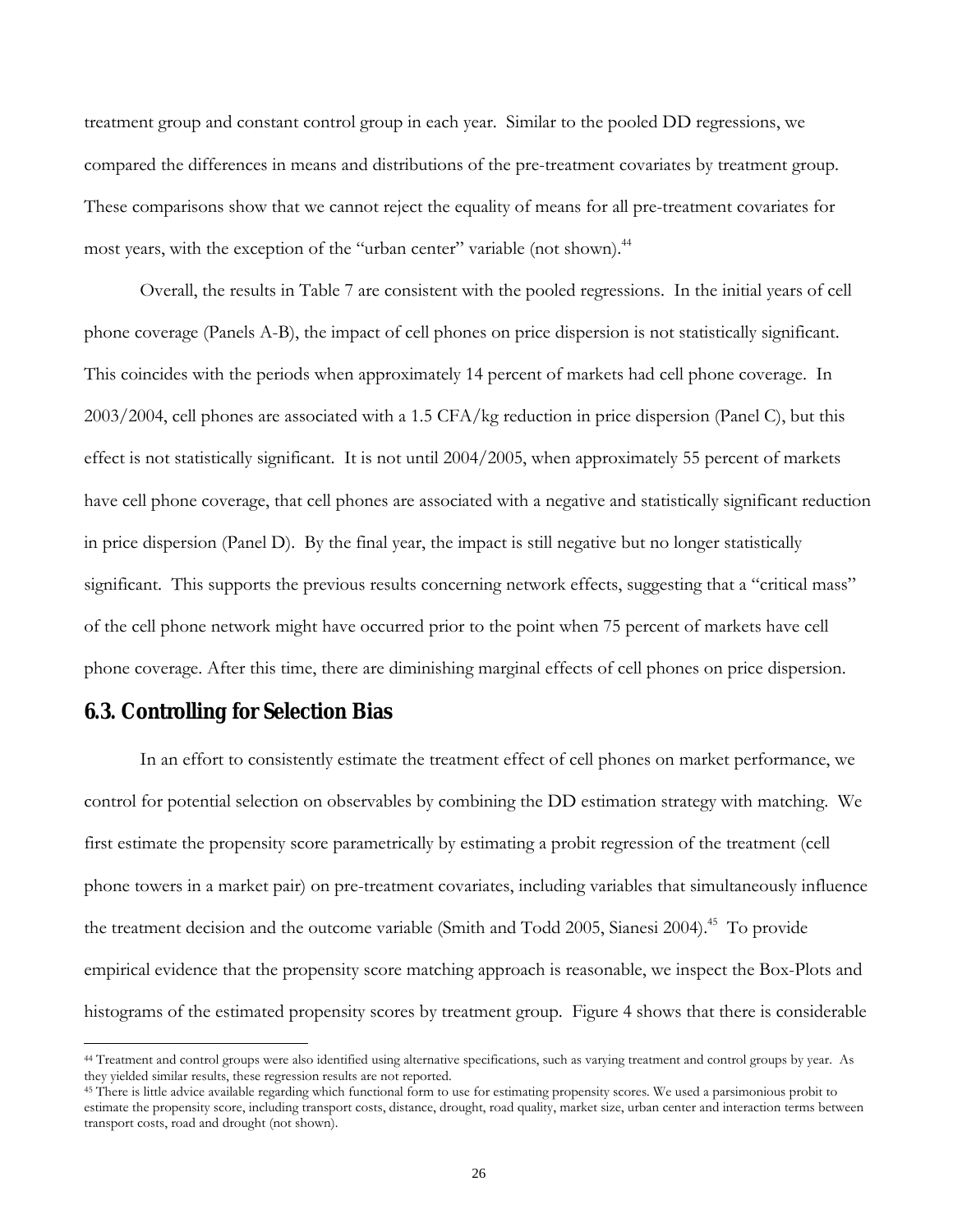overlap in the propensity scores of cell phone and non-cell phone market pairs. In addition, a comparison of the differences in means and distributions of the matched samples shows that the equality of means and distributions cannot be rejected for most of the pre-treatment covariates (not shown).

Table 8 shows the results of pooled DD regression, correcting for selection on observables using WLS and the propensity score as an additional control.<sup>46</sup> The results are consistent with the unmatched samples, although the magnitude and significance of the impact of cell phones is stronger for all specifications, even when controls for the 84 monthly time dummies and group-specific trends are included. Cell phones are associated with a -5.7 CFA/kg and strongly significant reduction in price dispersion after controlling for yearly time dummies and market pair-specific trends (Columns 1-2), implying that price dispersion in cell phone market pairs is 26 lower than non-cell phone markets. Once monthly time dummies are included (Columns 3-4), the magnitude of the coefficient drops significantly, but the effect is still negative and statistically significant; cell phones are associated with a 1.8-2.7 CFA/kg reduction in price dispersion. Adding an interaction term between cell phones and network coverage yields similar results to the unmatched regressions (Columns 5-6). The joint effect of cell phones and network coverage is negative and statistically significant, confirming that the effect of cell phones is stronger as the network expands.

The period-specific DD regressions controlling for selection bias support the unmatched results (not shown). Cell phones are associated with a statistically insignificant impact upon price dispersion between 2001-2003, when less than 30 percent of markets had cell phone coverage. By 2004/2005, cell phones are associated with a 3.5-3.9CFA/kg and statistically significant reduction in price dispersion across markets. Whereas the OLS coefficient decreased dramatically in 2005/2006, the impact of cell phones on price dispersion remains strongly negative (-2.8 CFA/kg) and statistically significant at the 5 percent level throughout 2005/2006. This is the case for both the WLS and propensity score estimates.

<sup>46</sup>The variance of the treatment effect should take into account the variance due to the estimation of the propensity score and the imputation of the common support. While bootstrapping is popular in the program evaluation literature, Imbens (2004) notes that there is little formal evidence to justify the approach. Standard errors presented in Table 8 are clustered by market pair-month, but bootstrapping was also used as a robustness check.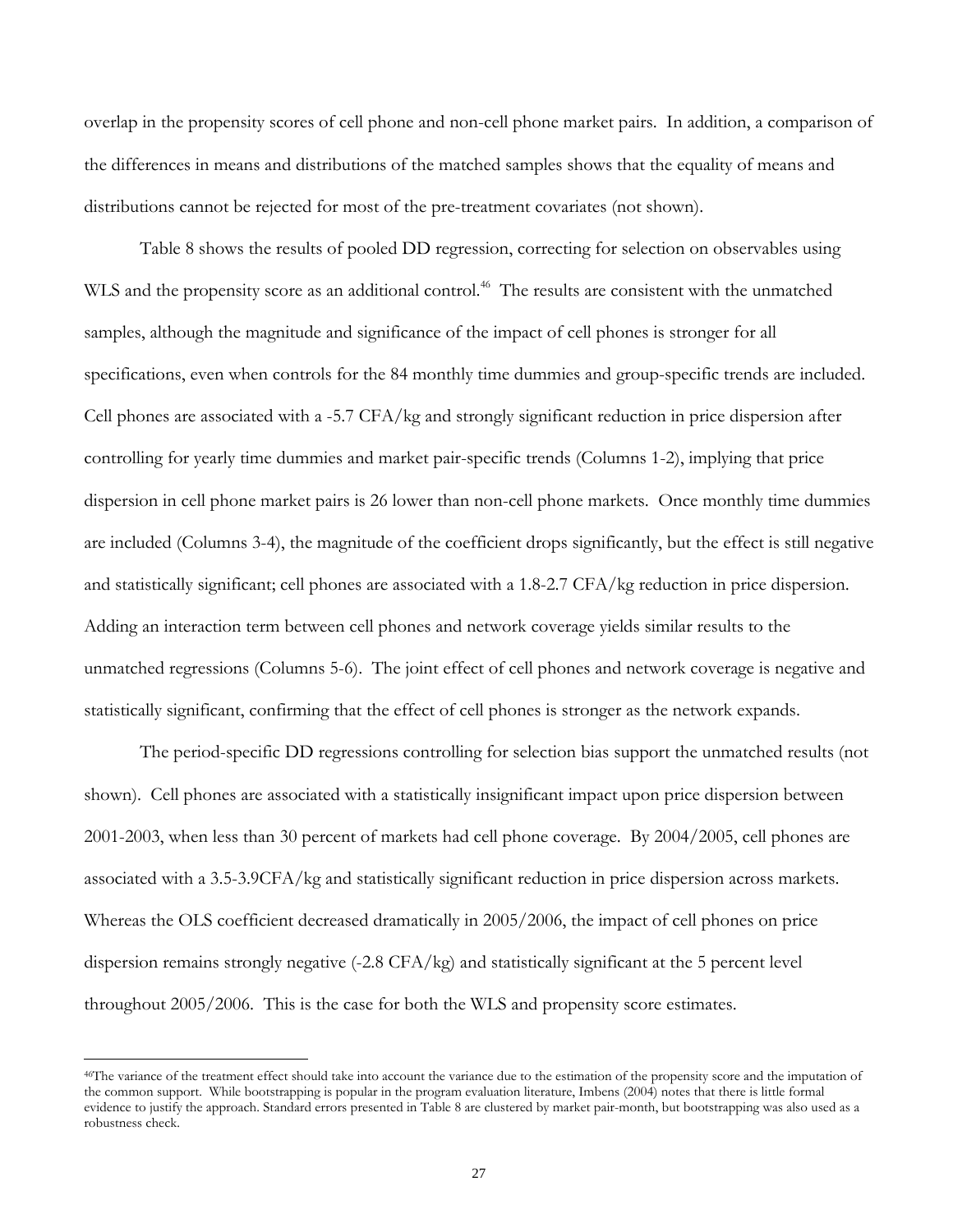# **6.4. Consistency of the Standard Errors**

Until now, the DD estimations have corrected for potential serial correlation and multi-way clustering by using an econometric correction with a specific functional form. Nevertheless, Bertrand, Duflo and Mullainathan (2004) point out that much of the debate surrounding the validity of DD estimates ignores the potential inconsistency of the standard errors due to serial correlation.<sup>47</sup> Using Monte Carlo simulations, they find that econometric corrections that that place a specific parametric form on the time-series process do not perform well. Rather, they recommend two alternatives: bootstrapping (taking into account the autocorrelation of the data) and collapsing the time series information into pre- and post-periods.

In an effort to assess the validity of our previous results, we employ a variant of the non-parametric permutation test (Efron and Tibshirani 1993, Anderson 2007). Similar to bootstrapping, the procedure computes the null distribution of the test statistic under the assumptions of random assignment and no treatment effect.<sup>48</sup> In applying this procedure to the DD estimates in Table 4, less than 5 percent of the simulated t-statistics exceed the observed t-statistics. This suggests that we can reject the null hypothesis of no treatment effect, thereby minimizing concerns regarding the inconsistency of our standard errors.

# **7. Alternative Explanations and Mechanisms**

 $\overline{a}$ 

A central concern with such estimates is whether there are alternative explanations for the empirical results. Specifically, one may question the assumption of no selection on unobservables and the nonexistence of general equilibrium impacts. In addition, changes in price dispersion could arise for other reasons, such as an uncompetitive market structure or changes in local supply.<sup>49</sup> We first explore alternative

<sup>47</sup> Whether serial correlation leads to serious overestimation of *t*-statistics and significance levels depends on the typical length of the time series used, the degree of serial correlation of the dependent variable, and whether any procedures have been used to correct for it (Greene 2002). 48The procedure involves three steps. First, we randomly assign treatment assignment (cell phone towers) using sampling without replacement. Then, we calculate the t-statistic for the difference in means between the treated and untreated groups. Finally, we repeat the procedure 10,000 times and compute the frequency with which the simulated t-statistics exceed the observed t-statistic. If only a small fraction of the simulated tstatistics exceed the observed t-statistic, we can reject the null hypothesis of no treatment effect. The procedure is similar to bootstrapping, although we conduct sampling without replacement.

<sup>&</sup>lt;sup>49</sup> In related research, we show that markets are integrated, with transaction costs representing approximately 15 percent of the final sales price (Aker 2007). The trader-level survey also suggests that access to credit could be a constraint for traders in Niger. The theory of the second best therefore implies that lower search costs would not necessarily lead to more arbitrage unless they simultaneously addressed the credit market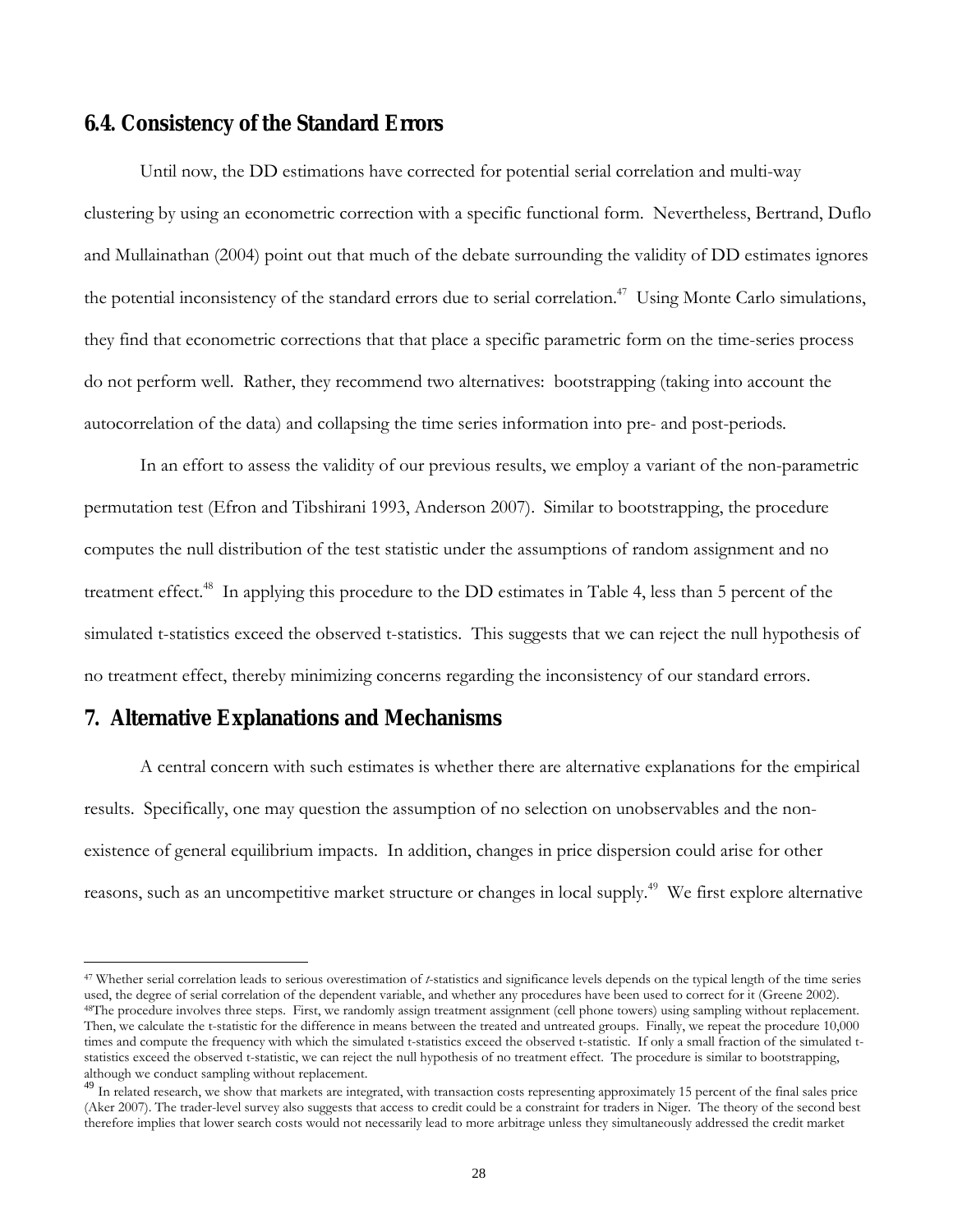explanations of our results before investigating the ways in which traders' behavior changes in response to the introduction of cell phones.

# **7.1. Selection on Unobservables**

 $\overline{a}$ 

An important concern with the previous estimates is the potential for unobserved selection or bias. Several potential sources of bias exist, such as political pressures affecting cell phone companies' selection of cell phone markets or broader economic factors that could simultaneously affect market performance and the timing of cell phone rollout.

The conditional independence assumption (CIA) used throughout this paper is not directly testable.<sup>50</sup> Nevertheless, there are indirect ways of assessing this, a number of which are developed in Rosenbaum (1987), Heckman and Hotz (1989) and Imbens (2003). These methods can be divided into two broad groups. The first set of tests focus on conducting a series of robustness checks by estimating a causal effect that is known to equal zero. The most common approach estimates the treatment effect on a variable known to be unaffected by it, typically one whose value is determined prior to treatment (Imbens and Wooldridge 2007). If the estimated treatment effect is close to zero, it is more plausible that the CIA holds. A second series of tests, known as sensitivity analysis, explicitly relax the CIA (Imbens 2003, Blattman and Annan 2007). This paper focuses on the first set of tests, although we hope to use the sensitivity analysis in future applications.<sup>51</sup>

In order to assess conditional independence, we estimate the impact of cell phones on price dispersion between 1999-2001. This is prior to the introduction of cell phones in October 2001, so the outcome variable cannot be affected by the treatment (Imbens and Wooldridge 2007). For all six tests of

imperfection. We do not address credit constraints in this paper, but we posit that the reductions in price dispersion presented here are a lower bound for the effect.<br><sup>50</sup> The CIA states that the conditional distribution of the outcome under the control treatment is identical to the distribution of the control

outcome. The same is assumed for the distribution of the active treatment outcome. However, since the data are uninformative about the distribution of the unobserved counterfactuals, we cannot use the data to directly reject the CIA.

<sup>51</sup> The sensitivity analysis relies upon the assumption that the omission of an unobserved covariate will result in bias only if it is sufficiently associated with both treatment assignment and the outcome. The procedure involves taking a hypothetical unobservable with known distribution (ie, a binomial) and calculating the combinations of correlations between the unobservable, treatment and outcome that would lead the estimated treatment effect to be biased (Imbens, 2003; Blattman and Annan 2007). The final step is to assess whether the existence of this unobserved covariate is plausible by comparing it with observed covariates.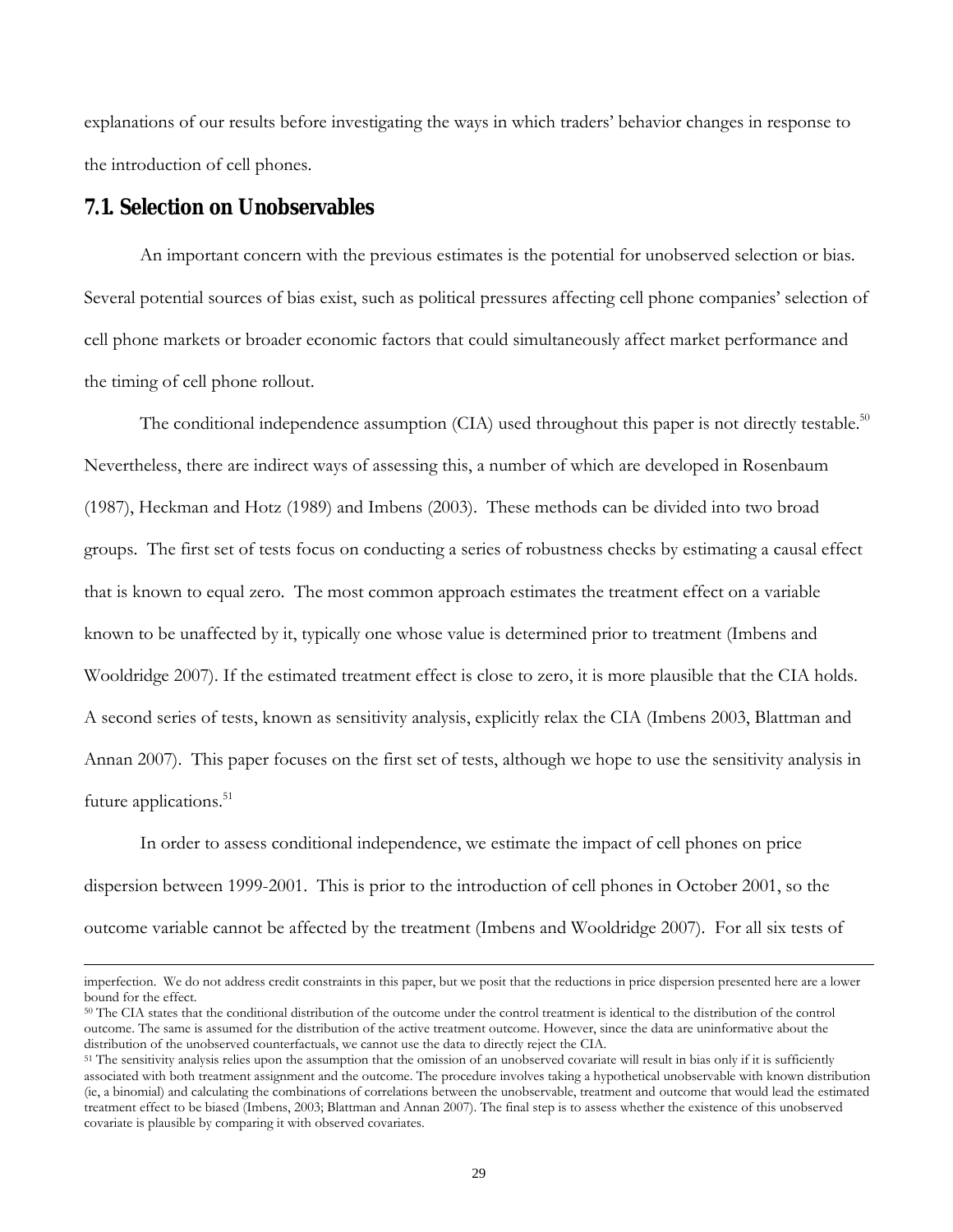violations of the CIA (Table 9), the estimated effect is close to zero and not statistically significant at conventional levels. The results suggest that conditional independence is plausible, and that selection on unobservables is not an overwhelming concern.<sup>52</sup>

### **7.2. General Equilibrium Effects**

 $\overline{a}$ 

Until now, we have assumed that the treatment of one unit does not affect another's outcome, possibly through general equilibrium effects (Heckman, Lockner and Taber 1998). It is plausible that cell phone coverage in market pair *ij* could potentially affect price dispersion in market pair *kl* , especially if traders begin selling more of their goods in cell phone markets (a "downstream" equilibrium effect). One could also imagine a scenario whereby cell phone coverage affects the farm gate price for grains, thereby influencing farmers' production decisions and hence local supply (an "upstream" equilibrium effect). Either case would violate the stable unit treatment value assumption (SUTVA).<sup>53</sup> In this context, standard policy evaluation practices can either under- or overestimate the treatment effect.

The econometric literature on program evaluation assumes no interactions among the agents being analyzed, and often ignores the market consequences of treatment effects (Heckman, Lockner and Taber 1998). Consequently, there is little guidance for evaluating treatment effects in a general equilibrium setting (Rosenbaum 1987). A common approach is to combine smaller treatment units into larger units that do not interfere with one another. We use this approach in an attempt to address the potential "downstream" general equilibrium impacts on the treatment effect.<sup>54</sup>

<sup>52</sup> The correlation between the observed covariates and treatment assignment is -.03, further supporting our argument that unobserved bias is of little concern.

<sup>53</sup> Rosenbaum (1987) identifies two potential violations of SUTVA: "interference between units", whereby the treatment assignment of one unit affects other units; and "intervening treatments", whereby treatment is applied after the primary treatment. In our case, the potential violation of SUTVA relates to the former example.

<sup>54</sup> We would be concerned about "upstream" equilibrium effects if farmers' grain production were elastic and cell phones had an impact upon farm-gate prices. We posit that these are not overwhelming concerns for two reasons. First, most grains are purchased from farmers directly in the village. As geographic coverage of cell phone towers in Niger is limited, only 5 percent of villages had cell phone coverage by 2006. Second, based upon the Niger household survey conducted by the author during the same period, less than 14 percent of farmers surveyed stated that they considered farm-gate prices when deciding whether to produce millet and in their production decisions. This suggests that the production system for grains is fairly rigid, and hence upstream general equilibrium effects should not be a primary concern.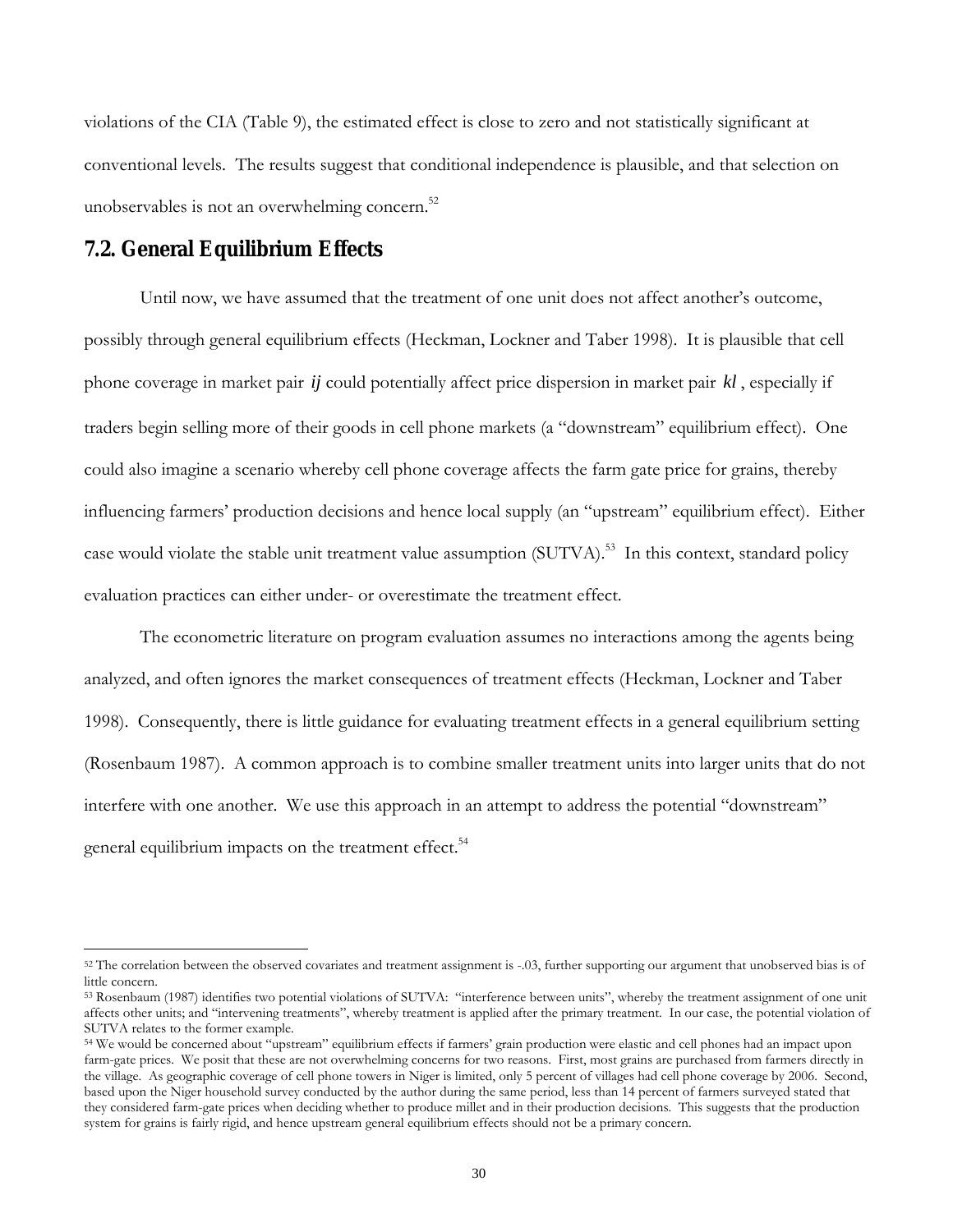We first identify two remote regions of Niger, Zinder and Tillaberi, which are more than 750 km apart and have different trade patterns. Zinder is located in the far east of the country, considered to be one of the "breadbaskets" of Niger. Markets located in Zinder trade primarily with Nigeria and the eastern regions of the country. Tillaberi is located to the far west of the country, with relatively lower levels of per capita agricultural production. Markets in the Tillaberi region trade primarily with Burkina Faso and Mali. Direct trade did not occur between Zinder and Tillaberi between 2000-2006, suggesting that market pairs within these regions do not interfere with each other. Finally, none of the markets in either region received cell phone coverage until 2003.

To assess the impact of the introduction of cell phones, we first identify treated and control markets within each region which are not linked by trade. Each region has distinct trade flow patterns, which allow us to identify intra-regional market pairs that do not interfere with one another.<sup>55</sup> Once these treated and control groups are identified, we match cell phone market pairs within Tillaberi to non-cell phone market pairs within Zinder, and vice versa. We then use these matched pairs to estimate the DD regression with pooled treatments, controlling for observable characteristics.<sup>56</sup>

In comparing the differences in means of pre-treatment covariates by cell phone market and region, none of the inter-regional differences in means are statistically different from zero (not shown). The only exception is market size, as non-cell phone markets in Zinder have, on average, a larger number of traders than cell phone markets in Tillaberi. This suggests that selection on observables is not an overwhelming concern, although we also control for potential selection bias.

Table 10 presents the results of the DD regressions for the matched samples. Overall, the magnitude and statistical significance of the coefficients are much stronger when compared to the estimates using all market pairs. Cell phones are associated with an 11 CFA/kg reduction in price dispersion among markets in Tillaberi as compared with non-cell phone markets in Zinder, and the effects are strongly statistically

<sup>55</sup> Intra-regional trade flows are based upon data collected by the author and from secondary sources. Markets within Tillaberi trade according to their location north or south of the Niger River. Trade flows within Zinder are dominated primarily by markets' proximity to Nigeria. 56 We also matched "non-interfering" treated and control pairs within each region, yielding negative and statistically significant treatment effects.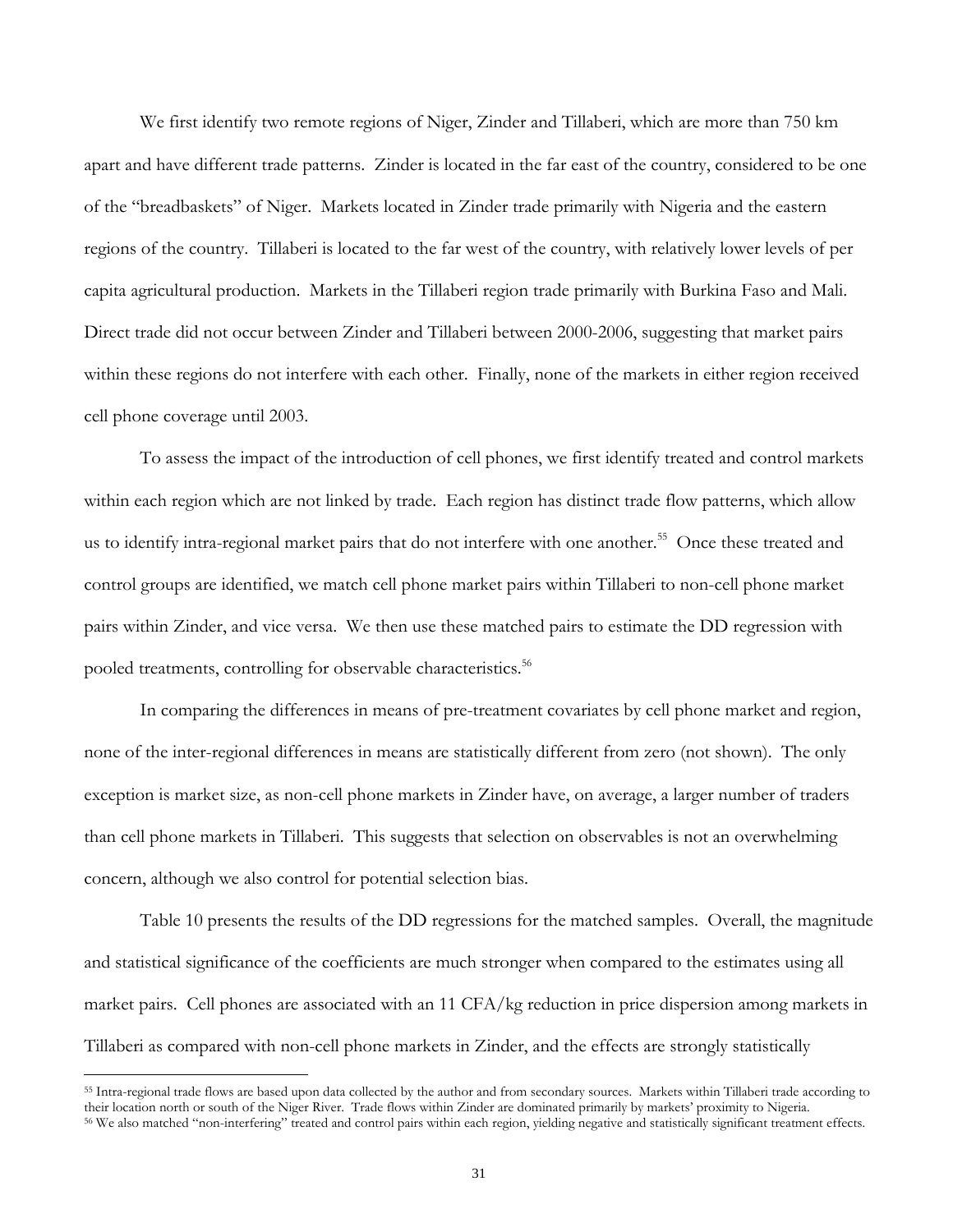significant at the 1 percent level (Column 7). These results are robust to correcting for selection on observables using WLS and the propensity score as an additional control (Columns 8-9). This suggests that the previous analyses could have underestimated the average treatment effect.

Admittedly, this approach does not completely solve the SUTVA problem. Although we have chosen two regions that are geographically isolated, general equilibrium effects are still possible if trade occurs among markets that link the regions. We posit that these effects dissipate with distance. Furthermore, by focusing on two distinct regions, it is possible that we have introduced a new bias: different trends, which would violate a key DD assumption. We cannot reject the equality of pre-treatment trends between the regions, suggesting that this is a lower-order concern (not shown).

### **7.3. Collusive Behavior**

 $\overline{a}$ 

A final potential concern in assessing the impact of cell phone technology is whether cell phones facilitated collusive behavior among traders, specifically by facilitating communication and coordination. If the grain market structure is uncompetitive, then a reduction in price dispersion may simply be an indication of convergence towards the "monopoly" price. While it is difficult to test this hypothesis directly, an analysis of the grain market structure can provide some evidence of the plausibility of collusive behavior.

The existing literature suggests a number of measures of market power. The most commonly used is the market concentration index, which measures the percentage of traded volume accounted for by a given number of participants. Such measures are often used as "rules of thumb", as there may be reasons why high concentration levels may be reasonable in light of small potential volumes traded.<sup>57</sup> Notwithstanding these caveats, we use the trader survey data to calculate the four-firm concentration ratios (CR4s) for the 2004/2005 and 2005/2006 marketing seasons. Overall, the CR4s suggest that the grain market structure is fairly competitive (Figure 5).<sup>58</sup> Nationally, the largest traders accounted for 23 percent of grain traded in

<sup>57</sup> In addition, it is important to note that farmers in Niger buy and sell a large percentage of their cereals via intermediaries, bypassing the grain wholesalers who are the focus of market concentration analyses.<br><sup>58</sup> Kohls and Uhl (1985) suggest that a CR4 of less than or equal to 33 percent is generally indicative of a competitive market structure, while a

concentration ratio of 33-50 percent and above 50 percent may indicate a weak and strongly oligopolistic market structures, respectively.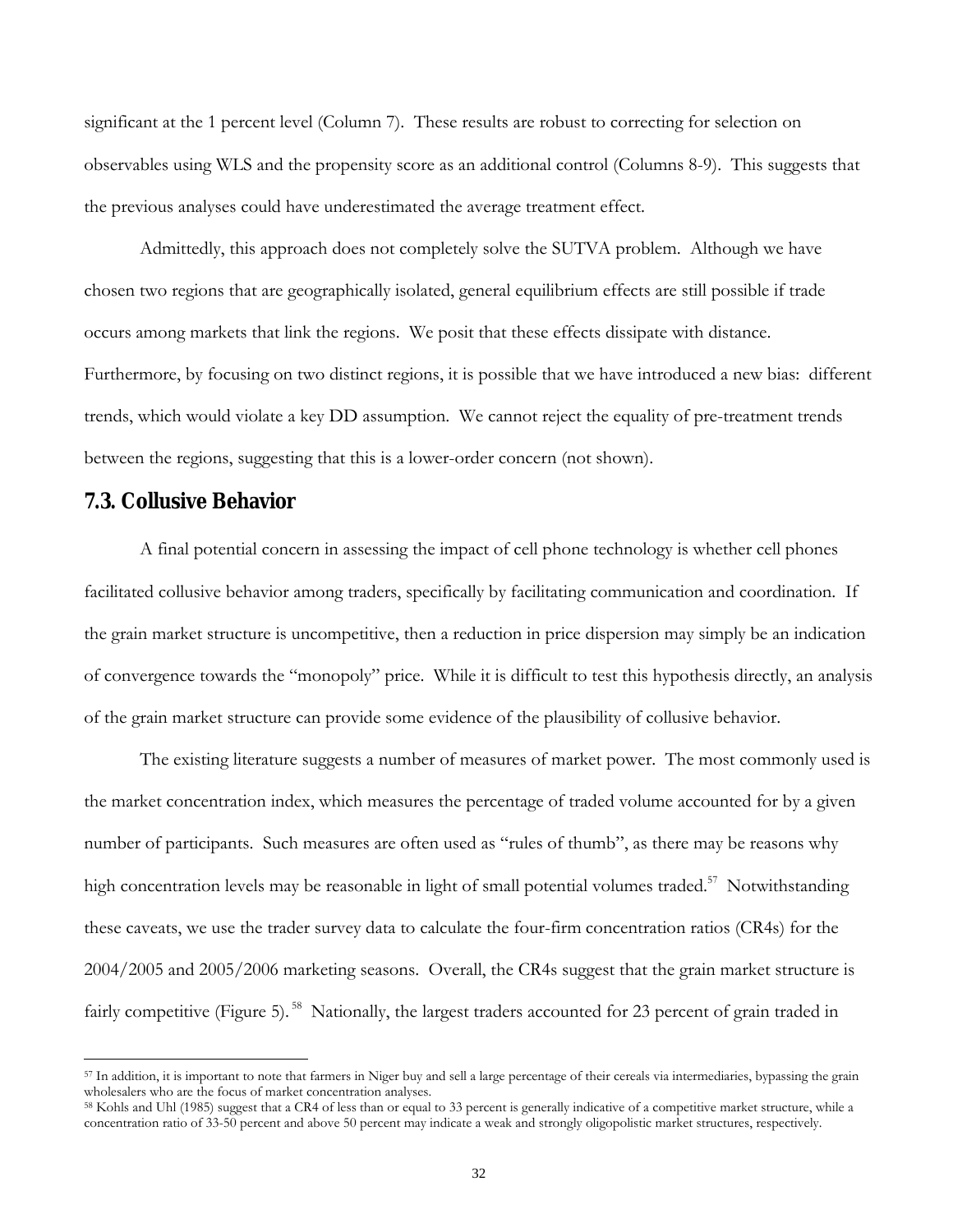2005/2006, and 26 percent of all grain traded in 2004/2005, the year of the food crisis. Markets appear to be fairly competitive across regions as well, with most regions having a CR4 less than 25 percent. These results provide evidence that reductions in price dispersion are not driven by collusive behavior.<sup>59</sup>

# **7.4. Cell Phone Towers and Traders' Behavior**

 $\overline{a}$ 

The theoretical framework of sequential search derived some partial equilibrium predictions for traders' behavior in response to a change in search costs. Until now, we have assumed that reductions in price dispersion are driven by changes in traders' search behavior. An investigation of alternative explanations appears to support these results.

In order to measure the impact of cell phones on traders' behavior, we estimate an equation analogous to equation (11):

$$
Y_{ij,t} = \alpha + \beta_1 cell_{j,t} + \delta X_{ij,t} + \gamma Z_{j,t} + \theta_t + u_{ij,t}
$$
\n(15)

where  $Y_{i,j}$  is the outcome of trader *i* in market *j* at time *t*, such as the number of markets over which the trader searches, the number of persons a trader consults to obtain market information, and the number of sales markets;  $cell_{i,t}$  is a variable that is equal to one in all periods  $t$  in which the market has mobile phone access, and 0 otherwise.  $X_{ij,t}$  is a vector of exogenous pre-treatment regressors of trader *i* in market *j* at time *t*, including the traders' gender, age, ethnicity, years of experience, birthplace, level of education and type;  $Z_{i,t}$  is vector of exogenous pre-treatment regressors of market *j* at time *t*, including the number of traders operating in the market, the presence of drought, road quality and whether the market is located in an urban center.  $\theta_t$  is a yearly time dummy.  $u_{i,t}$  is an error term with zero conditional mean, s.t.  $E[u_{ij,t} | cell_{i,t}, X_{ijt}, Z_{j,t}, \theta_t] = 0$ , assuming that the error terms are uncorrelated with the exogenous

<sup>&</sup>lt;sup>59</sup> A related concern is whether cell phones affected traders' entry and exit in response to changes in the profitability of grain trading activities. Differential changes in the number of traders operating on the markets could affect overall supply to markets and hence market outcomes. The trader census data collected between 2004-2006 do not appear to support these claims.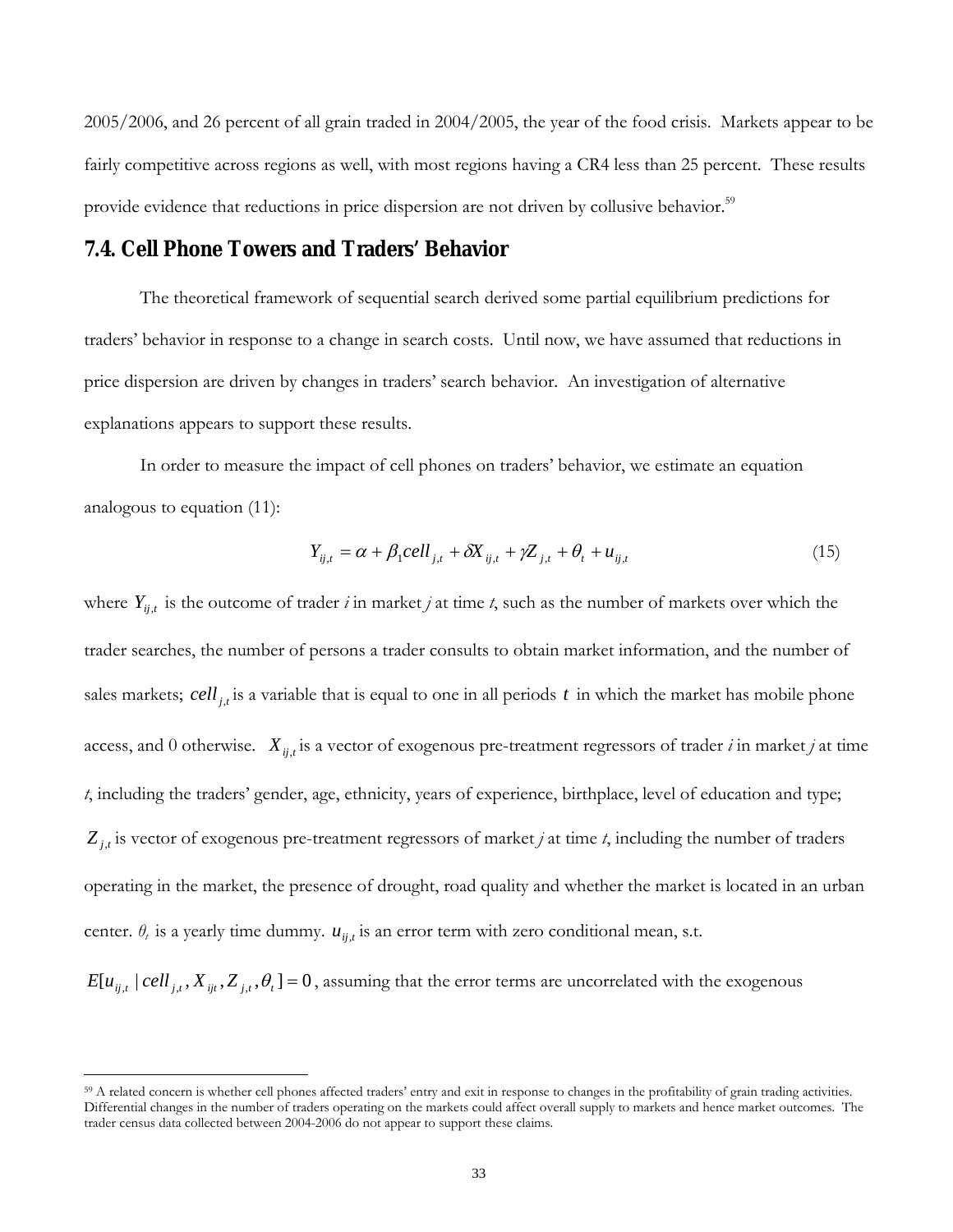regressors. The parameter of primary interest is  $\beta_1$ , where identification principally relies upon the quasiexperimental nature of the rollout of cell phones across markets and over time. <sup>60</sup>

All of the outcome variables in equation (15) are either binary or non-negative count variables that take on relatively few values. For binary dependent variables, we use probit maximum likelihood estimation.<sup>61</sup> For the count variables, we use Poisson maximum likelihood estimation.<sup>62</sup> However, we also provide the OLS estimates for comparison.<sup>63</sup>

Similar to the market-level identification strategy, the fundamental empirical problem that we face is that we cannot observe a trader's outcomes had or she not received treatment. In particular, we are concerned that differences in traders' behavior might be the result of pre-treatment characteristics that led traders to "self-select" into a cell phone market.

The market- and trader-level data suggest that endogenous selection into cell phone markets did not occur at the trader level. As previously discussed, the cell phone companies used specific criteria for cell phone rollout, which were not determined by or strongly correlated with market or trader characteristics. Empirical tests conducted throughout this paper suggest that selection bias is not an overwhelming concern at the market level.

Furthermore, traders' "self-selection" into cell phone markets does not seem likely. Based upon the trader censuses conducted between 2004-2007, the number of traders per market did not vary significantly on an intra- or inter-annual basis.<sup>64</sup> This coincides with the period of significant expansion in cell phone coverage, and one during which we would expect to find trader "sorting" if it were to occur. Second,

 $^{60}$  Equation 15 defines treatment as the presence of a cell phone tower in market *j* at time *t*, rather than the traders' cell phone adoption decision.<br><sup>61</sup> In panel data with *T* observations per individual and unob common parameters can be inconsistent. Consequently, the probit estimates do not include fixed effects over time.

 $62$  If the assumption of a Poisson distribution is not valid, the analysis is a quasi-maximum likelihood estimation (QMLE). We will still get consistent and asymptotically normal estimators whether the Poisson distribution holds. However, if the Poisson variance assumption does not hold, then we need to adjust the Poisson MLE standard errors.

<sup>&</sup>lt;sup>63</sup> Although we cannot directly compare the magnitude of the Poisson estimates with the OLS estimates, we can provide a rough comparison. <sup>64</sup> A census of traders on each market was conducted during the 2005/2006 and 2006/2007 marketing seasons. Data on the number of traders on each market in 2004/2005 was retrospective, collected during the author's interviews with market resource persons. Over the survey period, there was a moderate amount of entry and exit, from 3,320 traders in 2004/2005 to 3,342 traders in 2005/2006 and 3,370 in 2006/2007. In assessing the number of traders by market, there does not appear to be a correlation between changes in the number of traders and the introduction of cell phones.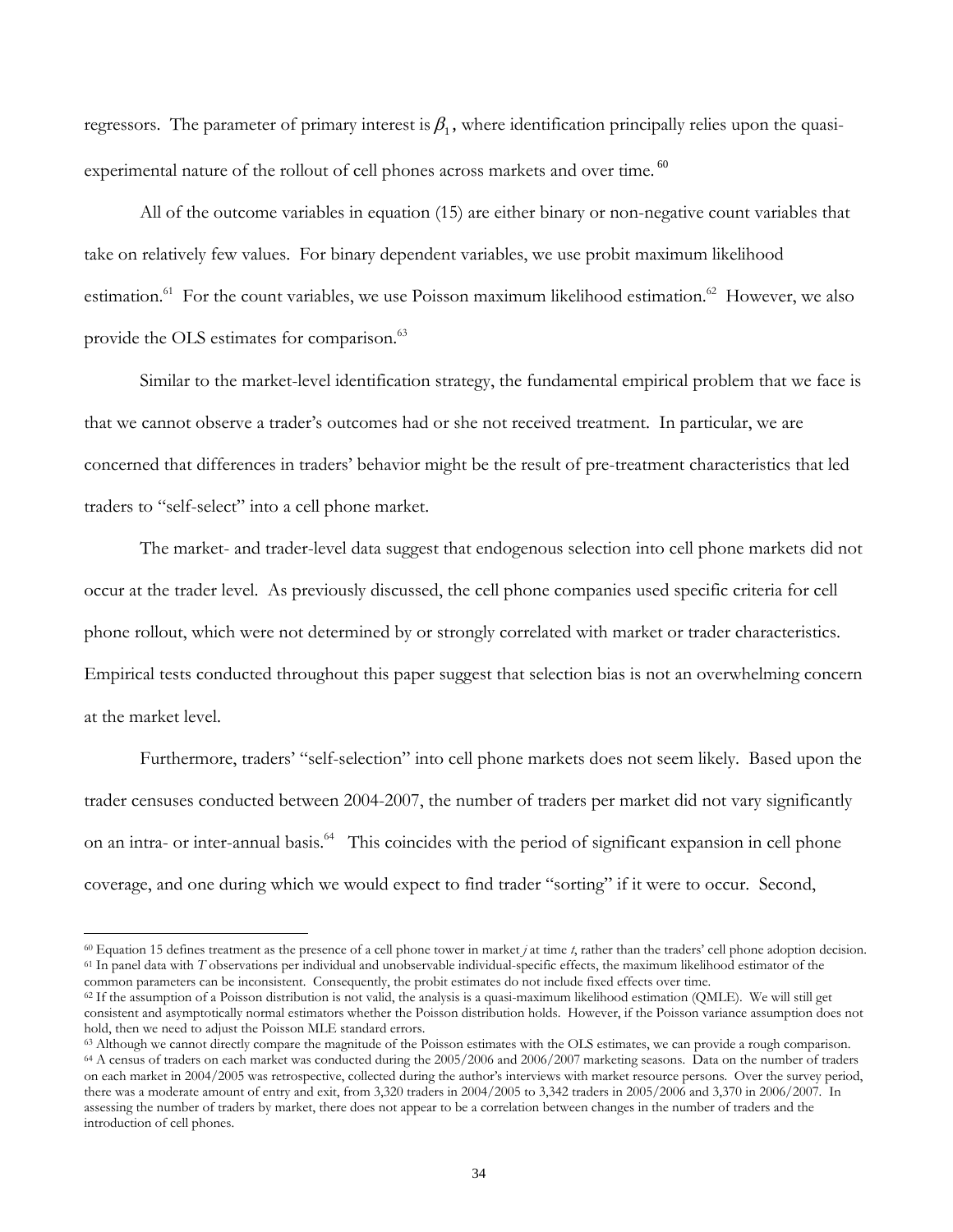according to the trader-level data, only 10 percent of all traders surveyed changed their principal (home) market since they began trading (Table 1). Compared to average number of years of experience (16 years), this suggests that traders do not quickly or easily change their principal markets. This is not surprising, as markets occur on a weekly basis, and most traders operate in the market that is the closest to their village. Among those traders who did change their principal market, there is no statistically significant difference in means between traders located in cell phone and non-cell phone markets. In fact, a higher percentage of traders actually relocated to a market without a cell phone tower.

The trader survey data appear to support these claims. Table 11 presents the differences in means and distributions of pre-treatment covariates for traders located in cell phone and non-cell phone markets.<sup>65</sup> Surprisingly, none of the differences in means for trader-level covariates are statistically different from zero. The results are similar using an alternative definition of the pre-treatment year. In looking at market-level covariates (Panel B), we also cannot reject the equality of means for most of the covariates, with the exception of market size and the market's location in an urban center.<sup>66</sup> Overall, these results suggest that selection on observables is not an overwhelming concern.

Controlling for pre-treatment trader and market-level characteristics, the effect of cell phone towers on traders' behavior appears to be substantial. Table 12 presents the regression results of equation (15) using OLS (Column 1), Poisson (Column 2), probit (Column 3) and propensity score matching (Column 4). Based on the OLS estimates, traders in cell phone markets search in .91 more markets, implying a 26 percent increase as compared to traders located in non-cell phone markets. This confirms our theoretical prediction that a reduction in search costs would lead to an increase in the expected number of markets over which traders search. The Poisson coefficient is also positive and statistically significant (Column 2), suggesting that

<sup>65</sup> The "correct" definition of the pre-treatment year is 2001, prior to the date when any of the markets were treated. However, our trader-level data is only from 2004. To address this issue, we first compare markets treated in 2005 with those that were never treated. For this subsample, the pre-treatment year is defined as 2004. Using 2004 as the pre-treatment year drops seven markets and over 75 percent of our sample size, as several large markets received cell phone coverage in 2003 and 2004. As an alternative, we use all markets, but restrict the sample to those traders with more than 2 years' of experience. In this case, the time-invariant covariates are still valid as pre-treatment covariates. We posit that changes in most of the relevant time-variant covariates between 2003-2004 are highly unlikely.

<sup>66</sup> As data on market-level covariates are available from 1999, the comparisons for market-level covariates are for 1999-2001.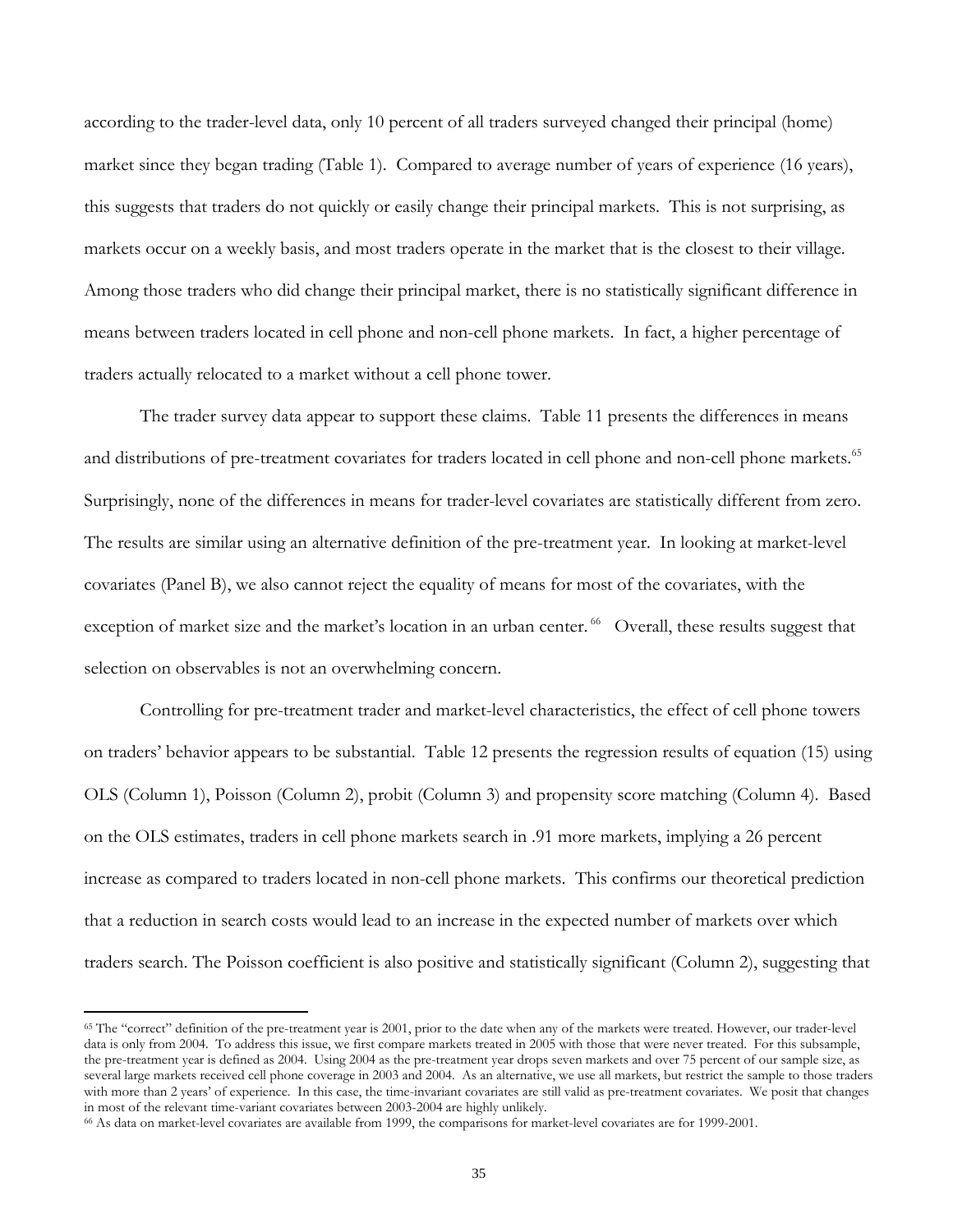cell phone coverage is associated with a 22 percent increase in the number of markets over which traders search. Cell phone coverage is also associated with an increase in traders' contacts; the OLS coefficient suggests that traders in cell phone markets consult 1.5 more people for market information as compared to their non-cell phone counterparts. Similarly, the Poisson coefficient suggests that the expected number of people that traders' consult is 33 percent higher in cell phone markets. Finally, OLS estimates suggest that traders in cell phone markets are 7 percent more likely to rely upon their personal and professional contacts for market information. Probit estimates support this finding, although the marginal effect is stronger.

Cell phone towers not only appear to affect traders' search behavior, but also where traders buy and sell grains. Traders in cell phone markets are 8 percent more likely to change their sales markets interannually, although the coefficient estimates are only statistically significant for the probit regression. Finally, traders in cell phone markets appear to buy and sell in a larger number of markets; the OLS estimates suggest that traders in cell phone markets sell in one additional market as compared to their non-cell phone counterparts. The magnitude of this difference is easier to understand once we consider that grain traders in non-cell markets only trade in an average of 4 markets per year. Therefore, one market represents a 25 percent increase in traders' sales markets. This is supported by the Poisson regression, which suggests that the expected number of sales and purchase markets is 22 percent higher for traders in cell phone markets. All of these results are robust to the use of propensity score matching (Column 4).<sup>67</sup>

The small percentage of traders' who change their principal markets suggests that there is not a selection on observables problem. Nevertheless, there could still be unobserved covariates that affect treatment assignment and traders' behavior simultaneously. If traders who moved into cell phone markets are more intelligent or have larger social networks, then these unobserved factors could lead to an overestimation of our treatment effect. If, on the other hand, traders who moved into non-cell phone markets are more adept at trading, then this could lead to an underestimation of our treatment effect.

<sup>&</sup>lt;sup>67</sup> Future research will also investigate the effect of cell phone towers on traders' sales' prices, as initial evidence suggests that cell phone towers are associated with an increase in the price that traders' receive during the hungry period.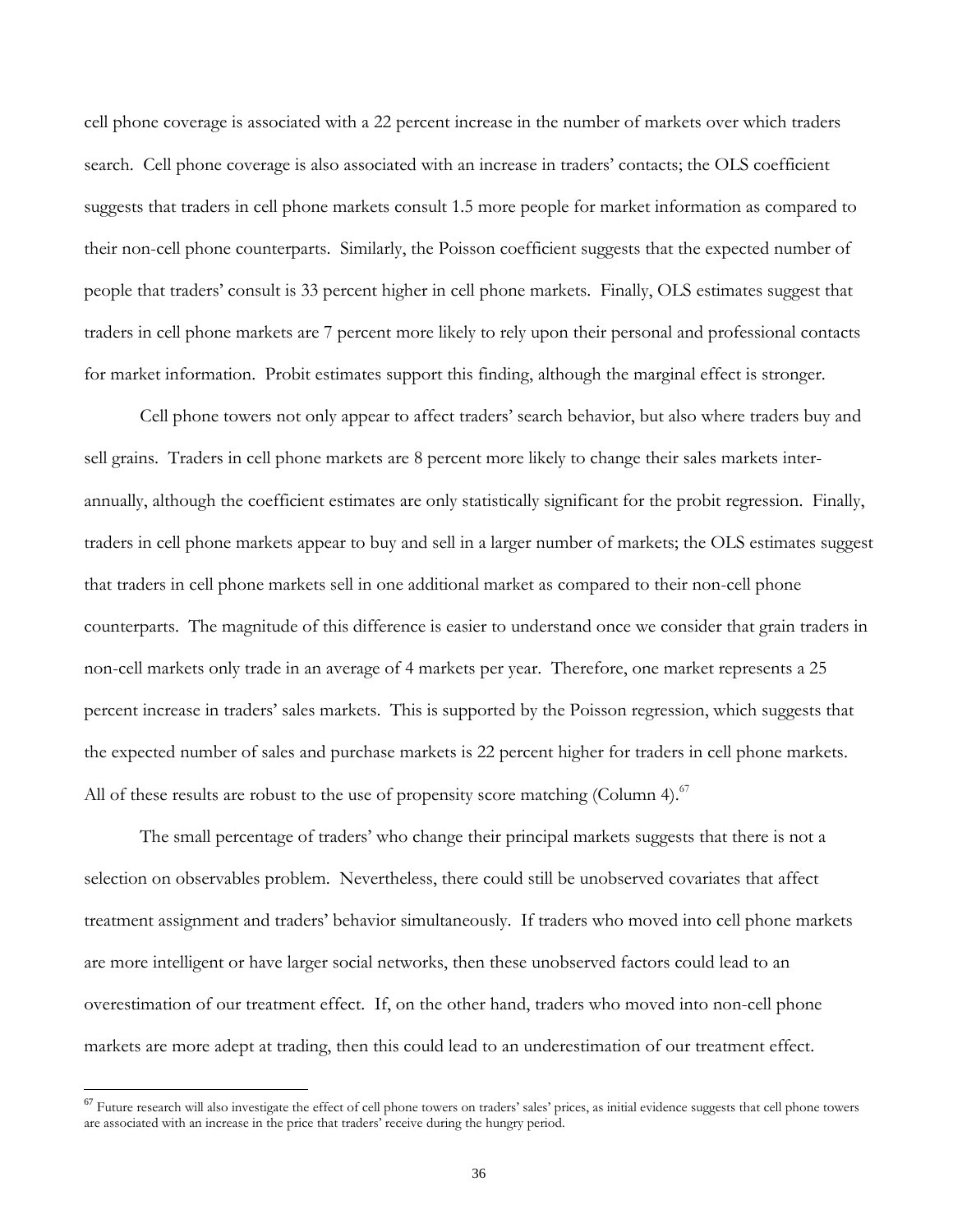To address the potential selection problem, we can either explicitly model the process determining selection (Heckman 1979), or construct bounds of the treatment effect (Manski 1990, Rosenbaum 2002, Lee 2005). We adopt the latter approach, whereby upper and lower bounds for differential selection are calculated by trimming the distribution (Lee 2005, Blattman and Annan 2007).<sup>68</sup> We first construct the "best-case" bound by dropping traders in non-cell phone markets with lower values of the outcome, and then calculating the 'trimmed' treatment effect. The "worst-case" bound is calculated by dropping the "bestperforming" traders in non-cell phone markets.<sup>69</sup>

Bounds for each outcome are provided in Table 13. Lee's approach compares the untrimmed treatment effect (Column 1) to the upper and lower bounds (Columns 2 and 3). In general, the treatment effects under the "best-case" scenario are greater than the untrimmed treatment effects, and equally robust. The treatment effects under the "worst-case" scenario are generally smaller than the untrimmed treatment effects. These results are quite strong, since none of lower bounds changes sign and many of them are still statistically significant. The results imply that even under strong trader selection, cell phone towers still have a statistically significant effect on traders' behavior.

### **8. Cell Phone Coverage and Welfare Effects**

 $\overline{a}$ 

The previous results suggest that there are potential welfare improvements associated with the introduction of cell phones in Niger, primarily due to the more efficient allocation of grains across markets. Nevertheless, the net welfare gains, and how such gains are distributed among farmers, traders and consumers, are ambiguous. To provide a simple estimate of welfare changes, we first assess the impact of cell phones on consumer grain prices between 2001-2006, with a focus on prices during the 2005 food crisis. We then measure the impact of cell phones on traders' profits. As a majority of farm households in Niger are net buyers of millet, these analyses provide an indication of the net welfare gains of information

<sup>68</sup> Lee's method is specifically used for selective attrition, and was applied in Blattman and Annan (2007). Rosenbaum (2002) specifically outlines an approach for testing the sensitivity of the average treatment effect with respect to changes in unobserved characteristics.

<sup>&</sup>lt;sup>69</sup> We also trim the distributions of the outcomes by dropping traders in cell and non-cell phone markets who changed their principal market to construct best- and worst-case scenarios.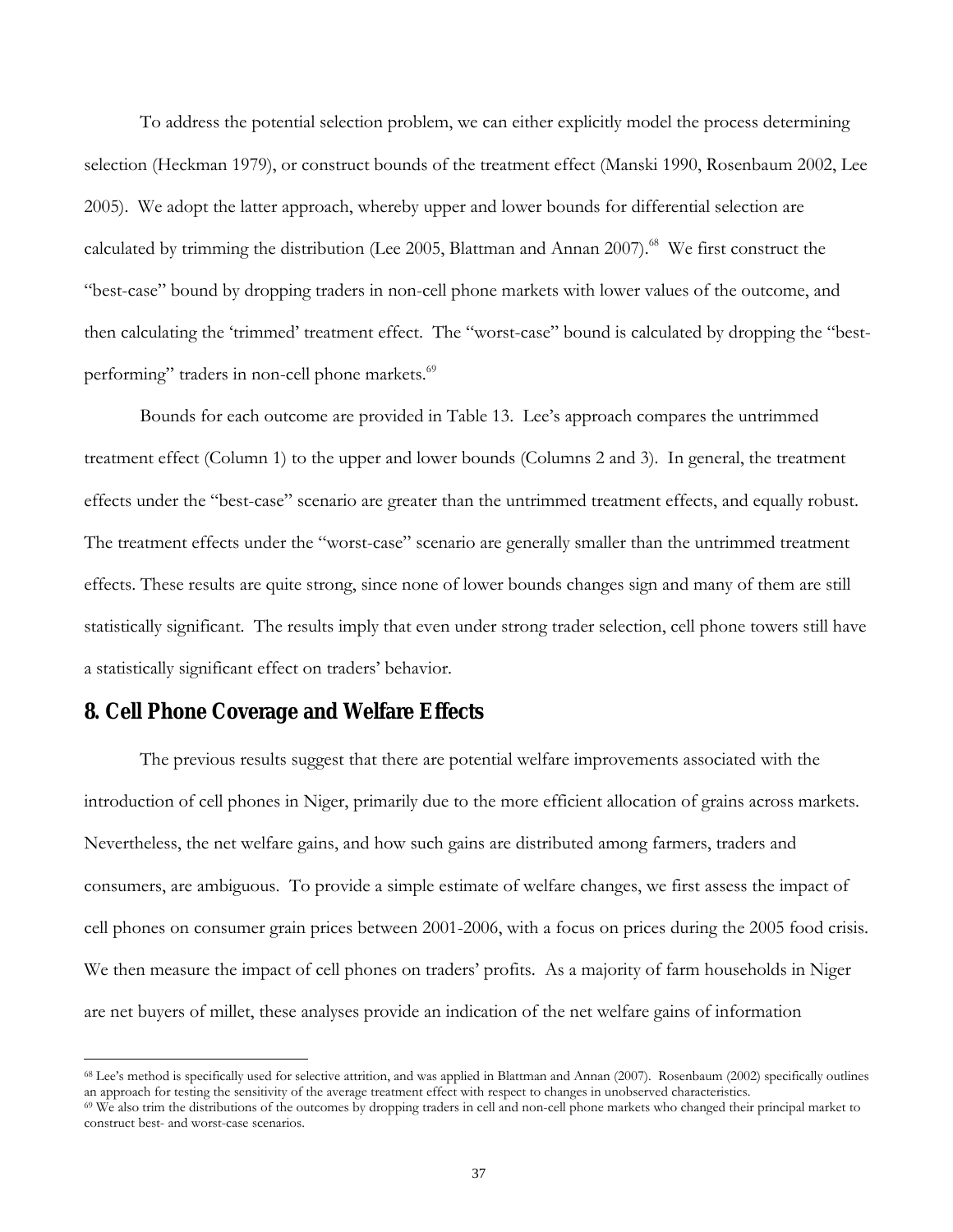technology.<sup>70</sup> Nevertheless, we hope to extend this analysis in future work by estimating the welfare effects of cell phones on farmers' profits.

In 2004/2005, Niger experienced a severe food crisis, with grain prices the highest on record. Grain prices were 8 percent higher in food crisis regions as compared to non-crisis regions, and represented approximately 27 percent of per capita income by July 2005. Over 83 of markets in non-crisis regions had cell phone towers, as compared with 20 percent of markets in food crisis regions. This suggests a potential causal relationship between asymmetric information, search costs and the crisis.

In order to estimate the effect of cell phones on consumer welfare, we first examine the change in consumer retail prices for millet.<sup>71</sup> We assume that each consumer has a quasilinear and concave utility function, with  $u(q) + y$ , where *q* is the homogenous good (millet) that the consumer wishes to buy, and *y* is the numeraire good. This implies that the indirect utility function of a consumer who pays a price of *p* per unit of millet and has an income of *M* is  $V(p,M) = v(p) + M$ , where  $V(p,M)$  is non-increasing in p.

Table 14 shows the results of the pooled DD regressions using consumer retail prices as the dependent variable. On average, the introduction of cell phones was associated with a 3.6 CFA/kg reduction in consumer prices, representing a 3 percent reduction relative to the pre-treatment price in untreated markets (Column 1). During the 2005 food crisis, the presence of a cell phone tower was associated with a 9.6 CFA/kg reduction in consumer prices.<sup>72</sup> As the mean grain price in untreated markets was 212 CFA/kg, this implies that grain prices in cell phone markets were 4.5 percent lower.

Although the change in consumer welfare is more than the change in consumer price, we do not have the data to undertake a full welfare analysis. Consequently, we provide a rough approximation. Prior to

 $70$  Based upon the Niger household survey conducted by the author during the same period. Although twenty percent of farm households sell approximately 16 percent of their total millet production immediately after the harvest, over 90 percent of farm households surveyed were net buyers of millet during the 2004/2005 and 2005/2006 marketing seasons. This is calculated by comparing the quantity of sold with the quantities purchased.

 $^{71}$  Wright and Williams (1988) provide a framework for analyzing the welfare effects of price stabilization. While we apply this framework to this case, we hope to use forthcoming World Bank data to estimate consumer demand curves for millet, in an effort to construct a measure of consumer surplus.

<sup>72</sup>In order to consistently estimate the effect of cell phones on consumer prices during the food crisis, we match cell phone and non-cell phone markets in food crisis regions in 2004/2005. The relevant question is therefore whether, for given market conditions in 2004/2005, cell phone towers were associated with lower consumer prices.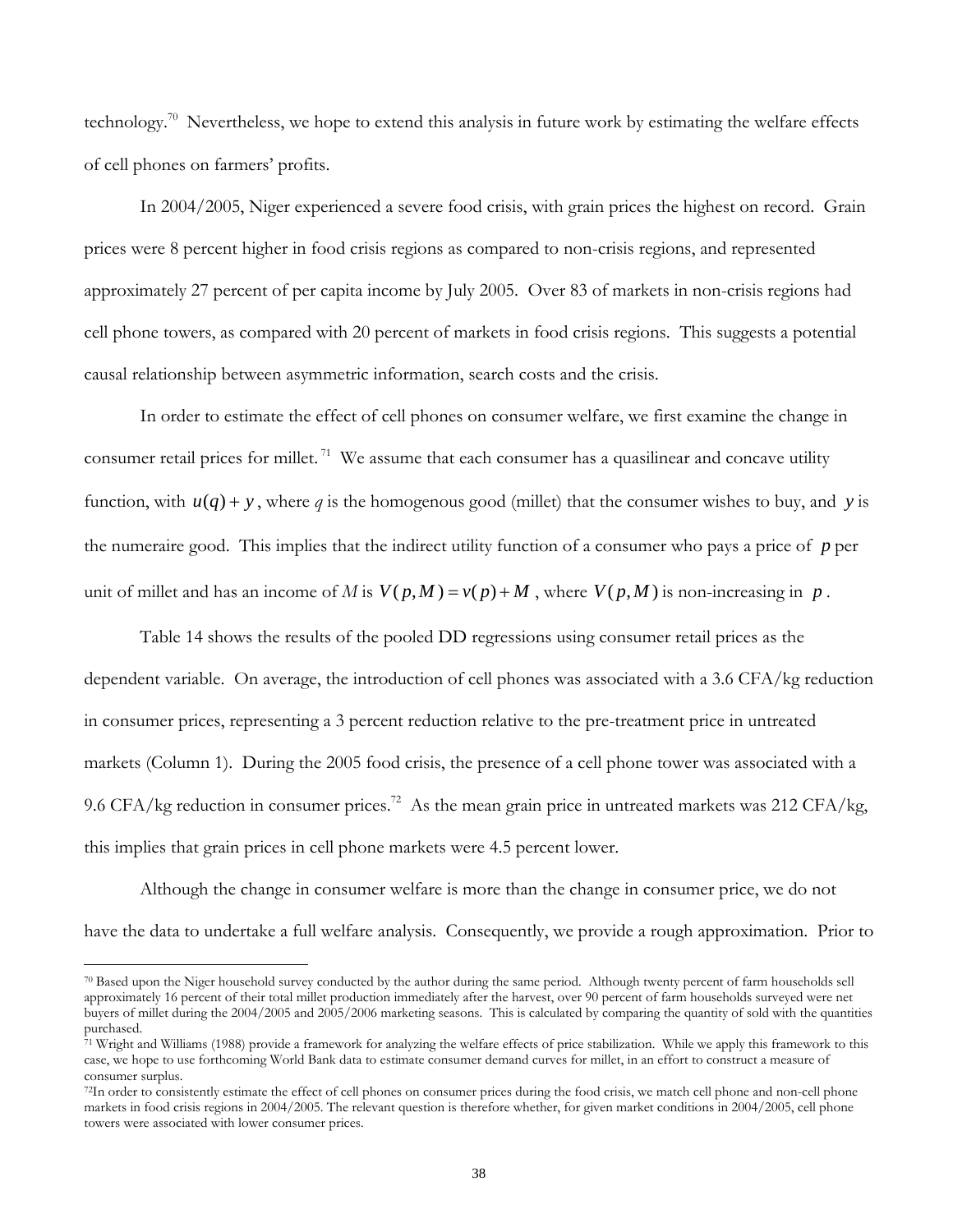the introduction of cell phones, consumers faced an intra-annual distribution of millet

prices,  $F(p) \sim p_F$ ,  $\sigma_F^2$ . After the introduction of cell phones, consumers faced a distribution of

$$
G(p) \sim p_G, \sigma_G^2
$$
, where  $p_F > p_G, \sigma_F^2 > \sigma_G^2$ . This suggests that 
$$
\int_0^{\overline{p}} G(p) dp \le \int_0^{\overline{p}} F(p) dp \quad \forall p \in [0, \infty]
$$
, implying

that  $G(p)$  second-order stochastically dominates  $F(p)$ . A graphical analysis of the density functions of grain prices by cell phone coverage supports these assumptions. Consequently, risk-averse, expected utilitymaximizing consumers would prefer  $G(p)$ .

More concretely, lower relative grain prices in cell phone markets would have increased the quantity of millet consumed by rural households. Using an own-price elasticity of demand of -.51, lower grain prices in cell phone markets would have increased quantity demanded by an additional 4 kg per capita per year (Subhan 2004).<sup>73</sup> All else equal, this would have resulted in an additional 8 days' worth of millet consumption for adults, and 12 days' worth of consumption for children between the ages of 2 and 5.<sup>74</sup> The magnitude of this effect was stronger in 2004/2005, suggesting that the presence of cell phone towers could have reduced the severity of the food crisis.

To further disentangle the net welfare effects, we also measure the impact of cell phones on traders' profits. We posit that the introduction of cell phones will affect profits through changes in traders' revenues (sales prices and total quantity sold) and costs (mobile phone calls and decreased travel). Columns 2-4 of Table 14 show the effects of the introduction of cell phones on traders' quantity sold, sales prices and profits, controlling for individual and market-specific effects. Cell phones, on average, increased the annual quantity sold by traders 177 bags, although this effect is not statistically significant (Column 2). This suggests that cell phone towers did not induce an increase in the quantity supplied, as discussed in earlier sections. By contrast, the average sales price received by traders in cell phones markets increased by 9 CFA/kg, and this

<sup>73</sup> Millet demand in Niger is highly inelastic, with an estimated own-price elasticity of demand of -.52 and an income elasticity of demand of .64 (Subran 2004).

 $\hat{7}^4$  While this magnitude seems small, children can become severely malnourished within a 7-day period (MSF 2005).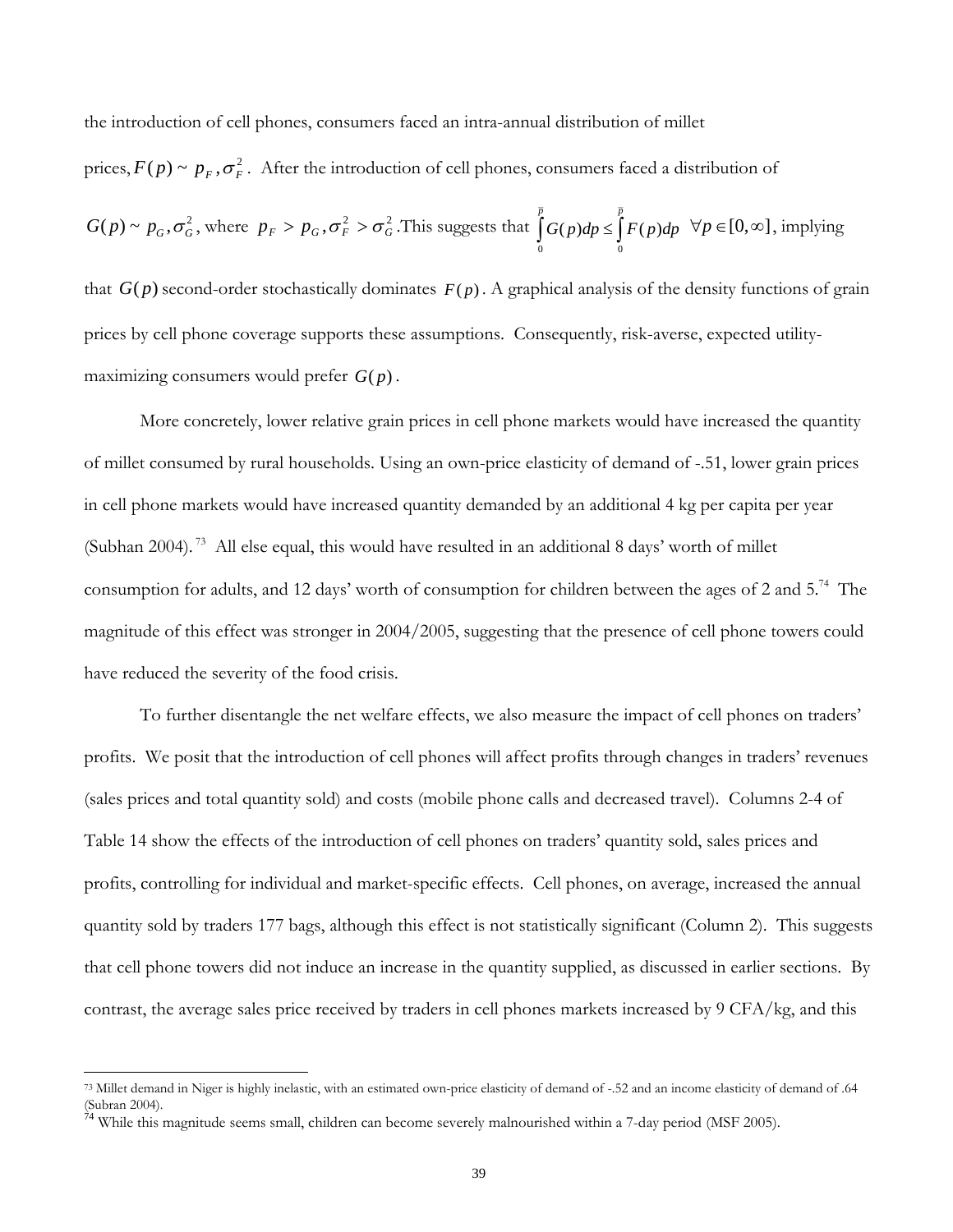effect is strongly statistically significant (Column 3). Column 4 shows that the net effect of these changes is an increase in average daily profits by 258 CFA, equivalent to an additional USD \$182 per year. This represents a 29 percent increase as compared to traders' profits in non-cell phone markets during the pretreatment period. Consequently, the net welfare gains for consumers and traders suggests that the introduction of cell phones in Niger was potentially Pareto-improving.

## **9. Conclusions**

In this paper we provide some estimates of the nature, magnitude and distribution of the effects of cell phones on grain market performance, traders' behavior and consumer and trader welfare in Niger. The introduction of cell phones reduced price dispersion across grain markets, with a larger increase for those markets that were farther apart and over time.

Overall, these results provide empirical evidence of the importance of information for market performance and welfare, suggesting that access to information – particularly via information technology can have important policy implications. These findings can be juxtaposed against current development priorities for international, governmental and non-governmental organizations. Information technology is often considered to be a low priority when compared to other basic needs, such as food, water, shelter and health care (Jensen 2007). While basic needs cannot or should not be overlooked, cell phones could be a powerful development tool for farmers, traders and consumers. In addition, traders appear willing to adopt cell phones, suggesting that the technology could be sustainable. These issues are central to the current debate concerning the relevance of agricultural extension and market information systems in Sub-Saharan Africa as a development tool. In addition, they suggest that political and financial support for information technology infrastructure (via subsidies) could be warranted.

In order to generalize these results beyond Niger, some final words of interpretation on the treatment effects are necessary. Although cell phone coverage is associated with a reduction in price dispersion, the fact that our counterfactual is possibly affected by cell phone coverage in other markets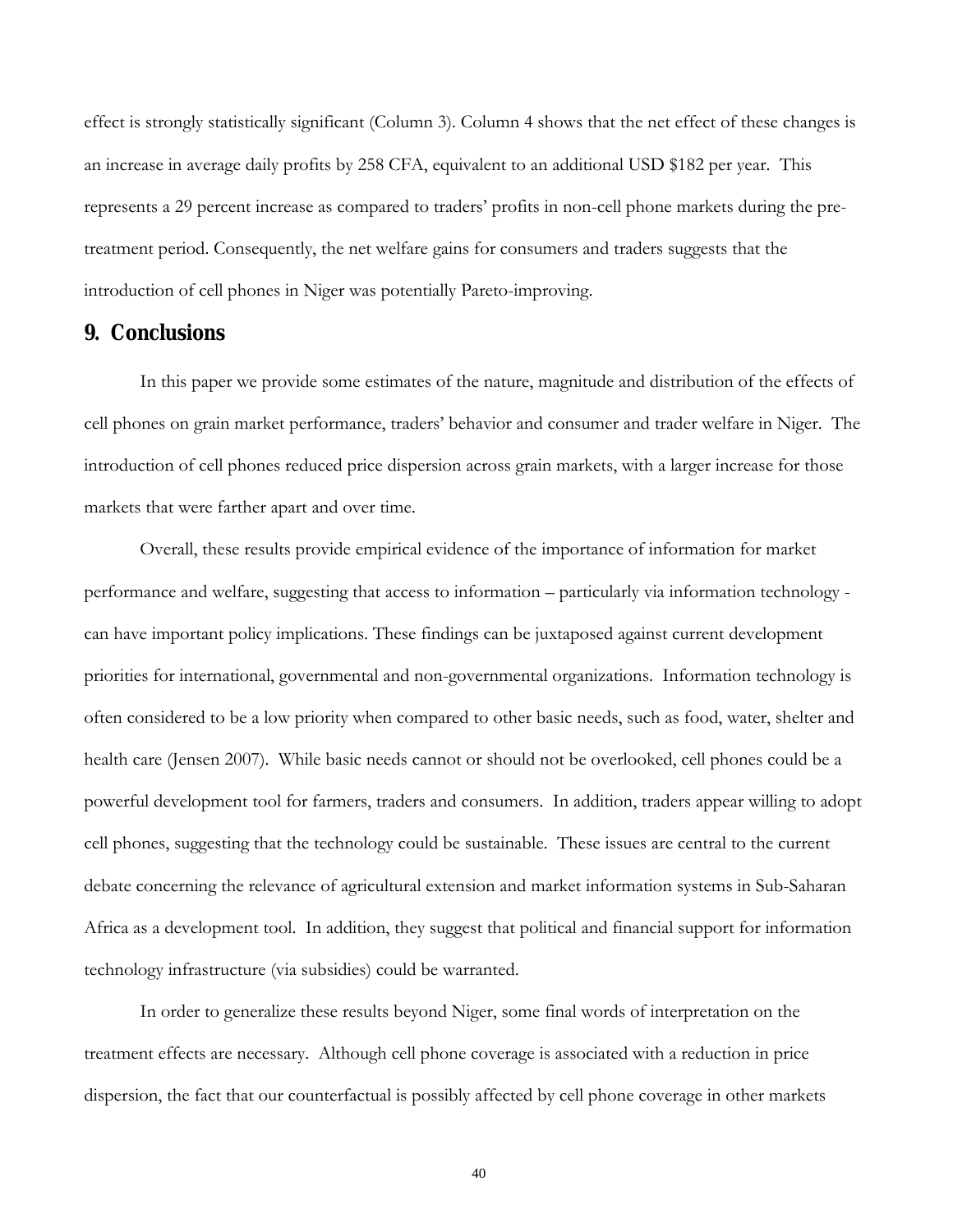suggests a potential source of bias that we cannot address. For instance, cell phone coverage appears to affect traders' behavior, and could reduce the quantity of grains supplied to non-cell phone markets. Although we attempted to estimate the treatment effect in light of SUTVA violations, there is still the possibility that our treatment effect might overestimate the impact of cell phone coverage in Niger.

Finally, while our results suggest there have been welfare gains associated with the introduction of cell phones in Niger, we have not undertaken a full welfare analysis for farmers. Nevertheless, as farm households surveyed are, on average, net consumers of millet, these results suggest that these analyses suggest that the introduction of cell phones is potentially Pareto-improving.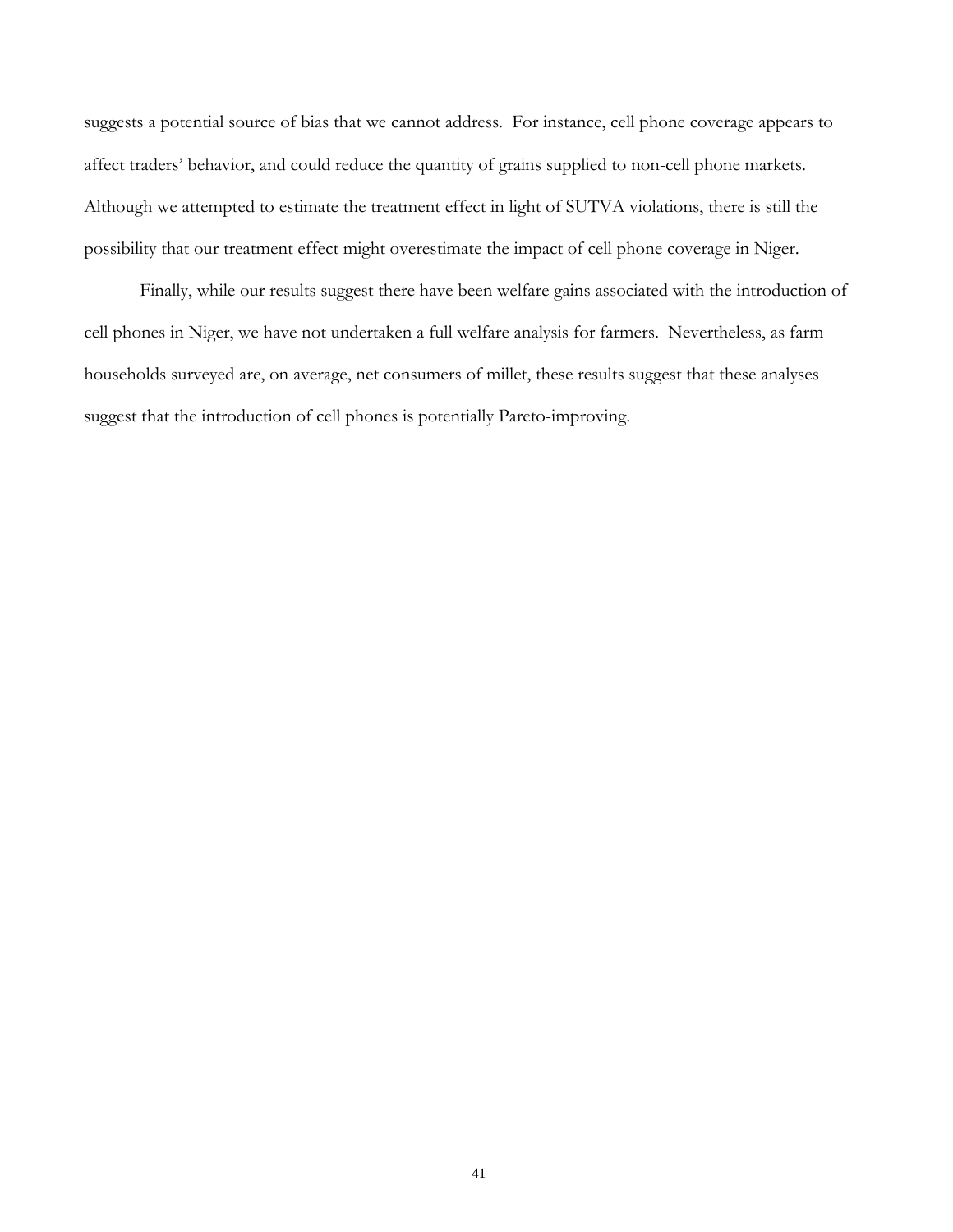# **References**

- [1] Aker, Jenny C. (2007). "Market Performance during Food Crisis: The Case of Niger." Unpublished mimeo, University of California-Berkeley.
- [2] Anderson, M. L. "Multiple Inference and Gender Differences in the Effects of Early Intervention*.*" Forthcoming, *Journal of the American Statistical Association.*
- [3] Blattman, Chris and Jeannie Annan (2007). "The Consequences of Child Soldiering." *HiCN Working Paper 22*, Institute of Development Studies, University of Sussex.
- [4] Abadie, A., & Imbens, G. W. (2006). "Large Sample Properties of Matching Estimators for Average Treatment Effects." *Econometrica, 74*(1), 235-267.
- [5] Arellano, M. and S. Bond (1991); "Some Tests of Specification for Panel Data: Monte Carlo Evidence and an Application to Employment Equations", *Review of Economic Studies*, 58, 277-297.
- [6] Baye, M.R. and J. Morgan. (2001) "Information Gatekeepers on the Internet and the Competitiveness of Homogeneous Product Markets." *American Economic Review*, 91 (3), 454-474.
- [7] Baye, Michael, J. Morgan and P. Scholten. (2007). "Information, Search and Price Dispersion." Handbook on Economics and Information Systems (Elsevier, T. Hendershott, ed.)
- [8] Baye, M.R., J. Morgan and P. Scholten. (2004) "Price Dispersion in the Small and in the Large: Evidence from an Internet Price Comparison Site." *Journal of Industrial Economics*, 52 (4), 463-496.
- [9] Bertrand, M, E. Duflo, and S. Mullainathan (2004). "How much should we trust differences-in-differences estimates?" *Quarterly Journal of Economics,* 119, 249-275.
- [10]Brown, J.R. and A. Goolsbee. 2002."Does the Internet Make Markets More Competitive? Evidence from the Life Insurance Industry." *Journal of Political Economy,* 110 (3), 481-507.
- [11]Dehejia, R.H. and Wahba, S. (1999), "Causal Effects in Nonexperimental Studies: Reevaluation of the Evaluation of Training Programs", *Journal of the American Statistical Association* 94, 1053-1062.
- [12]Eckard, E.W. (2004). "The .Law of One Price". *Economic Inquiry*, 42 (1), 101-110.
- [13]FAO and ICRISAT (1996). *The World Sorghum and Millet Economies Facts, Trends and Outlook.* Rome.
- [14]Heckman, J. J. (1979). "Sample Selection Bias as a Specification Error." *Econometrica*, 47(1), 153-162.
- [15]Hirano, K., Imbens, G. W., & Ridder, G. (2003). "Efficient Estimation of Average Treatment Effects Using the Estimated Propensity Score." *Econometrica*, 71(4), 1161-1189.
- [16]Heckman, J., and J. Hotz, (1989). "Alternative Methods for Evaluating the Impact of Training Programs", *Journal of the American Statistical Association*., Vol. 84, No. 804, 862-874.
- [17]Heckman, J. Lance Lochner; Christopher Taber, (1988). "General-Equilibrium Treatment Effects: A Study of Tuition Policy." *The American Economic Review*, Vol. 88, No. 2, pp. 381-386.
- [18]Hirano, K., and G. Imbens (2002). "Estimation of Causal Effects using Propensity Score Weighting: An Application to Data on Right Heart Catherization." *Health Services & Outcomes Research Methodology*, 2, 259-278.
- [19]Imbens, G. W. (2003). "Sensitivity to Exogeneity Assumptions in Program Evaluation." *The American Economic Review*, 93(2), 126-132.
- [20]Imbens, G. W. (2004). "Nonparametric Estimation of Average Treatment Effects under Exogeneity: A Review." *Review of Economics and Statistics*, 86(1), 4-29.
- [21]Imbens, G., and J. Wooldridge. (2007)."What's New in Econometrics." *Lecture Notes, NBER Summer Institute*.
- [22]Jacobson, L., Robert J. LaLonde; Daniel G. Sullivan. "Earnings Losses of Displaced Workers." The *American Economic Review*, Vol. 83, No. 4. (Sep., 1993), pp. 685-709.
- [23]Janssen, M. and J.L. Moraga-González (2004). "Strategic Pricing, Consumer Search and the Number of Firms." Review of Economic Studies, 71 (4), 1089-1118.
- [24]Jensen, R. (2007). "The Digital Provide: Information (Technology), Market Performance and Welfare in the South Indian Fisheries Sector." *Quarterly Journal of Economics*. Vol. 122, Issue 3
- [25]Jones, W.O. (1968). "The Structure of Staple Food Marketing in Nigeria as Revealed by Price Analysis." *Food Research Institute Studies*, VTR (2): 95-123.
- [26]Lee, D. S. (2005). "Training, Wages, and Sample Selection: Estimating Sharp Bounds on Treatment Effects". *NBER Working Paper #11721*. Cambridge: National Bureau of Economic Research.
- [27] Kohls, R. L. and Uhl, J. N. (1985). *The marketing of agricultural products* : 6<sup>th</sup> Edition. Macmillan, New York.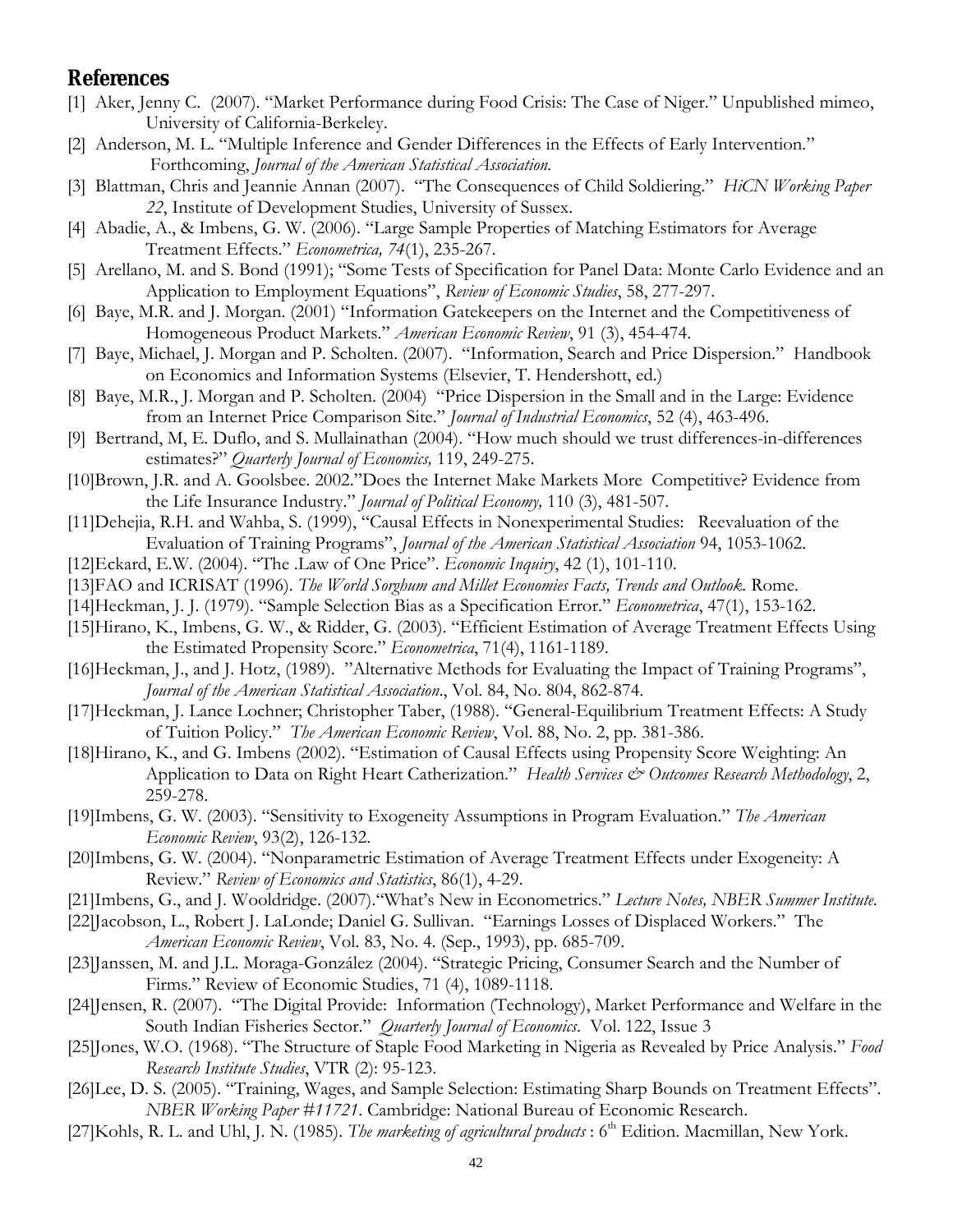- [28]Lechner, M. (2002). "Some practical issues in the evaluation of heterogeneous labour market programmes by matching methods." *Journal of the Royal Statistical Society*, A, 165, 59{82.
- [29]MacMinn, R.D. (1980). "Search and Market Equilibrium." *Journal of Political Economy*, 88 (2), 308-327.
- [30]Manski, C., (1990), "Nonparametric Bounds on Treatment Effects. "*American Economic Review Papers and Proceedings*, 80, 319-323.
- [31]Medecins sans Frontieres/Australia (August 2005). *Nutritional Survey and retrospective mortality: Rural periphery of the town of Zinder, Niger*.
- [32]Meyer, B. (1995): "Natural and Quasi-Experiments in Economics." *Journal of Business & Economic Statistics* 13, 151-161.
- [33]Mobile Telecommunications Company. (2006). *Annual Report.*
- [34]Pratt, J.W., D.A. Wise and R. Zeckhauser. (1979). "Price Differences in Almost Competitive Markets." .*Quarterly Journal of Economics*, 93 (2), 189-211.
- [35]Reinganum, J.F. (1979). "A Simple Model of Equilibrium Price Dispersion*." Journal of Political Economy*, 87, 851-858
- [36]Robins, J., and Y. Ritov, (1997). "Towards a Curse of Dimensionality Appropriate (CODA) Asymptotic Theory for Semi-parametric Models," *Statistics in Medicine* 16, 285-319.
- [37]Rosenbaum, P., (1987). "The role of a second control group in an observational study", Statistical Science, (with discussion), Vol 2., No. 3, 292–316.
- [38]Rosenbaum, P.R. (2002). *Observational Studies*. (New York: Springer, 2nd edition).
- [39]Rosenbaum, P. R., & Rubin, D. B. (1983). "Assessing Sensitivity to an Unobserved Binary Covariate in an Observational Study with Binary Outcome." *Journal of the Royal Statistical Society*. 45(2), 212-218.
- [40]Rubin, D. B. (1974). "Estimating Causal Effects of Treatments in Randomized and Nonrandomized Studies." *Journal of Educational Psychology*, 66(5), 688-701.
- [41]Rubin, D. B. (1978). "Bayesian Inference for Causal Effects: The Role of Randomization." *The Annals of Statistics*, 6(1), 34-58.
- [42]Rothschild, M. (1973). "Models of Market Organization with Imperfect Information: A Survey." Journal of Political Economy, 81(6) 1283-1308.
- [43]Salop, S.C. and J.E. Stiglitz. (1977). "Bargains and Ripoffs: A Model of Monopolistically Competitive Price Dispersion." *Review of Economic Studies*, 44, 493-510.
- [44]Shilony, Y. (1977). "Mixed Pricing in Oligopoly*." Journal of Economic Theory*, 14, 373-388.
- [45]Smith, J., and P. Todd (2005). "Does Matching Overcome LaLonde's Critique of Nonexperimental Estimators?" *Journal of Econometrics*, 125(1-2), 305{353.
- [46]Sianesi, B. (2004). "An Evaluation of the Active Labour Market Programmes in Sweden*." The Review of Economics and Statistics*, 86(1), 133{155.
- [47]Spulber, D. (1995). "Bertrand Competition when Rivals' Costs are Unknown." *Journal of Industrial Economics*, 43 (1), 1-11.
- [48]Stahl, D.O. (1989). "Oligopolistic Pricing with Sequential Consumer Search." *American Economic Review*, 79, 700-712.
- [49]Stigler, G. (1961) "The Economics of Information." Journal of Political Economy, 69 (3), 213-225.
- [50]Stiglitz, Joseph. (1989). "Imperfect Information in the Product Market," in *Handbook of Industrial Organization*, vol. 1, Schmalensee, R. and R. Willig, eds. (Amsterdam: Elsevier Science, pp. 769–847.
- [51]Timmer, C.P. (1974). "A Model of Rice Marketing Margins in Indonesia." *Food Research Institute Studies*, (2): 145-67.
- [52]Trotter, B.W. (1991). "Applying Price Analysis to Marketing Systems: Methods and Examples from the Indonesian Rice Market." *Mimeo, Natural Resource Institute*, London.
- [53]Varian, H.R. (1980). "A Model of Sales." *American Economic Review*, 70, 651-659
- [54]Wooldridge, Jeffrey (2002). *Econometric Analysis of Cross-Section and Panel Data*. (Cambridge: MIT Press).
- [55]World Bank (2006). *Annual Progress Reports of the Poverty Reduction Strategy Paper Joint Staff Advisory Note (Niger)*, Report No. 38271-NE.
- [56]Wright, Brian and Jeffrey C. Williams (1988). "Measurement of Consumer Gains from Market Stabilization," *American Journal of Agricultural Economics*, 52, 616–627.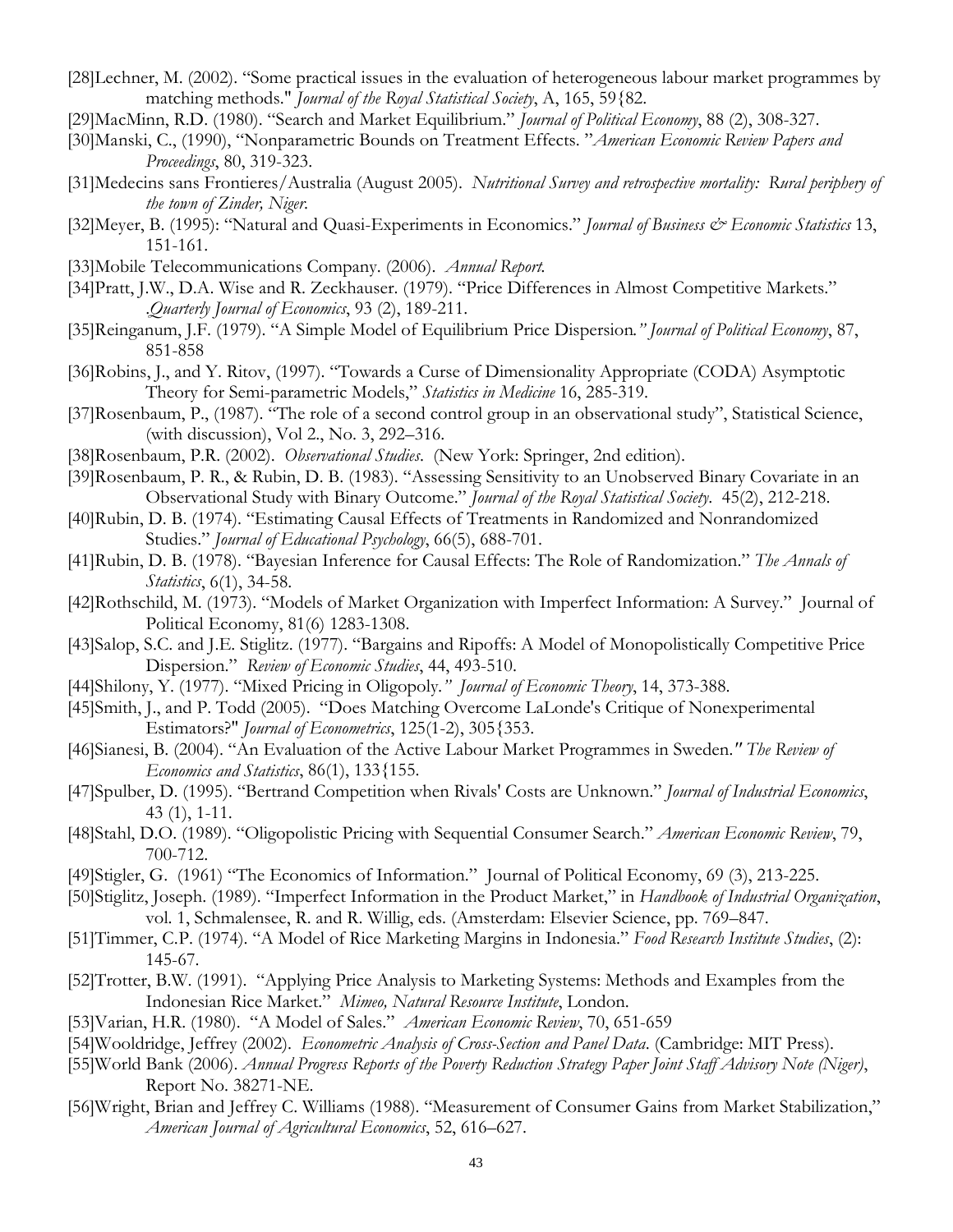| <b>Variable Name</b>                                      | Sample Mean (s.d.) | # of obs   |  |  |
|-----------------------------------------------------------|--------------------|------------|--|--|
| <b>Panel A: Trader-Level Characteristics</b>              |                    |            |  |  |
| Socio-Demographic Characteristics                         |                    |            |  |  |
| Ethnicity<br>Hausa                                        | 0.65               | 395<br>255 |  |  |
| Zarma                                                     | 0.17               | 65         |  |  |
| Other                                                     | 0.19               | 75         |  |  |
| Age                                                       | 45.71(12.2)        | 395        |  |  |
| Gender(male=0, female=1)                                  | 0.11(.32)          | 395        |  |  |
| Education (0=elementary or above, $1=$ no education)      | 0.62(.48)          | 395        |  |  |
| Trader type                                               |                    | 395        |  |  |
| Wholesaler                                                | 0.17               | 67         |  |  |
| Semi-wholesaler                                           | 0.15               | 61         |  |  |
| Intermediary                                              | 0.15               | 61         |  |  |
| Retailer                                                  | 0.53               | 206        |  |  |
| Years' of Experience<br><b>Commercial Characteristics</b> | 16.0(10.2)         | 395        |  |  |
| Engage in trading activities all year round               | .94(.22)           | 395        |  |  |
| Trade in agricultural output products only                | 0.98(.02)          | 395        |  |  |
| Engage in activities outside of trade                     | 0.92(.28)          | 395        |  |  |
| Types of income-generating activities                     |                    | 395        |  |  |
| Farmer                                                    | 0.84               | 319        |  |  |
| Herder                                                    | 0.05               | 20         |  |  |
| Private or public sector employee                         | 0.01               | 2          |  |  |
| Chauffeur                                                 | 0.01               | 3          |  |  |
| Co-ownership of commerce                                  | .19(.40)           | 395        |  |  |
| More than 75 percent of commerce sold in principal market | .59(.49)           | 395        |  |  |
| Changed "principal market" since he/she became a trader   | .10(.31)           | 395        |  |  |
| Number of markets where trade goods                       | 4.42(2.84)         | 395        |  |  |
| Number of markets where follow prices                     | 3.87(3.0)          | 395        |  |  |
| Number of days of storage                                 | 7.14(9.8)          | 395        |  |  |
| Own cell phone                                            | .29(.45)           | 395        |  |  |
| Own means of transport (donkey cart, light transport)     | .11(.32)           | 395        |  |  |
| Panel B. Market-Level Characteristics                     |                    |            |  |  |
| Type of market                                            |                    | 35         |  |  |
| Collection                                                | 0.19               | 7          |  |  |
| Wholesale                                                 | 0.36               | 13         |  |  |
| Retail                                                    | 0.30               | 10         |  |  |
| <b>Border</b>                                             | 0.15               | 5          |  |  |
| Number of traders                                         | 137(99.6)          | 35         |  |  |
| Road quality (1=paved road, 0=otherwise)                  | .71(.45)           | 35         |  |  |
| Market located more than 50 km from paved road            | .07(.26)           | 35         |  |  |
| New paved road in past 5 years                            | .15(.37)           | 35         |  |  |
| Located in an urban center $(>35,000$ people)             | .39(.48)           | 35         |  |  |
| Cell phone coverage 2005/2006                             | .78(.41)           | 35         |  |  |
| Cell phone coverage 2004/2005                             | .62(.48)           | 35         |  |  |
| Drought in 2004/2005                                      | .40(.49)           | 35         |  |  |
| Food crisis region in 2004/2005                           | .38(.48)           | 35         |  |  |

**Table 1. Description of Key Variables: Grain Trader and Market Baseline Characteristics**

44 Notes: Data from the Niger trader survey collected by the author. Sample means are weighted by inverse sampling probabilities. All prices are in 2001 CFA.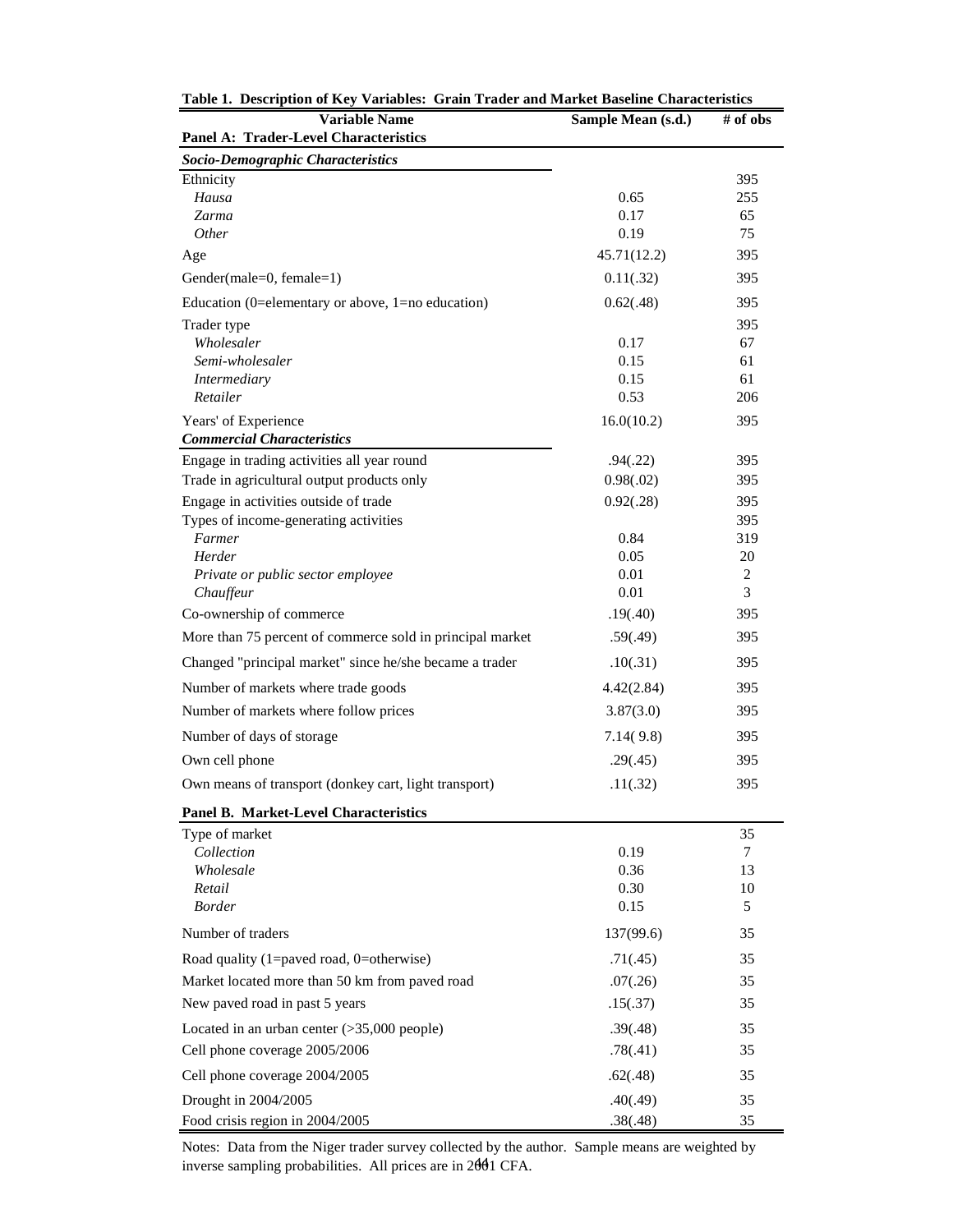|                                           |                   |       | <b>Unconditional Mean</b> | Difference in Means Difference in Distributions |                      |             |                                |
|-------------------------------------------|-------------------|-------|---------------------------|-------------------------------------------------|----------------------|-------------|--------------------------------|
|                                           |                   |       |                           |                                                 |                      |             | <b>Unconditional</b>           |
| <b>Pre-Treatment Observables</b>          | <b>Cell Phone</b> |       | <b>No Cell Phone</b>      |                                                 | <b>Unconditional</b> |             | <b>Kolmogorov-Smirnov Test</b> |
|                                           | Mean (s.d.)       | Obs   | Mean (s.d.)               | Obs                                             | s.e.                 | D-statistic | p-value                        |
| Panel A. Market Pair Level Data           |                   |       |                           |                                                 |                      |             |                                |
| Price dispersion between markets (CFA/kg) | 20.72(16.9)       | 6274  | 22.14 (16.49)<br>378.64   | 1142                                            | $-1.73(1.92)$        | $0.0803***$ | $\boldsymbol{0}$               |
| Distance between markets (km)             | 377.3 (217.5)     | 10296 | (227.65)                  | 2640                                            | $-.447(24.8)$        | 0.0638      | 0.712                          |
| Road Quality between markets              | 0.418(.493)       | 10296 | .318(.465)                | 2640                                            | $.100*(.052)$        | 0.1003      | 0.331                          |
| <b>Market Size</b>                        | 0.074(.262)       | 10296 | .082(.274)                | 2640                                            | $-.008(.029)$        | 0.008       | $\,1$                          |
| Drought in 1999 or 2000                   | .013(.114)        | 10296 | .019(.137)                | 2640                                            | $-.006(.004)$        | 0.006       | 1                              |
| Urban center $(\geq 35,000)$              | 0.169(.374)       | 10296 | 0.000(.001)               | 2640                                            | $0.169***(.020)$     | $0.169**$   | 0.018                          |
| Transport Costs between Markets (CFA/kg)  | 12.73(6.89)       | 10296 | 12.74(7.12)               | 2640                                            | 0.013(0.771)         | $0.052***$  | $\boldsymbol{0}$               |
| Panel B. Market Level Data                |                   |       |                           |                                                 |                      |             |                                |
| Price level (CFA/kg)                      | 128(34.18)        | 648   | 115.22(35.3)              | 96                                              | 12.84(8.13)          | $0.375***$  | $\boldsymbol{0}$               |
| Road Quality to Market                    | 0.629(.483)       | 648   | .5(.5)                    | 96                                              | .129(.271)           | 0.129       | 0.12                           |
| Market Size                               | 103.11(79.65)     | 648   | 101.75(45.5)              | 96                                              | 1.361(27.8)          | $0.379***$  | $\boldsymbol{0}$               |
| Drought in 1999 or 2000                   | 0.148(.355)       | 648   | 0.25(.435)                | 96                                              | $-.101(.134)$        | 0.1019      | 0.351                          |
| Urban center $(>=35,000)$                 | 0.407(.491)       | 648   | 0(.00)                    | 96                                              | $.407***(.096)$      | $0.407***$  | $\boldsymbol{0}$               |

|  |  |  | Table 2. Comparison of Observables by Treated and Untreated Groups in the Pre-Treatment Period (1999-2001) |  |
|--|--|--|------------------------------------------------------------------------------------------------------------|--|
|  |  |  |                                                                                                            |  |

Notes: Data from the Niger trader survey and secondary sources collected by the author. In Panel A, "cell phone" market pairs are pairs where both markets received cell phone coverage at some point between 2001-2007; "no cell phone" market pairs are those pairs where either one or both markets never received cell phone coverage. The number of market pairs is 433. In Panel B, "cell phone" markets are those that received coverage at some point between 2001-2007, whereas "no cell phones" markets are those markets that never received coverage. The number of markets is 31. Huber-White robust standard errors clustered by market pair-month (Panel A) and by market-month (Panel B) are in parentheses. \* is significant at the 10% level, \*\* significant at the 5% level, \*\*\* is significant at the 1% level. All prices are in 2001 CFA. The Kolmogorov-Smirnov test tests for the equality of the distribution functions.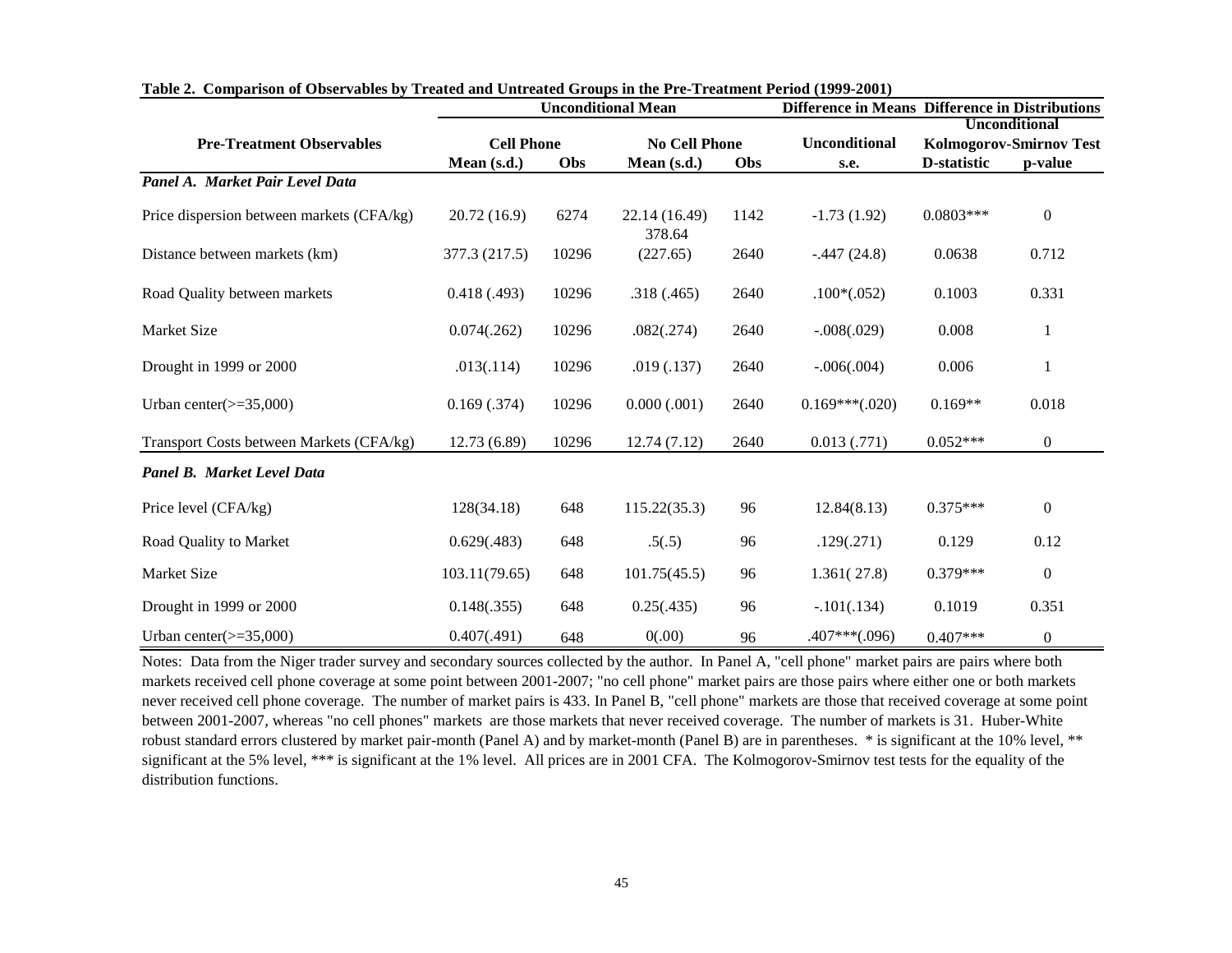| Table 3. Differences in Pre-Cell Phone Trends in Price Dispersion by Cell Phone |  |  |
|---------------------------------------------------------------------------------|--|--|
| <b>Treatment Period</b>                                                         |  |  |

| Dependent variable: Price dispersion at time t            |                  |
|-----------------------------------------------------------|------------------|
|                                                           | $Coef.$ (s.e.).  |
| Market Pairs Treated Year 1*Change in Pre-Treatment Years | $10.00***(2.01)$ |
| Market Pairs Treated Year 2*Change in Pre-Treatment Years | 2.32(4.45)       |
| Market Pairs Treated Year 3*Change in Pre-Treatment Years | $-160(2.92)$     |
| Market Pairs Treated Year 4*Change in Pre-Treatment Years | $-2.48(2.27)$    |
| Market Pairs Treated Year 5*Change in Pre-Treatment Years | 1.25(2.23)       |
| Market Pairs Never Treated*Change in Pre-Treatment Years  | $-2.37(4.45)$    |
| $R^2$                                                     | 0.0173           |
| # of observations                                         | 7416             |

Notes: Data from the Niger trader survey and secondary sources collected by the author. Each row represents the year in which a specific market pair first received coverage, interacted with the change between the pre-treatment years (1999/2000 until 2000/2001). *E.g.,* "markets treated year 1" represents the market pair that received cell phone coverage in 2001, the first year of cell phone coverage. Huber-White robust standard errors clustered by market pair-month are in parentheses. \* is significant at the 10% level, \*\* significant at the 5% level, \*\*\* is significant at the 1% level. All prices are in 2001 CFA.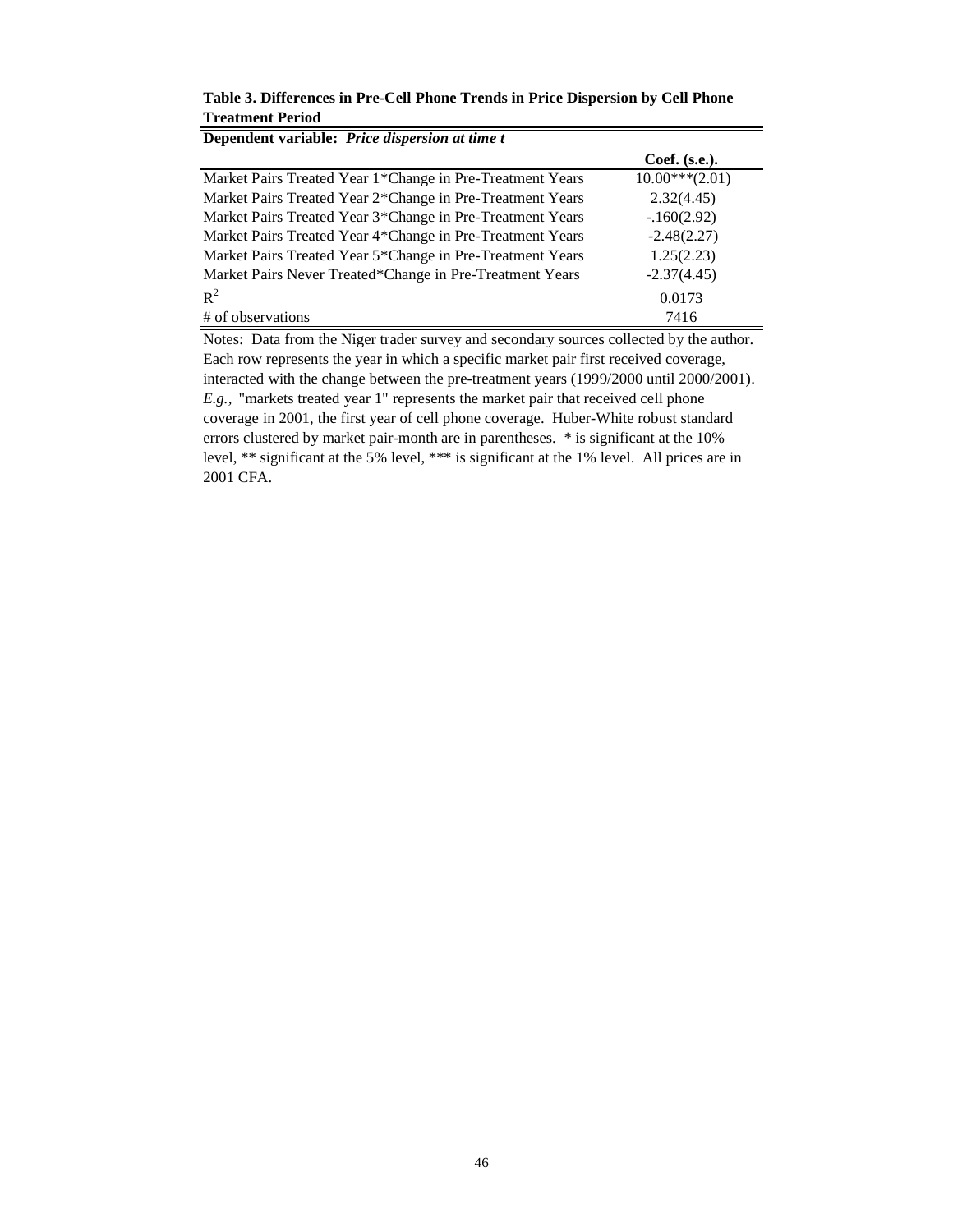|                                           |                       | (2)                   |                       | (4)                   |                       | (6) $P_{it} - P_{jt}$ | (7) $P_{it} - P_{jt}$ |
|-------------------------------------------|-----------------------|-----------------------|-----------------------|-----------------------|-----------------------|-----------------------|-----------------------|
|                                           |                       | <b>Coefficient of</b> |                       | <b>Coefficient of</b> |                       | <b>Arellano-Bond</b>  | <b>Arellano-Bond</b>  |
| <b>Dependent variable</b>                 | (1) $P_{it} - P_{it}$ | <b>Variation</b>      | (3) $P_{it} - P_{jt}$ | <b>Variation</b>      | (5) $P_{it} - P_{it}$ | <b>GMM</b> Estimator  | <b>GMM</b> Estimator  |
|                                           | $-4.65***$            | $-0.039*$             | $-4.77***$            | $-0.039*$             | $-1.42*$              | $-1.90*$              | $-.421$               |
| Cell Phone Dummy (both treated)           | (1.06)                | (.020)                | (1.06)                | (.020)                | (.863)                | (.996)                | (1.00)                |
|                                           | $.649***$             |                       | $.653***$             |                       | $0.481*$              | .016                  | $-.125$               |
| Transport costs (CFA/kg)                  | (.139)                |                       | (.141)                |                       | (.281)                | (.184)                | (.361)                |
|                                           | $1.64***$             | .001                  | $1.74**$              | .001                  | $-1.36**$             | $-2.33***$            | $-4.28**$             |
| Drought Dummy                             | (.445)                | (.001)                | (.447)                | (.001)                | (.607)                | (.616)                | (1.04)                |
|                                           |                       |                       |                       |                       |                       | $-.236***$            | $-.238***$            |
| Lagged dependent variable                 |                       |                       |                       |                       |                       | (.010)                | (.011)                |
|                                           | $0.817***$            | .000                  |                       |                       |                       |                       |                       |
| Constant                                  | (.079)                | (.000)                |                       |                       |                       |                       |                       |
| Common Time Trend                         | Yes                   | Yes                   | Yes                   | Yes                   | Yes                   | Yes                   | Yes                   |
| Group-specific time trend                 | N <sub>o</sub>        | No                    | Yes                   | Yes                   | Yes                   | N <sub>o</sub>        | N <sub>o</sub>        |
| Market-Pair Fixed effects                 | Yes                   | Yes                   | Yes                   | Yes                   | Yes                   | Yes                   | Yes                   |
| Yearly time dummy                         | Yes                   | Yes                   | Yes                   | Yes                   | Yes                   | Yes                   | Yes                   |
| Monthly time dummy                        | N <sub>o</sub>        | No                    | N <sub>o</sub>        | N <sub>o</sub>        | Yes                   | N <sub>o</sub>        | Yes                   |
| # of observations                         | 27342                 | 2393                  | 27342                 | 2393                  | 27342                 | 24715                 | 24715                 |
| # of cross-sectional observations         | 433                   | 31                    | 433                   | 31                    | 433                   | 433                   | 433                   |
| $R^2$                                     | 0.0075                | 0.0879                | 0.0075                | 0.0879                | 0.1003                |                       |                       |
|                                           |                       |                       |                       |                       |                       | $-1.53*$              | $-.340$               |
| Joint effect                              |                       |                       |                       |                       |                       | (.80)                 | (.812)                |
| Pre-treatment value of dependent variable |                       |                       |                       |                       |                       |                       |                       |
| for control groups                        | 22.14                 | 0.312                 | 22.14                 | 0.312                 | 22.14                 | 22.14                 | 22.14                 |

**Table 4. Estimated Effects of Cell Phone Coverage on Price Dispersion: DD Estimation with First Differences**

Notes: Data from the Niger trader survey and secondary sources collected by the author. For market pairs, cell phone dummy  $=1$  in period  $t$  when both markets have cell phone coverage, 0 otherwise. For markets, cell phone dummy =1 when the market has cell phone coverage in time *t* , 0 otherwise. Drought dummy=1 in period *t* when a market has rainfall less than or equal to 2 standard deviations below its average rainfall level during the rainy season, or 15 consecutive days without rainfall during the rainy season, 0 otherwise. Huber-White robust standard errors clustered by market pair-month (price difference) and market-month (CV) are in parentheses. \* is significant at the 10% level, \*\* significant at the 5% level, \*\*\* is significant at the 1% level. All prices are in 2001 CFA.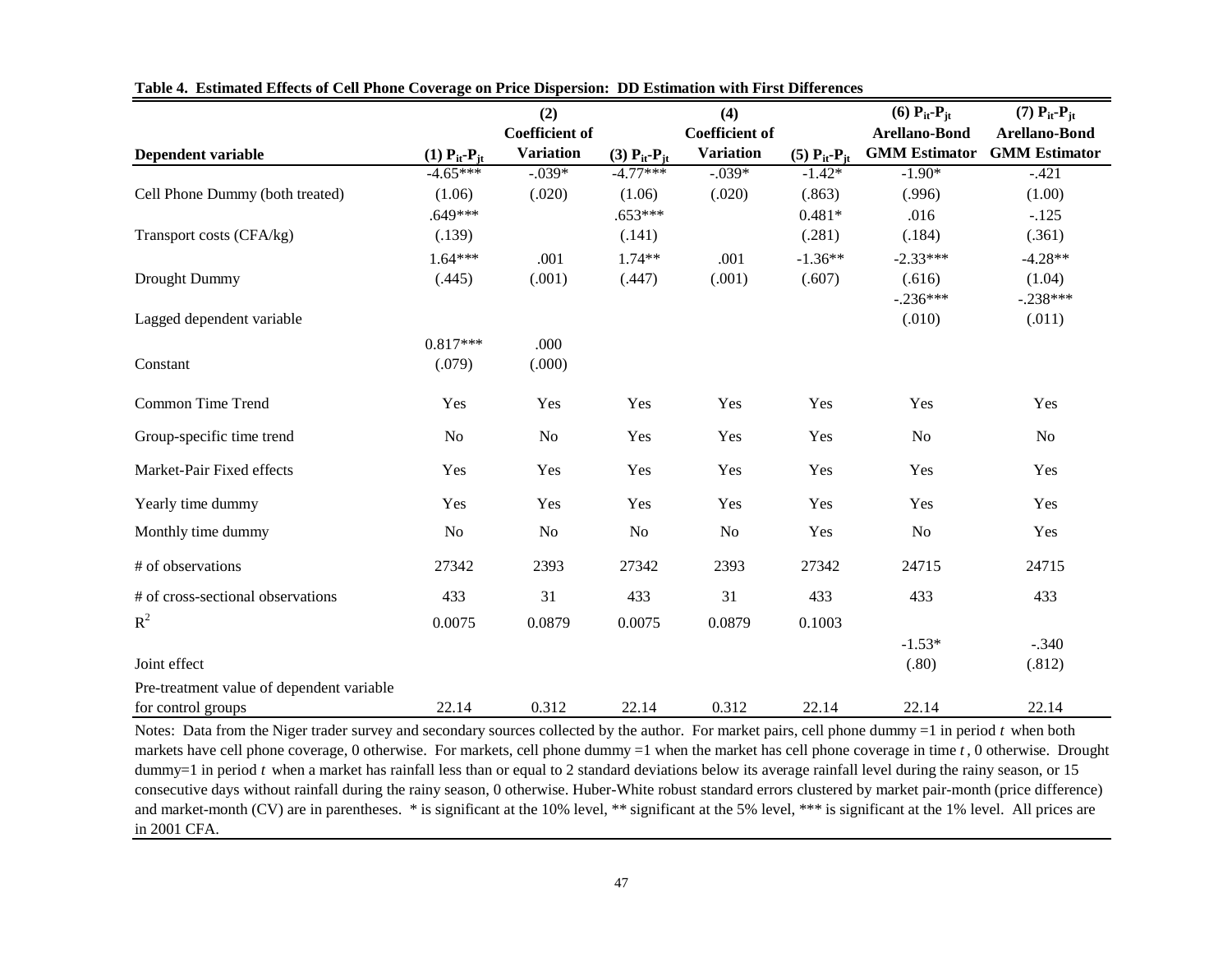| Dependent variable, <i>rive auspersion al uni</i> ver |            |           |           |           |                  |                                                                 |                    |                     |                                             |                              |
|-------------------------------------------------------|------------|-----------|-----------|-----------|------------------|-----------------------------------------------------------------|--------------------|---------------------|---------------------------------------------|------------------------------|
|                                                       | (1)        | (2)       | (3)       | (4)       | (5)<br>(<100 km) | (6)<br><b>Short Haul Medium Haul Long Haul</b><br>$(100-550km)$ | (7)<br>( > 550 km) | (8)                 | (9)<br><b>Both or One</b><br><b>Unpaved</b> | (10)<br><b>Both</b><br>Paved |
|                                                       | $-4.42***$ | $-2.04**$ | $-2.88**$ | $-0.726$  | $-1.42$          | $-2.01**$                                                       | 1.55               | .696                | $-3.66***$                                  | .640                         |
| Cell Phone Dummy                                      | (1.03)     | (.857)    | (1.22)    | (1.10)    | (2.04)           | (1.01)                                                          | (2.28)             | (.866)              | (1.62)                                      | (.890)                       |
|                                                       | $-.389$    | 1.17      |           |           |                  |                                                                 |                    |                     |                                             |                              |
| Cell*Gas price (CFA/kg)                               | (.521)     | (.745)    |           |           |                  |                                                                 |                    |                     |                                             |                              |
|                                                       |            |           | $-4.02*$  | $-1.43$   |                  |                                                                 |                    |                     |                                             |                              |
| Cell*Distance Dummy                                   |            |           | (2.16)    | (1.80)    |                  |                                                                 |                    |                     |                                             |                              |
| Cell*Road Quality<br>$(unproved road==1)$             |            |           |           |           |                  |                                                                 |                    | $-3.67**$<br>(1.62) |                                             |                              |
|                                                       | $.659***$  | .496*     | $.652***$ | .491*     | 8.58             | .517                                                            | $-.187$            | .487                | $-.153$                                     | 1.34***                      |
| <b>Transport Costs</b>                                | (.141)     | (.281)    | (.141)    | (.283)    | (7.87)           | (.495)                                                          | (1.25)             | (.251)              | (.335)                                      | (.425)                       |
|                                                       | $1.65***$  | $-1.5***$ | $1.66***$ | $-1.37**$ | .055             | $-2.20***$                                                      | .284               | $-1.41***$          | $-1.02$                                     | $-2.25***$                   |
| Drought dummy                                         | (.445)     | (.625)    | (.445)    | (.607)    | (1.06)           | (.715)                                                          | (1.21)             | (.606)              | (.888)                                      | (.863)                       |
|                                                       | $.816***$  |           | .795***   |           |                  |                                                                 |                    |                     |                                             |                              |
| Constant                                              | (.080)     |           | (.083)    |           |                  |                                                                 |                    |                     |                                             |                              |
| Common Time Trend                                     | Yes        | Yes       | Yes       | Yes       | Yes              | Yes                                                             | Yes                | Yes                 | Yes                                         | Yes                          |
| Group-specific time trend                             | $\rm No$   | Yes       | No        | Yes       | Yes              | Yes                                                             | Yes                | Yes                 | Yes                                         | Yes                          |
| Market-Pair Fixed effects                             | Yes        | Yes       | Yes       | Yes       | Yes              | Yes                                                             | Yes                | Yes                 | Yes                                         | Yes                          |
| Yearly time dummy                                     | Yes        | Yes       | Yes       | Yes       | Yes              | Yes                                                             | Yes                | Yes                 | Yes                                         | Yes                          |
| Monthly time dummy                                    | No         | Yes       | No        | Yes       | Yes              | Yes                                                             | Yes                | Yes                 | Yes                                         | Yes                          |
| # of observations                                     | 27342      | 27342     | 27342     | 27342     | 2176             | 20079                                                           | 5087               | 27342               | 15019                                       | 12323                        |
| # of cross-sectional observations                     | 433        | 433       | 433       | 433       | 35               | 318                                                             | 80                 | 433                 | 262                                         | 171                          |
| $R^2$                                                 | 0.008      | 0.1003    | 0.008     | 0.1003    | 0.0826           | 0.1000                                                          | 0.2026             | 0.1004              | 0.1398                                      | 0.1081                       |
|                                                       | $-4.42***$ | $-2.04**$ | $-6.9***$ | $-2.17$   |                  |                                                                 |                    | $-2.97***$          |                                             |                              |
| Joint effect                                          | (1.03)     | (.857)    | (1.8)     | (1.42)    |                  |                                                                 |                    | (1.38)              |                                             |                              |
| Pre-treatment value of dependent                      |            |           |           |           |                  |                                                                 |                    |                     |                                             |                              |
| variable for control groups                           | 22.14      | 22.14     | 22.14     | 22.14     | 22.14            | 22.14                                                           | 22.14              | 22.14               | 22.14                                       | 22.14                        |

**Table 5. Variation in Treatment Effect of Cell Phones by Gas Prices, Inter-Market Distance and Road Quality**

**Dependent Variable:** *Price dispersion at time t*

Notes: Data from the Niger trader survey and secondary sources collected by the author. Huber-White robust standard errors clustered by market pair-month are in parentheses. \* is significant at the 10% level, \*\* significant at the 5% level, \*\*\* is significant at the 1% level. All prices are in 2001 CFA. The results in Columns 3-10 are similar without groupspecific time trends. The Chow test for the equality of the coefficients across the split samples for distance (Columns 5-7) is F(9,432)=15.55, allowing us to reject the equality of the coefficients across samples. The Chow test for the equality of the coefficients across the split samples for road quality (Columns 9-10) is F(11, 432)=5.34, allowing us to reject the equality of the coefficients.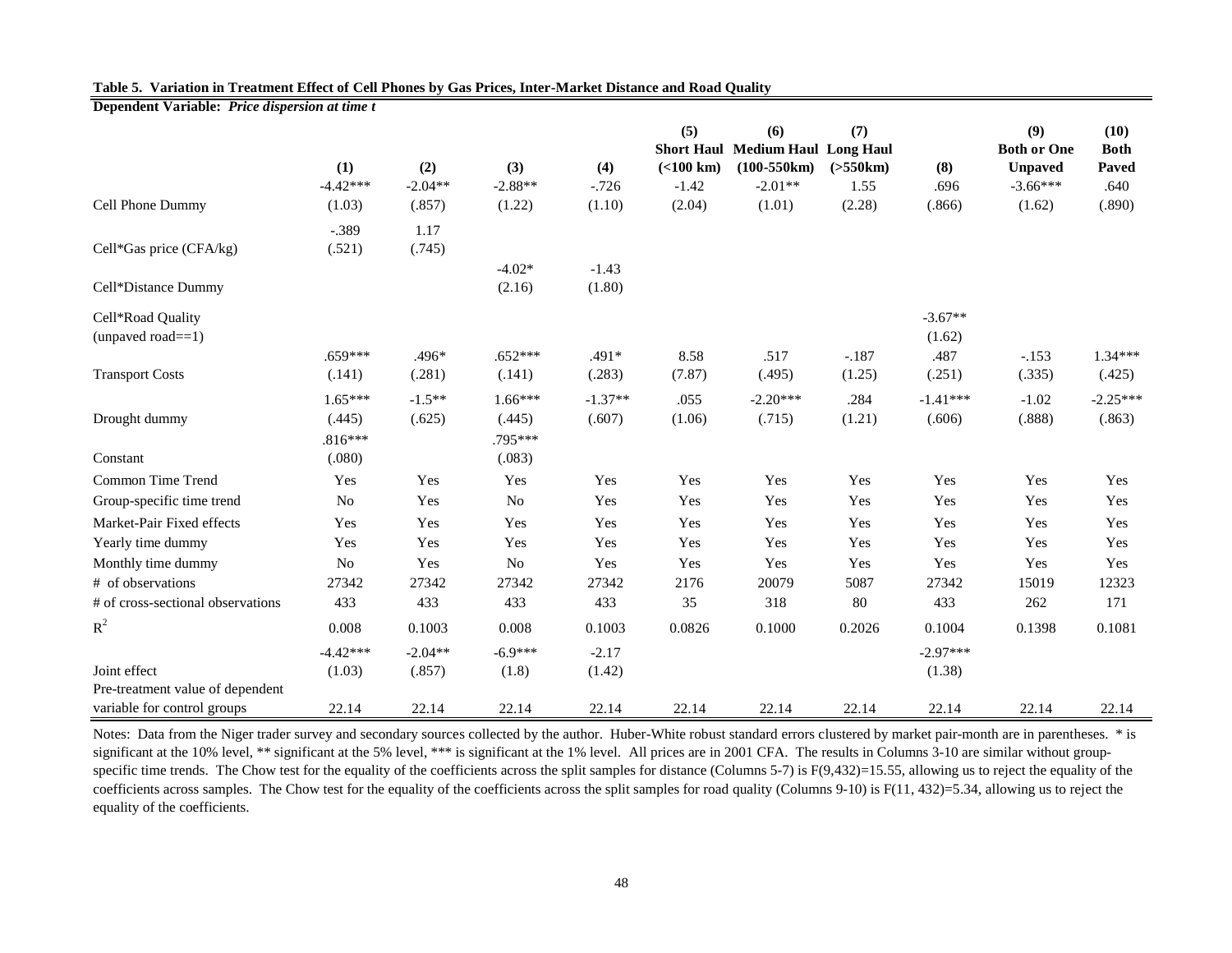|                                   | (1)               | (2)        | (3)               | (4)        |
|-----------------------------------|-------------------|------------|-------------------|------------|
| Dependent variable                | $P_{it} - P_{it}$ | CV         | $P_{it} - P_{it}$ | CV         |
|                                   | $-.081$           | .000       | $-1.04$           | .000       |
| Cell Phone Dummy                  | (1.12)            | (.021)     | (1.12)            | (.021)     |
|                                   | $-11.82***$       | $-.049**$  | $-.678$           | $-.049**$  |
| Cell Phone Dummy*Network          | (3.07)            | (.022)     | (2.94)            | (.022)     |
|                                   | $.658***$         |            | .482*             |            |
| <b>Transaction costs</b>          | (.140)            |            | (.263)            |            |
|                                   | $1.70***$         | $.076***$  | $-1.42**$         | $.076***$  |
| Drought                           | (.448)            | (.009)     | (.604)            | (.008)     |
|                                   | $.816***$         | $-.001$    |                   |            |
| Constant                          | (.079)            | (.000)     |                   |            |
| <b>Common Time Trend</b>          | Yes               | Yes        | Yes               | Yes        |
| Group-specific time trend         | N <sub>0</sub>    | No         | Yes               | Yes        |
| Market-Pair Fixed effects         | Yes               | Yes        | Yes               | Yes        |
| Yearly time dummy                 | Yes               | Yes        | Yes               | Yes        |
| Monthly time dummy                | N <sub>0</sub>    | No         | Yes               | No         |
| # of observations                 | 27342             | 2393       | 27342             | 2393       |
| # of cross-sectional observations | 433               | 31         | 433               | 31         |
| $R^2$                             | 0.0079            | 0.3181     | 0.1004            | 0.3181     |
|                                   | $-1.87**$         | $-0.05***$ | $-1.14$           | $-0.05***$ |
| Joint effect                      | (.942)            | (.012)     | (.878)            | (.012)     |
| Pre-treatment value of dependent  |                   |            |                   |            |
| variable for control groups       | 22.14             | 0.312      | 22.14             | 0.312      |

**Table 6. Treatment Effect Heterogeneity over Time: Network Effects**

**Notes:** Data from the Niger trader survey and secondary sources collected by the author. For market pairs, "cell phone dummy"=1 in period  $t$  when both markets have cell phone coverage, 0 otherwise. For markets, "cell phone dummy"=1 when the market has cell phone coverage in time *t* , 0 otherwise. "Drought dummy"=1 in period *t* when a market has rainfall less than or equal to 2 standard deviations below its average rainfall level during the rainy season, or 15 consecutive days without rainfall during the rainy season, 0 otherwise. "Network" is a variable measuring the percentage of market pairs with cell phone coverage at time t. Huber-White robust standard errors clustered at the market pair level (price difference) and the market level (CV) are in parentheses. \* is significant at the 10% level, \*\* significant at the 5% level, \*\*\* is significant at the 1% level. All prices are in 2001 CFA.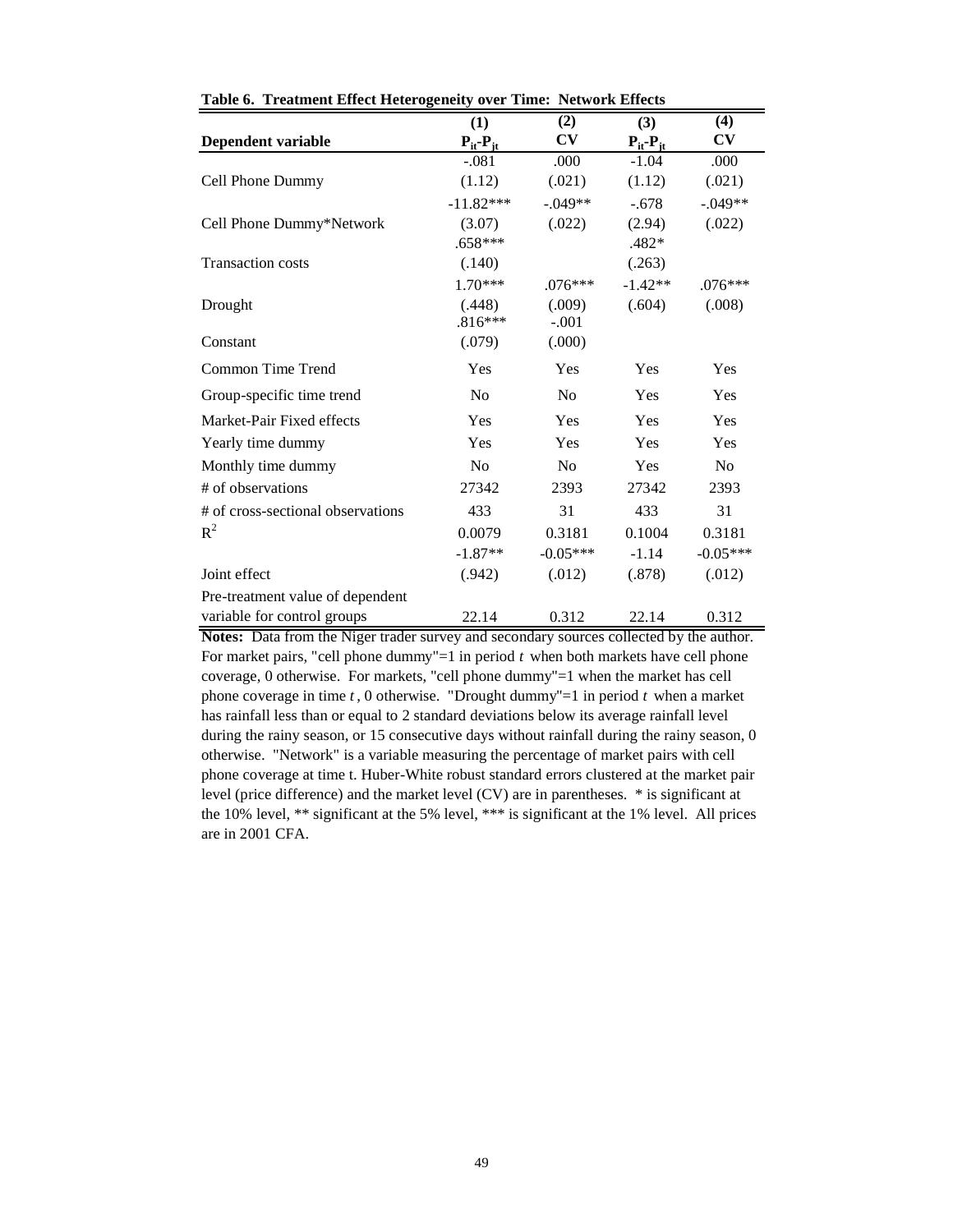|                                        |                                        | Panel A: Price dispersion in 2001/2002 |                  |  |  |  |
|----------------------------------------|----------------------------------------|----------------------------------------|------------------|--|--|--|
|                                        | <b>Cell Phone Mean</b>                 | <b>Non-Cell Phone Mean</b>             | $T-C$ (s.e.)     |  |  |  |
| Before treatment, mean(s.d.) 2000/2001 | 29.91 (9.64)                           | 22.15(16.5)                            | $7.77***(1.84)$  |  |  |  |
| After treatment, mean(s.d.) 2001/2002  | 33.69(15.19)                           | 25.20(17.2)                            | $8.50***(1.83)$  |  |  |  |
| After-before difference (DID) (s.e.)   | $3.78***(1.20)$                        | $3.05***(1.13)$                        | 1.13(1.16)       |  |  |  |
| % change in price dispersion           | 12.64%                                 | 14.40%                                 | 5.10%            |  |  |  |
|                                        |                                        | Panel B: Price dispersion in 2002/2003 |                  |  |  |  |
|                                        | <b>Cell Phone Mean</b>                 | <b>Non-Cell Phone Mean</b>             | $T-C$ (s.e.)     |  |  |  |
| Before treatment, mean(s.d.) 2000/2001 | 21.80(15.9)                            | 22.15(16.5)                            | $-.341(3.72)$    |  |  |  |
| After treatment, mean(s.d.) 2002/2003  | 26.50(19.57)                           | 25.96(20.8)                            | .541(5.50)       |  |  |  |
| After-before difference (DID) (s.e.)   | $4.69*(2.42)$                          | $3.82**$ (1.19)                        | 1.63(2.57)       |  |  |  |
| % change in price dispersion           | 21.51%                                 | 17.16%                                 | 7.36%            |  |  |  |
|                                        | Panel C: Price dispersion in 2003/2004 |                                        |                  |  |  |  |
|                                        | <b>Cell Phone Mean</b>                 | <b>Non-Cell Phone Mean</b>             | $T-C$ (s.e.)     |  |  |  |
| Before treatment, mean(s.d.) 2000/2001 | 20.70(16.9)                            | 22.15(16.5)                            | $-1.44(2.43)$    |  |  |  |
| After treatment, mean(s.d.) 2003/2004  | 18.66 (13.08)                          | 21.41(15.09)                           | $-2.74(1.92)$    |  |  |  |
| After-before difference (DID) (s.e.)   | $-2.03(1.35)$                          | $-.733(1.31)$                          | $-1.57(1.82)$    |  |  |  |
| % change in price dispersion           | $-9.81%$                               | $-3.31%$                               | $-7.09%$         |  |  |  |
|                                        |                                        | Panel D: Price dispersion in 2004/2005 |                  |  |  |  |
|                                        | <b>Cell Phone Mean</b>                 | <b>Non-Cell Phone Mean</b>             | $T-C$ (s.e.)     |  |  |  |
| Before treatment, mean(s.d.) 2000/2001 | 19.06(15.74)                           | 22.15(16.5)                            | $-3.08(2.01)$    |  |  |  |
| After treatment, mean(s.d.) 2004/2005  | 23.44(19.26)                           | 29.35(23.0)                            | $-5.91***(1.87)$ |  |  |  |
| After-before difference (DID) (s.e.)   | $4.37***(.817)$                        | $7.20***(1.28)$                        | $-2.93***(1.53)$ |  |  |  |
| % change in price dispersion           | 22.93%                                 | 32.52%                                 | $-15.49%$        |  |  |  |
|                                        |                                        | Panel E: Price dispersion in 2005/2006 |                  |  |  |  |
|                                        | <b>Cell Phone Mean</b>                 | <b>Non-Cell Phone Mean</b>             | $T-C$ (s.e.)     |  |  |  |
| Before treatment, mean(s.d.) 2000/2001 | 20.41(16.9)                            | 22.15(16.5)                            | $-1.73(1.92)$    |  |  |  |
| After treatment, mean(s.d.) 2005/2006  | 20.11(14.56)                           | 22.37(15.98)                           | $-2.26*(1.28)$   |  |  |  |
| After-before difference (DID) (s.e.)   | $-.301(.518)$                          | .228(1.33)                             | $-.796(1.34)$    |  |  |  |
| % change in price dispersion           | $-1.48%$                               | 1.03%                                  | $-3.73%$         |  |  |  |

#### **Table 7. DD Estimates of the Impact of Cell Phones on Price Dispersion by Year**

Notes: Data from the Niger trader survey and secondary sources collected by the author. 'Cell phone" is defined as those market pairs having cell phone coverage in that particular year. "No cell phone" is defined as those market pairs that never received cell phone coverage over the entire period. The "percent change" is calculated as the afterbefore difference compared to the no cell phone price dispersion in the pre-treatment period. Huber-White robust standard errors clustered at the market pair-month level in parentheses. \* is significant at the 10% level, \*\* significant at the 5% level, \*\*\* is significant at the 1% level. All prices are in 2001 CFA.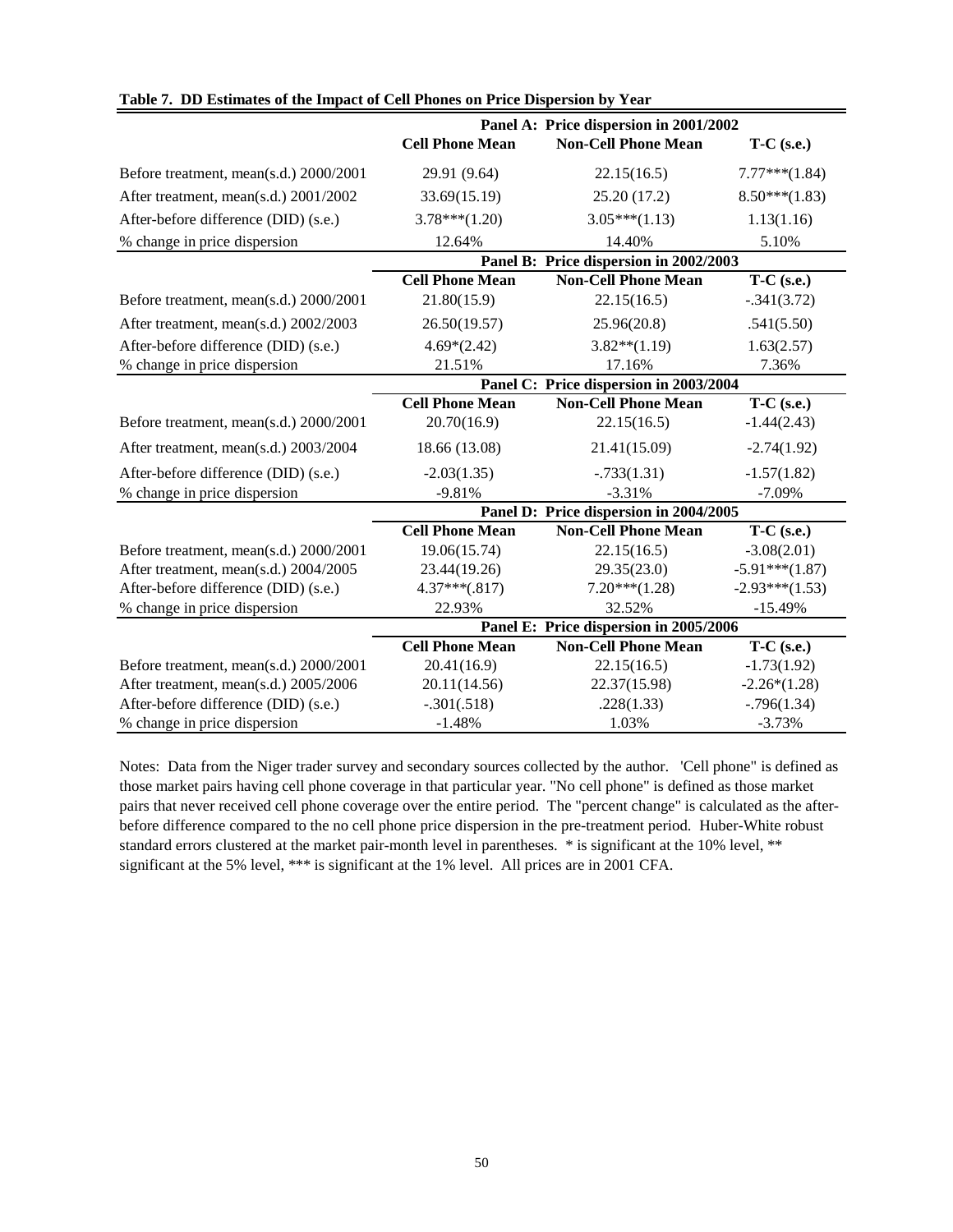|                                  |            | (2)               |            | (4)               |            |           |
|----------------------------------|------------|-------------------|------------|-------------------|------------|-----------|
|                                  | (1)        | <b>Propensity</b> | (3)        | <b>Propensity</b> | (5)        | (6)       |
|                                  | <b>WLS</b> | <b>Score</b>      | <b>WLS</b> | <b>Score</b>      | WLS        | WLS       |
|                                  | $-5.77***$ | $-5.70$           | $-2.73***$ | $-1.82*$          | $-1.85$    | $-.976$   |
| Cell Phone Dummy                 | (1.30)     | (1.29)            | (1.05)     | (1.05)            | (1.78)     | (1.69)    |
|                                  |            |                   |            |                   | $-10.50**$ | $-4.72$   |
| Cell Phone Dummy*Network         |            |                   |            |                   | (4.36)     | (4.09)    |
| Constant trend                   | Yes        | <b>Yes</b>        | Yes        | Yes               | Yes        | Yes       |
| Group trend                      | <b>Yes</b> | <b>Yes</b>        | Yes        | Yes               | Yes        | Yes       |
| <b>Monthly Dummy</b>             | No         | No                | Yes        | Yes               | No         | Yes       |
| <b>Year Dummy</b>                | Yes        | Yes               | Yes        | Yes               | Yes        | Yes       |
| # of Observations                | 23062      | 23062             | 23062      | 23062             | 23062      | 23062     |
| # of Cross-sectional Obs         | 433        | 433               | 433        | 433               | 433        | 433       |
| $R^2$                            | 0.01       | 0.01              | 0.103      | 0.104             | 0.08       | 0.103     |
| $% \Delta$                       | $-26.05\%$ | $-25.73%$         | $-12.33%$  | $-8.22%$          | $-10.43%$  | $-11.06%$ |
|                                  |            |                   |            |                   | $-3.43*$   | $-1.69$   |
| Joint effect (cell and network): |            |                   |            |                   | (1.39)     | (1.25)    |

#### **Dependent Variable:** *Price dispersion between markets at time t* **Table 8. DD Estimates of Cell Phone Coverage Effects on Price Dispersion: Matching Results**

Notes: Data from the Niger trader survey and secondary sources collected by the author. "Cell phone dummy" =1 in period *t* when both markets have cell phone coverage, 0 otherwise. "Network" is a variable measuring the percentage of market pairs with cell phone coverage at time *t.* All regressions include controls for transport costs, drought and gas prices. Huber-White robust standard errors clustered by market pair-month are in parentheses. Standard errors were also bootstrapped to take into account the parametric estimation of the propensity score; results are available upon request. \* is significant at the 10% level, \*\* significant at the 5% level, \*\*\* is significant at the 1% level. All prices are in 2001 CFA.

| Dependent Variable: Price Dispersion in 1999-2001 (Pre-Treatment) |             |                     |  |  |  |  |
|-------------------------------------------------------------------|-------------|---------------------|--|--|--|--|
| <b>Estimation Method</b>                                          | Coeff(s.e.) | <b>T</b> -statistic |  |  |  |  |
|                                                                   | $-1167$     |                     |  |  |  |  |
| <b>Unconditional difference in means</b>                          | (2.12)      | $-0.05$             |  |  |  |  |
|                                                                   | .2022       |                     |  |  |  |  |
| Conditional difference in means                                   | (1.95)      | 0.1                 |  |  |  |  |
|                                                                   | $-.9770$    |                     |  |  |  |  |
| <b>Propensity score regression</b>                                | (2.04)      | $-0.48$             |  |  |  |  |
|                                                                   | $-9770$     |                     |  |  |  |  |
| <b>Propensity score regression with demeaned propensity score</b> | (2.03)      | $-0.48$             |  |  |  |  |
|                                                                   | .6685       |                     |  |  |  |  |
| <b>Weighting and regression</b>                                   | (1.20)      | 0.56                |  |  |  |  |
|                                                                   | 1.653       |                     |  |  |  |  |
| Weighting and regression with additional covariates               | (1.03)      | 1.6                 |  |  |  |  |

**Table 9. Tests of the Conditional Independence Assumption**

Notes: Data from the Niger trader survey and secondary sources collected by the author. Cell phone dummy =1 for those market pairs that ever received cell phone coverage between 2001- 2006, 0 otherwise. Huber-White robust standard errors clustered by market pair-month are in parentheses. \* is significant at the 10% level, \*\* significant at the 5% level, \*\*\* is significant at the 1% level. All prices are in 2001 CFA.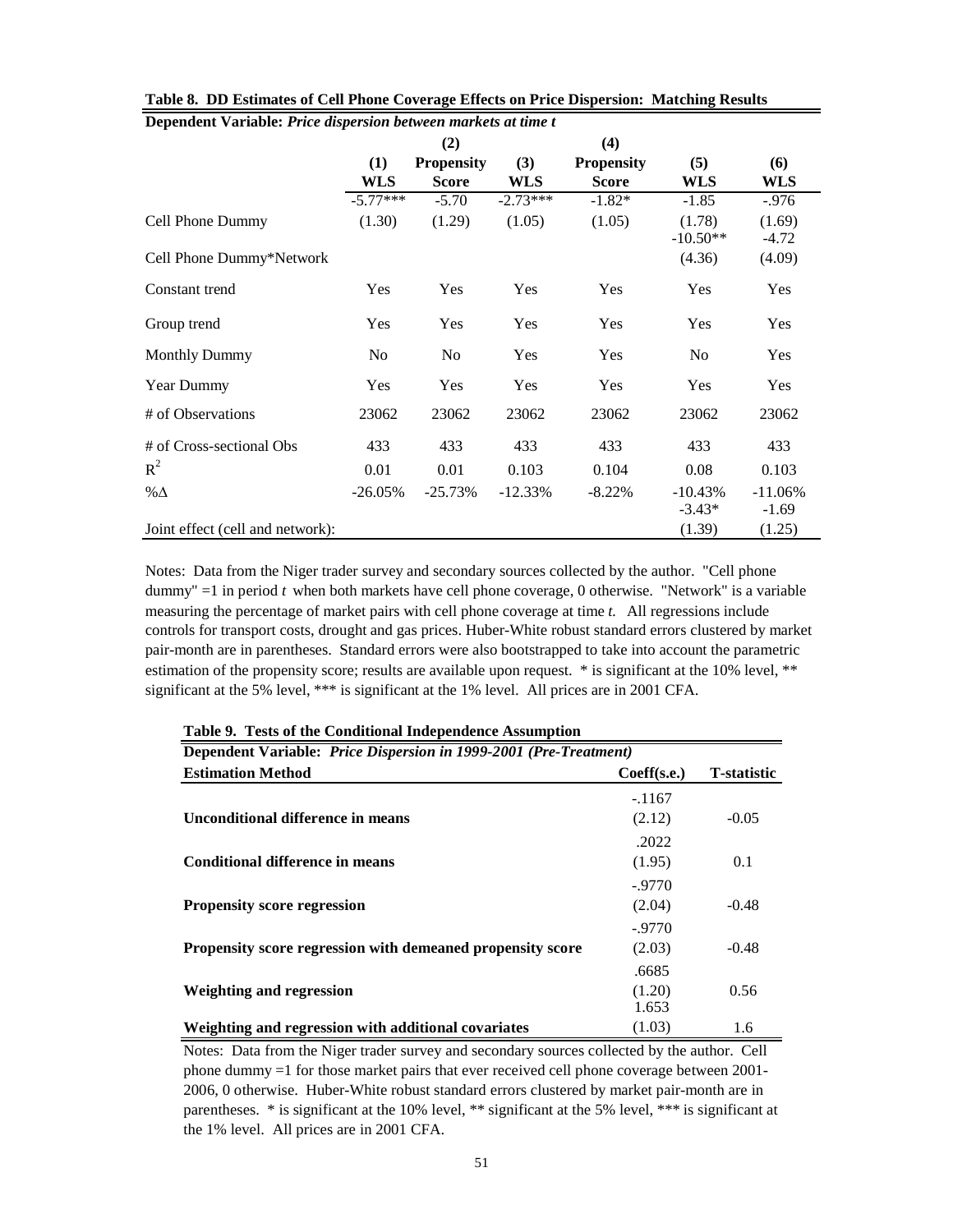|                           | Dependent Variable: Price dispersion between markets at time t |                  |                   |            |               |                   |             |                  |                   |
|---------------------------|----------------------------------------------------------------|------------------|-------------------|------------|---------------|-------------------|-------------|------------------|-------------------|
|                           |                                                                | <b>Tillaberi</b> |                   |            | <b>Zinder</b> |                   |             | Tillaberi-Zinder |                   |
|                           |                                                                |                  | (3)               |            |               | (6)               |             |                  | (9)               |
|                           |                                                                |                  | <b>Propensity</b> |            |               | <b>Propensity</b> |             |                  | <b>Propensity</b> |
|                           | (1)                                                            | (2)              | <b>Score</b>      | (4)        | (5)           | <b>Score</b>      | (7)         | (8)              | <b>Score</b>      |
|                           | <b>OLS</b>                                                     | <b>WLS</b>       | <b>Matching</b>   | <b>OLS</b> | <b>WLS</b>    | <b>Matching</b>   | <b>OLS</b>  | <b>WLS</b>       | <b>Matching</b>   |
|                           | estimate                                                       | estimate         | estimate          | estimate   | estimate      | estimate          | estimate    | estimate         | estimate          |
|                           | $-10.54***$                                                    | $-11.62***$      | $-10.43**$        | $-6.90**$  | $-4.05**$     | $-5.98**$         | $-11.02***$ | $-12.13***$      | $-10.92***$       |
| Cell Phone Dummy          | (3.90)                                                         | (3.88)           | (3.89)            | (2.18)     | (1.37)        | (2.79)            | (4.05)      | (4.36)           | (4.05)            |
| Common Time Trend         | Yes                                                            | Yes              | Yes               | Yes        | Yes           | Yes               | <b>Yes</b>  | Yes              | Yes               |
| Group-specific time trend | Yes                                                            | Yes              | No                | Yes        | Yes           | Yes               | <b>Yes</b>  | <b>Yes</b>       | N <sub>0</sub>    |
| Market-Pair Fixed effects | Yes                                                            | Yes              | Yes               | Yes        | <b>Yes</b>    | Yes               | <b>Yes</b>  | <b>Yes</b>       | <b>Yes</b>        |
| Yearly time dummy         | Yes                                                            | Yes              | Yes               | Yes        | Yes           | Yes               | <b>Yes</b>  | Yes              | Yes               |
| Monthly time dummy        | Yes                                                            | Yes              | Yes               | Yes        | <b>Yes</b>    | Yes               | Yes         | Yes              | <b>Yes</b>        |
| # of observations         | 786                                                            | 786              | 786               | 542        | 249           | 269               | 1050        | 1050             | 1050              |
| # of cross-sectional obs  | 13                                                             | 13               | 13                | 7          | 7             | 7                 | 14          | 14               | 14                |
| $R^2$                     | 0.2543                                                         | 0.2633           | 0.2543            | 0.2873     | 0.3699        | 0.3699            | 0.1441      | 0.149            | 0.1442            |

**Table 10. DD Estimates of Cell Phone Effects Controlling for SUTVA Violations**

Notes: Data from the Niger trader survey and secondary sources collected by the author. "Cell phone dummy"=1 at time *t* if both markets received cell phone coverage, 0 otherwise. Columns 1-3 compare cell phone markets in Tillaberi with non-cell phone markets in Tillaberi. Columns 4-6 show the same analysis, but for Zinder. Columns 7-9 compare cell phone markets in Tillaberi with non-cell markets in Zinder. Huber-White robust standard errors clustered by market pair-month are in parentheses. \* is significant at the 10% level, \*\* significant at the 5% level, \*\*\* is significant at the 1% level. All prices are in 2001 CFA.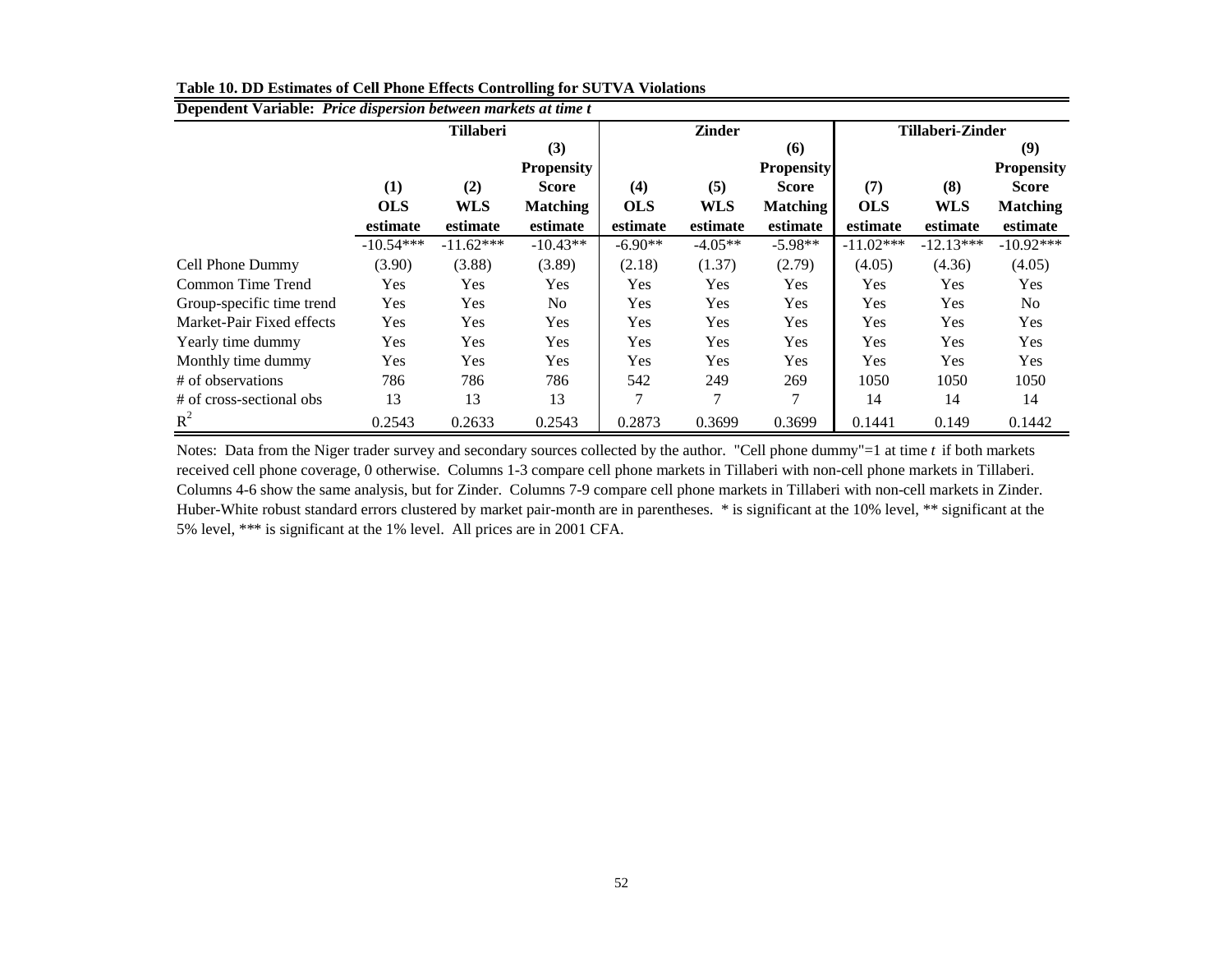|                                                       |                                         |                                                       | Difference in Means Difference in Distributions |                                                        |  |
|-------------------------------------------------------|-----------------------------------------|-------------------------------------------------------|-------------------------------------------------|--------------------------------------------------------|--|
| <b>Pre-Treatment Covariates</b>                       | <b>Cell Phone Markets</b><br>Mean(s.d.) | <b>Non-Cell Phone</b><br><b>Markets</b><br>Mean(s.d.) | Unconditional<br>$T-C$ (s.e.)                   | <b>Unconditional K-S Test</b><br>D-statistic (p-value) |  |
| Panel A. Trader-Level Characteristics                 |                                         |                                                       |                                                 |                                                        |  |
| Gender                                                | .058(.235)                              | .126(.333)                                            | .068(.06)                                       | .068(.914)                                             |  |
| Education (0=elementary or above, $1=$ no education)  | .663(.475)                              | .608(.488)                                            | $-.054(.08)$                                    | .054(.989)                                             |  |
| Age                                                   | 44.60(10.75)                            | 46.01(12.6)                                           | 1.41(1.64)                                      | .081(.777)                                             |  |
| Hausa ethnic group                                    | .656(.475)                              | .605(.491)                                            | .052(.162)                                      | .052(.993)                                             |  |
| Years of Experience                                   | 16.21(10.28)                            | 15.33(9.68)                                           | .880(1.83)                                      | .096(.566)                                             |  |
| Changed Principal Market since became trader          | .097(.296)                              | .146(.355)                                            | $-.049(.044)$                                   | .049(.998)                                             |  |
| Co-ownership of business                              | .185(.389)                              | .241(.430)                                            | $-0.055(.050)$                                  | .055(.988)                                             |  |
| Wholesaler or semi-wholesaler                         | .312(.463)                              | .372(.486)                                            | $-.061(.074)$                                   | .061(.962)                                             |  |
| Storage capacity (MT)                                 | 88.02(340.2)                            | 105.07(231.35)                                        | $-17.05(37.29)$                                 | .092(.713)                                             |  |
| Number of storage units                               | 1.67(2.06)                              | 2.17(2.82)                                            | $-.500(.306)$                                   | .119(.299)                                             |  |
| Trade all year                                        | .951(.215)                              | .895(.307)                                            | .056(.040)                                      | .056(.984)                                             |  |
| Have bank account                                     | .138(.345)                              | .099(.300)                                            | .034(.039)                                      | .039(.999)                                             |  |
| Own means of transport (donkey cart, light transport) | .106(.309)                              | .139(.348)                                            | $-.032(.039)$                                   | .032(1.00)                                             |  |
| Number of employees (family and non-family)           | 3.84(3.84)                              | 3.97(3.22)                                            | $-.132(.458)$                                   | .060(.968)                                             |  |
| Member of traders' association                        | .345(.476)                              | .296(.459)                                            | .048(.073)                                      | .049(.998)                                             |  |
| <b>Panel B. Market-Level Characteristics</b>          |                                         |                                                       |                                                 |                                                        |  |
| Distance to paved road greater than 75km              | .045(.208)                              | .015(.36)                                             | $-.106(.116)$                                   | .106(.438)                                             |  |
| Road quality                                          | .359(.305)                              | .686(.495)                                            | .326(.307)                                      | .326(.31)                                              |  |
| New paved road over the past 5 years                  | .186(.390)                              | .114(.318)                                            | .073(.143)                                      | .073(.708)                                             |  |
| Number of traders                                     | 151.17(106)                             | 86.67(37.14)                                          | $64.49*(32.7)$                                  | 0.395(.000)                                            |  |
| Drought in 2004                                       | .388(.488)                              | .453(.500)                                            | $-.065(.219)$                                   | .065(.938)                                             |  |
| Drought in 2000                                       | 0.317(.466)                             | .5(.502)                                              | $-.182(.217)$                                   | $.182**(.022)$                                         |  |
| Urban center                                          | .501(.501)                              | $\boldsymbol{0}$                                      | $.502***(.122)$                                 | $.502***(0.00)$                                        |  |

#### **Table 11. Comparison of Trader-Level and Market-Level Covariates in Pre-Treatment Years**

Notes: Data from the Niger trader survey and secondary sources collected by the author. "Cell phone" markets are those that received coverage at some point between 2003-2006, whereas "no cell phones" markets are those markets that never received coverage. N=395 traders, 35 markets Huber-White robust standard errors clustered by market are in parentheses. \* is significant at the 10% level, \*\* significant at the 5% level, \*\*\* is significant at the 1% level. The Kolmogorov-Smirnov test tests for the equality of the distribution functions.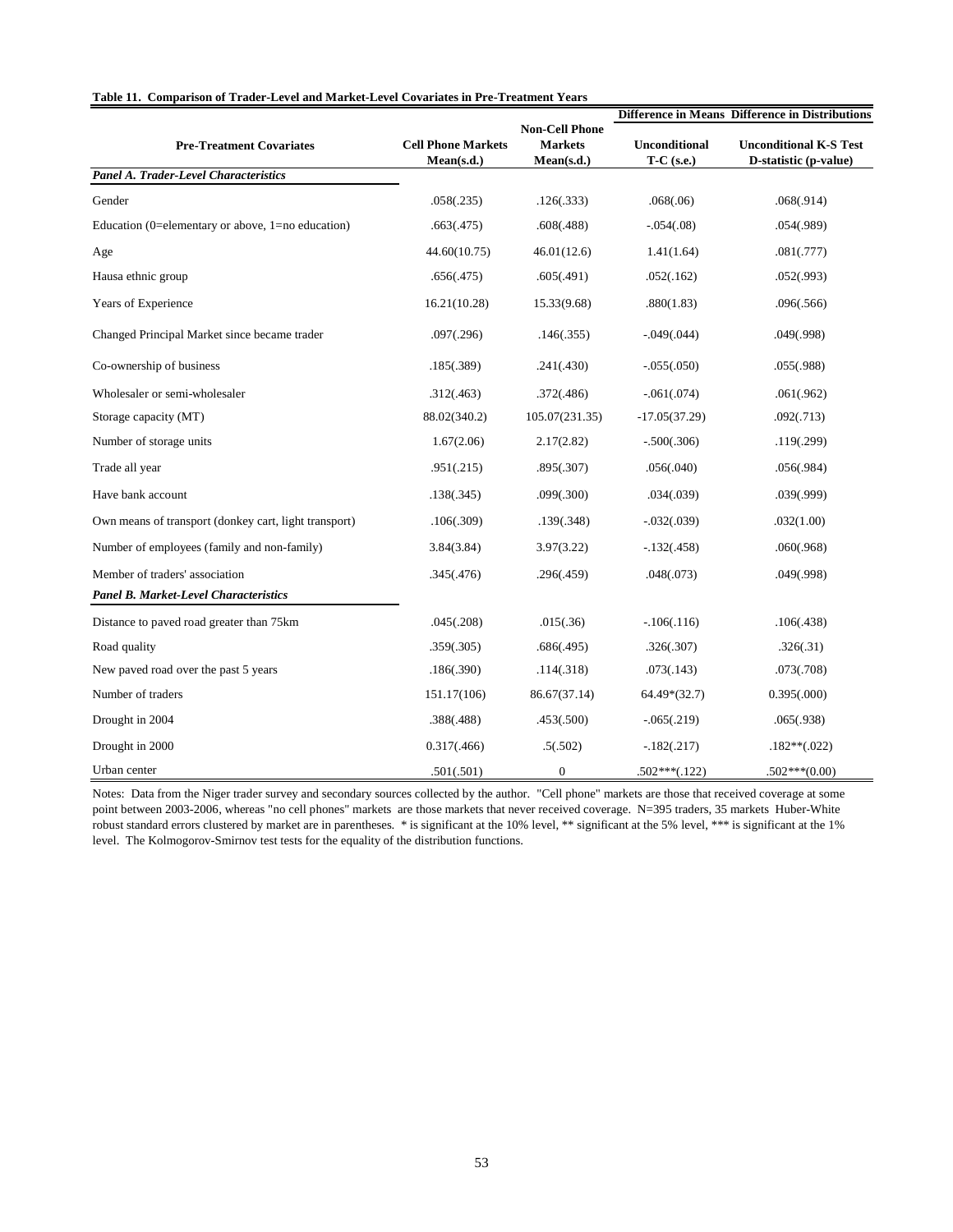| Table 12. Estimated Effects of Cell Phone Towers on Traders' Behavior |                     |            |                     |              |                 |                          |             |  |
|-----------------------------------------------------------------------|---------------------|------------|---------------------|--------------|-----------------|--------------------------|-------------|--|
|                                                                       |                     |            | (2)                 |              | $(3)$ Probit    | (4)                      |             |  |
|                                                                       | (1)                 |            | <b>Poisson QMLE</b> |              | <b>MLE</b>      | <b>Nearest Neighbor</b>  |             |  |
| Dependent variable:                                                   | <b>OLS</b> Estimate |            | <b>Estimate</b>     |              | <b>Estimate</b> | <b>Matching Estimate</b> |             |  |
|                                                                       | <b>Coeff</b>        |            |                     | <b>Coeff</b> | Coeff (df/dx)   | <b>Coeff</b>             |             |  |
|                                                                       | (s.e.)              | % $\Delta$ | $Coeff$ (s.e.)      | (adj s.e.)   | (s.e.)          | (s.e.)                   | $\% \Delta$ |  |
|                                                                       | $.91**$             |            | $.22**$             | $.22**$      |                 | $.91**$                  |             |  |
| # of Markets Searched                                                 | (.46)               | 26.26%     | (.11)               | (.05)        |                 | (.47)                    | 26.49%      |  |
|                                                                       | $1.5***$            |            | $.33***$            | $.33**$      |                 | $1.7***$                 |             |  |
| # of people consulted for market information                          | (.50)               | 39.95%     | (.11)               | (.08)        |                 | (.71)                    | 45.14%      |  |
|                                                                       | $.07***$            |            |                     |              | $.61***$        | $.07*$                   |             |  |
| Use personal contacts to obtain market information                    | (.02)               | 7.99%      |                     |              | (.09)           | (.04)                    | 7.57%       |  |
|                                                                       | .08                 |            |                     |              | $.08*$          | .09*                     |             |  |
| Change sales markets (Yes=1, $0=No$ )                                 | (.06)               | 57.14%     |                     |              | (.05)           | (.05)                    | 64.29%      |  |
|                                                                       | $1.02**$            |            | $.22**$             | $.22***$     |                 | $1.13*$                  |             |  |
| # of Purchase and Sales Markets                                       | (.71)               | 25.37%     | (.09)               | (.02)        |                 | (.70)                    | 28.04%      |  |

Notes: Data from the Niger trader survey and secondary sources collected by the author. Each entry represents a separate regression. Controls in the OLS, Poisson and probit regression include pre-treatment trader and market characteristics. Weighted by inverse sampling probability. "Cell phone" dummy is a binary variable equal to 1 if the market had cell phone coverage in 2005, 0 otherwise. Huber-White robust standard errors clustered by market are in parentheses for the OLS estimates. "adj s.e." refers to robust standard errors corrected for heteroskedasticity, clustering and Poisson regression (underdispersion) are in parentheses for the Poisson estimates. \* is significant at the 10% level, \*\* significant at the 5% level, \*\*\* is significant at the 1% level.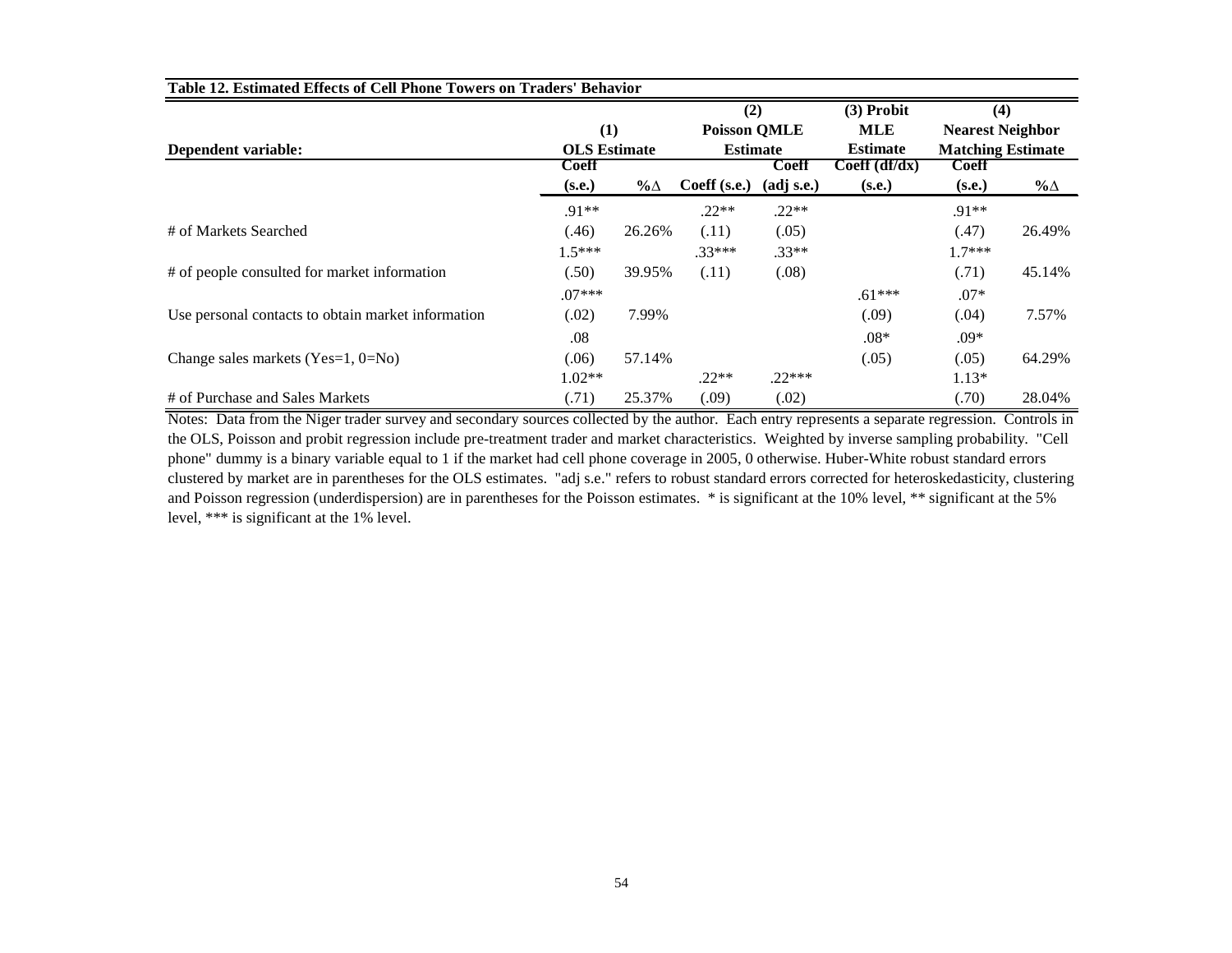| Table 13. Treatment Effect Bounding for Endogeneous "Sorting" into Cell Phone Markets |                  |               |              |  |
|---------------------------------------------------------------------------------------|------------------|---------------|--------------|--|
|                                                                                       | (1)              | (2)           | (3)          |  |
|                                                                                       | <b>Untrimmed</b> | "Best case"   | "Worst Case" |  |
| Dependent variable:                                                                   | <b>ATE</b>       | <b>Bound</b>  | <b>Bound</b> |  |
| # of Markets Searched                                                                 | $.83**(.42)$     | $.99**(.41)$  | $.83**(.42)$ |  |
| # of people consulted for market information                                          | $1.4**$ (.7)     | $1.6***(.62)$ | $1.4**(.7)$  |  |
| Use personal contacts to obtain market information                                    | $.06***(03)$     | $.06**(.02)$  | $.06**(.03)$ |  |
| Change sales markets                                                                  | $.06**(.03)$     | $.08**(.04)$  | $.05*(.03)$  |  |
| # of Purchase and Sales Markets                                                       | $.80*(.46)$      | $.95**(.31)$  | $.67*(.31)$  |  |

Notes: Data from the Niger trader survey and secondary sources collected by the author. "Cell phone" dummy is a binary variable equal to 1 if the market had cell phone coverage in 2005, 0 otherwise. The untrimmed treatment effect is the difference in the weighted means of traders in cell phone and non-cell phone markets, and is not a regression estimate. No controls are used. Best and worst-case bounds are calculated as the difference in the weighted means of traders in cell phone and non-cell markets after 'trimming' the top or the bottom of the distribution of the outcome variable in the treatment group that has moved less frequently. They are not regression estimates. Huber-White robust standard errors clustered by market are in parentheses. \* is significant at the 10% level, \*\* significant at the 5% level, \*\*\* is significant at the 1% level.

|                                                                                                                                        | (1)                           | (2)                | (3)                                                           | (4)                         |
|----------------------------------------------------------------------------------------------------------------------------------------|-------------------------------|--------------------|---------------------------------------------------------------|-----------------------------|
| Dependent variable                                                                                                                     | Consumer<br>Price<br>(CFA/kg) | by Traders<br>(kg) | <b>Quantity Sold Price Received</b><br>by Traders<br>(CFA/kg) | Traders'<br>Profit<br>(CFA) |
|                                                                                                                                        | $-3.65*$                      | 177.26             | 9.96***                                                       | 258.5**                     |
| Cell Phone Dummy                                                                                                                       | (1.92)                        | (1563.5)           | (1.97)                                                        | (111.44)                    |
| Group-specific time trend                                                                                                              | Yes                           | Yes                | <b>Yes</b>                                                    | <b>Yes</b>                  |
| Market Fixed Effect                                                                                                                    | Yes                           | Yes                | <b>Yes</b>                                                    | Yes                         |
| Yearly time dummy                                                                                                                      | Yes                           | Yes                | <b>Yes</b>                                                    | <b>Yes</b>                  |
| Monthly time dummy                                                                                                                     | Yes                           | N <sub>0</sub>     | N <sub>0</sub>                                                | N <sub>0</sub>              |
| # of observations                                                                                                                      | 2209                          | 395                | 395                                                           | 395                         |
| # of cross-sectional observations                                                                                                      | 31                            | 31                 | 31                                                            | 31                          |
| $R^2$                                                                                                                                  | 0.6503                        | 0.1495             | 0.1489                                                        | 0.1489                      |
| Percentage change                                                                                                                      | $-3.17%$                      | 5.09%              | 6.78%                                                         | 29.00%                      |
| Pre-treatment value of dependent                                                                                                       |                               |                    |                                                               |                             |
| variable for control groups (CFA)<br>Matan : Data form the Misso too decommenced as another camera calleded by the suther  Oill observ | 115.2(35.3)                   | 3480.4(714.8)      | 148.0(26.3)                                                   | 200.7(442.4)                |

#### **Table 14. Estimated Effects of Cell Phone Coverage on Traders and Consumers**

Notes: Data from the Niger trader survey and secondary sources collected by the author. Cell phone dummy  $=1$  when the market has cell phone coverage in time *t*, 0 otherwise. Drought dummy $=1$  in period *t* when a market has rainfall less than or equal to 2 standard deviations below its average rainfall level during the rainy season, or 15 consecutive days without rainfall during the rainy season, 0 otherwise. Huber-White robust standard errors clustered by market-month are reported for Columsn 1 and 2. Huber-White robust standard errors cluster by market and correcting for sampling weighing are reported for Columns 3-5. \* is significant at the 10% level, \*\* significant at the 5% level, \*\*\* is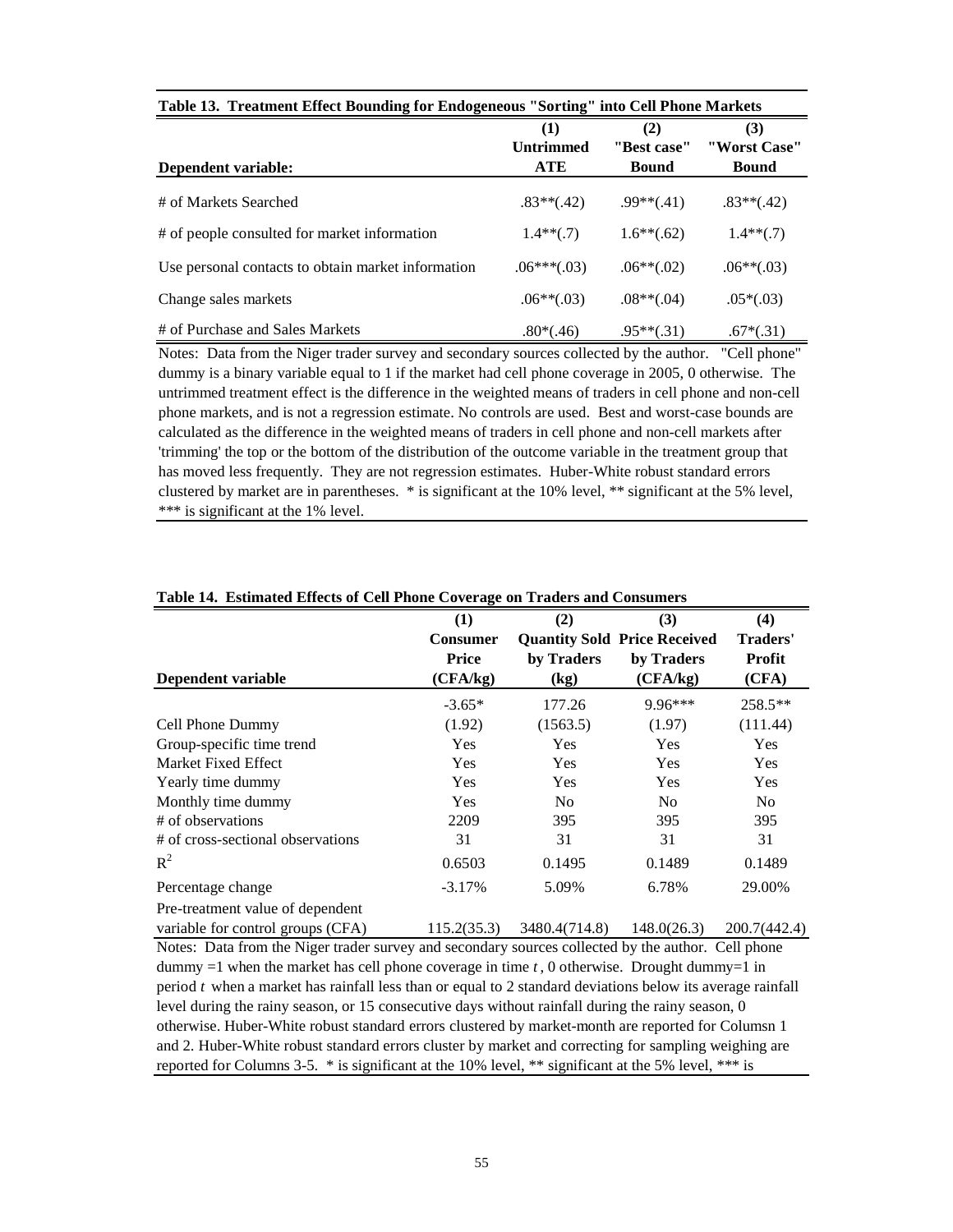**Figure 1. Cell Phone Coverage by Market and Year, 2001-2006**



**Notes:** Data collected by the author from cell phone companies in Niger (Celtel, Telecel and Sahelcom). The map shows cell phone coverage for all major grain markets between 2000-2006, but not all towns and cities in Niger.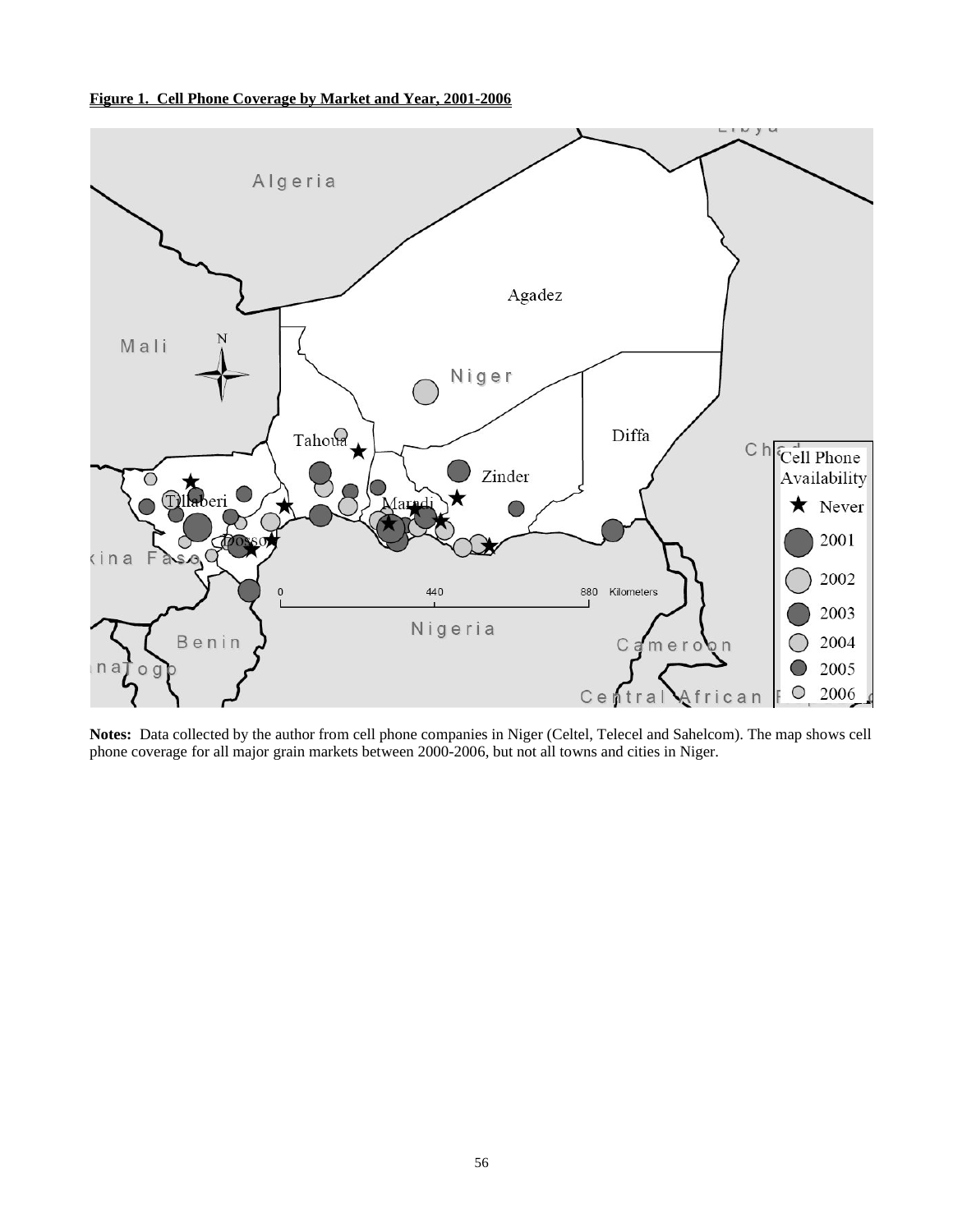

**Source:** Data collected by the author from the *Société Nigérienne des Télécommunications* (SONITEL) and secondary sources.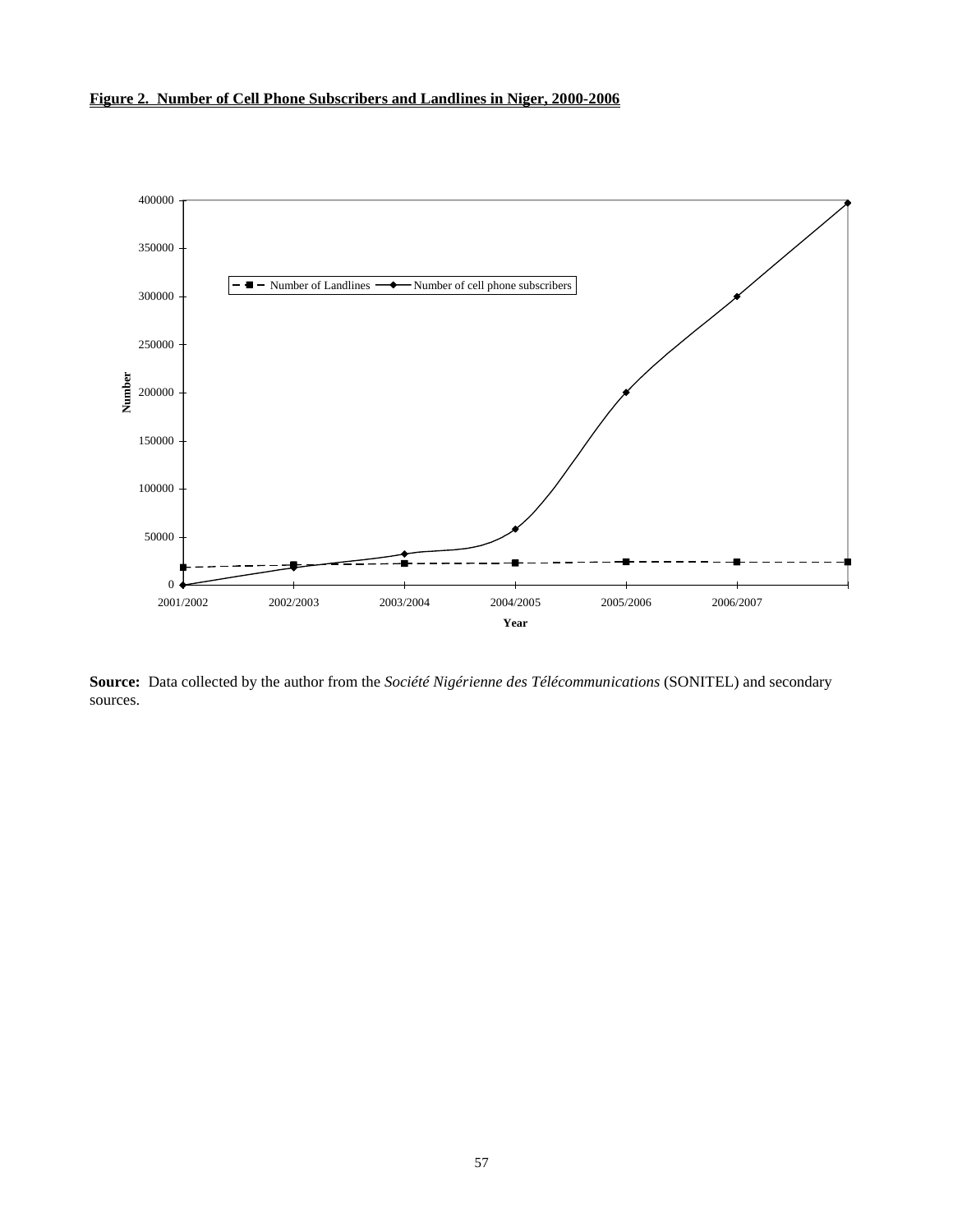**Figure 3. Changes in Price Dispersion Pre- and Post-Cell Phone Coverage (OLS Coefficients on Event Dummies)**



**Notes:** Based upon the regression of price dispersion on dummy variables pre and post-cell phone coverage. Upper and lower confidence intervals are shown. No parametric smoothers were used.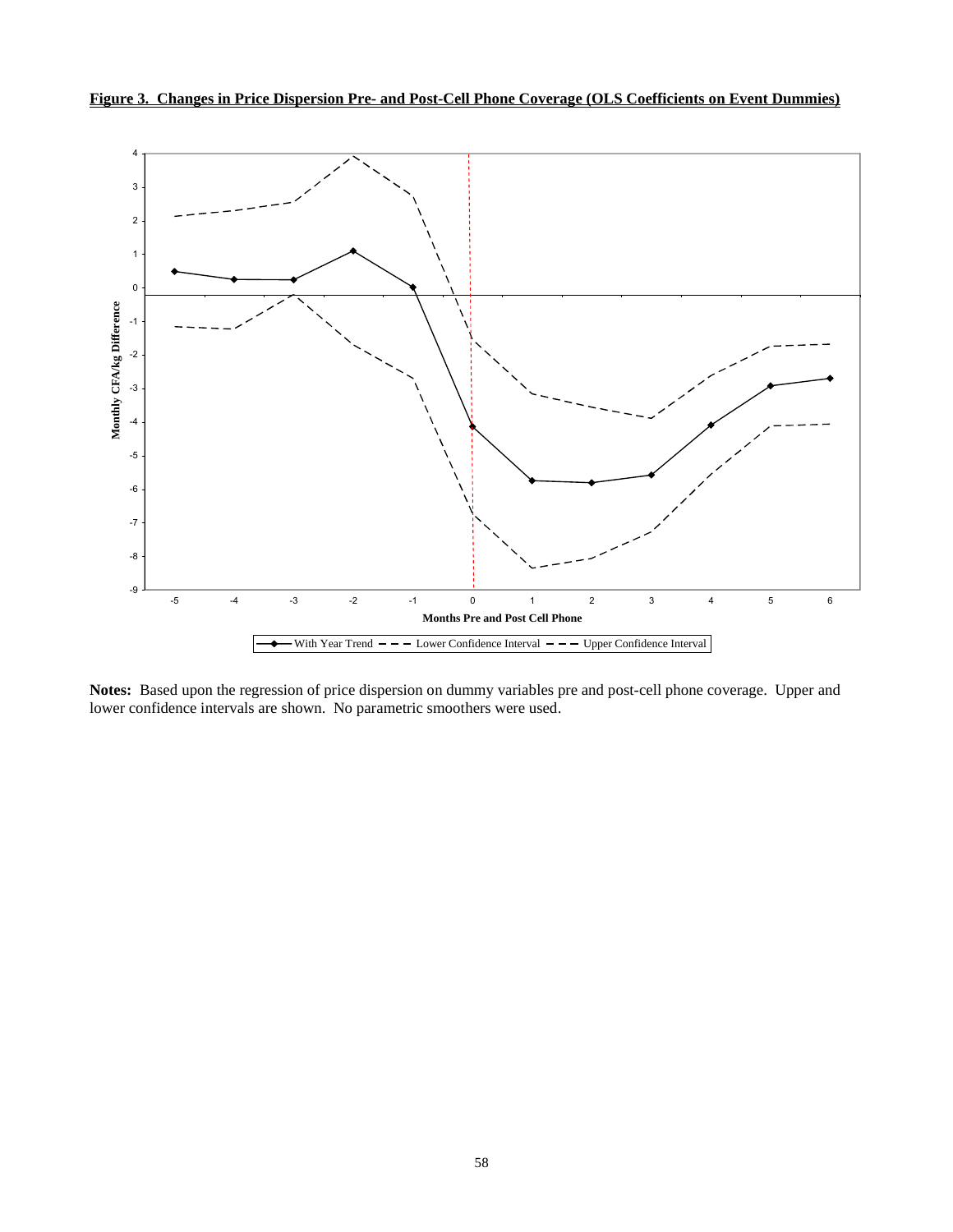#### **Figure 4. Comparison of Box Plots of the Propensity Score by Cell Phone Coverage**



**Notes:** The propensity scores are estimated using a parsimonious probit, regressing treatment assignment (a cell phone tower) on pre-treatment covariate regressors, including transport costs, distance, drought, road quality, market size, urban center and an interaction term between transport costs and road quality.





**Notes:** Four-firm concentration ratios calculated by the author based upon the 2005/2006 Niger trader census data and survey, with retrospective questions on 2004/2005. The CR4 was calculated for each market in the sample (N=35) using following formula: ( 4 \* total purchase of the largest trader in the sample) / (total purchases by all traders surveyed in the market \* total number of traders operating in the market/number of surveyed traders ). The regional CR4 was then obtained by an unweighted average of the market-specific CR4s. Kohls and Uhl (1985) suggest that a four-firm concentration ratio (CR4) of less than or equal to 33 percent is generally indicative of a competitive market structure, while a concentration ratio of 33 to 50 percent and above 50 percent may indicate a weak and strongly oligopolistic market structures, respectively. Based upon these criteria, markets in Niger appear to be competitive, with the exception of the Dosso region. However, this was primarily due to the non-competitive structure of one market located on the border with Nigeria (Wadata).